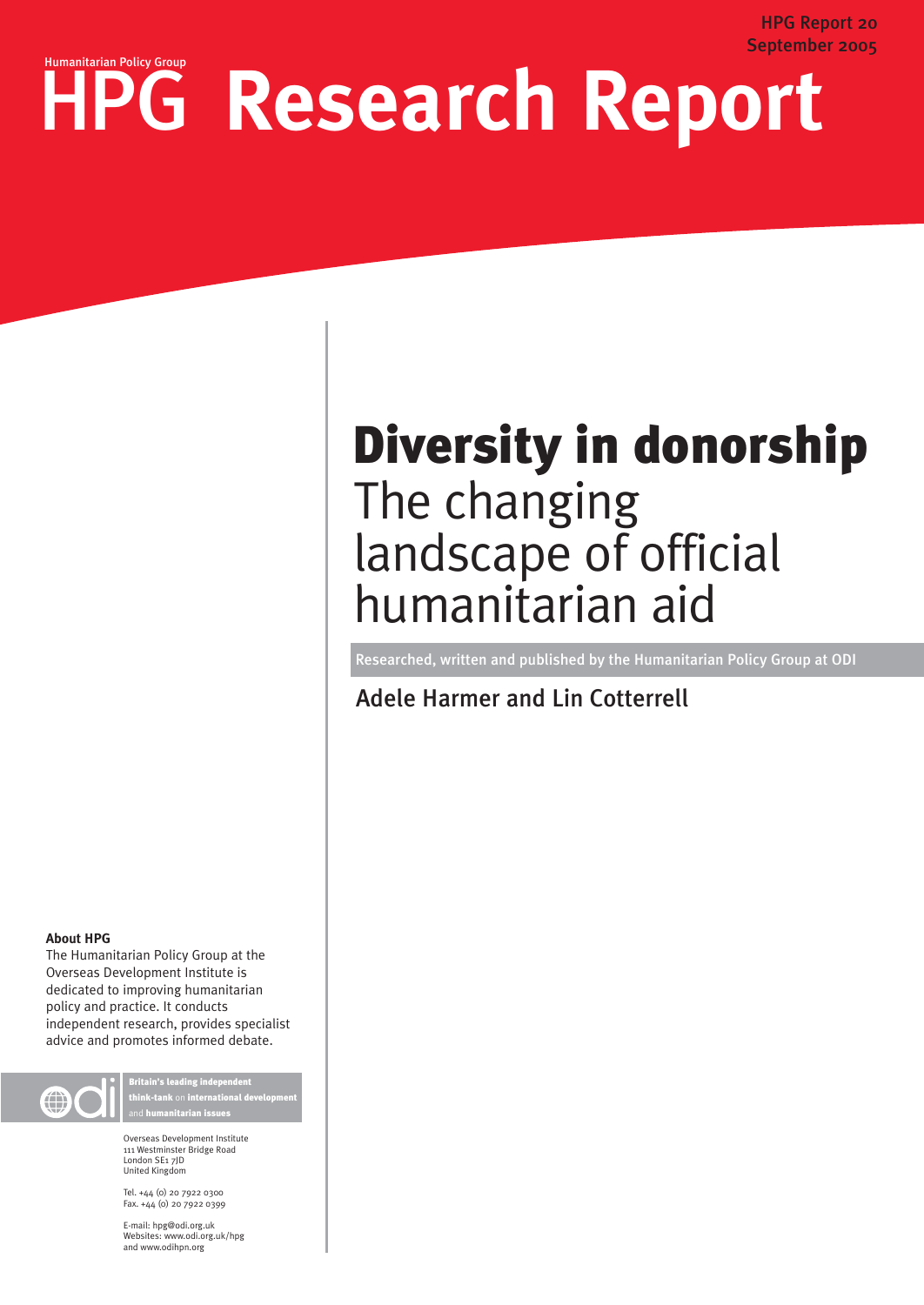### **The authors**

Adele Harmer is a Research Fellow with the Humanitarian Policy Group (HPG) at the Overseas Development Institute (ODI). She is currently based in New York, working in collaboration with the Center on International Cooperation, New York University.

Lin Cotterrell is a Research Officer with HPG.

### **Acknowledgements**

ODI would like to thank the wide range of organisations and individuals that assisted and supported this study. We owe particular thanks to Gareth Price of Chatham House for his background study on India as an emerging donor, Sven Grimm of ODI for his contribution to the study on Central Europe, Leo Barasi for his study on Saudi Arabia, Judith Randel and her team at Development Initiatives for their background research on financial trends among non-DAC donors, and Robert Smith and his team at OCHA's Financial Tracking System. We would also like to thank Zhang Min and colleagues at the Chinese Academy of Social Sciences, without whose valuable support the research on China's aid programme would not have been possible. We would also like to extend our thanks to the many interviewees and organisations in the countries we visited for their time and generosity in providing valuable information and insights on the aid programmes of non-DAC donors (a full list of interviewees is in Annex 1). Thanks also to our peer reviewers and colleagues in HPG for critical comments on drafts of the report, and to our editor, Matthew Foley.

The views expressed in this paper were informed by discussions with our interviewees, but do not necessarily reflect the views of those individuals or their organisations. Responsibility for any errors of fact or interpretation remains the authors'.

Humanitarian Policy Group Overseas Development Institute 111 Westminster Bridge Road London SE1 7JD United Kingdom

Tel: +44(0) 20 7922 0300 Fax: +44(0) 20 7922 0399 Website: www.odi.org.uk/hpg Email: hpgadmin@odi.org.uk

#### **ISBN: 0-85003-774-3**

© Overseas Development Institute, 2005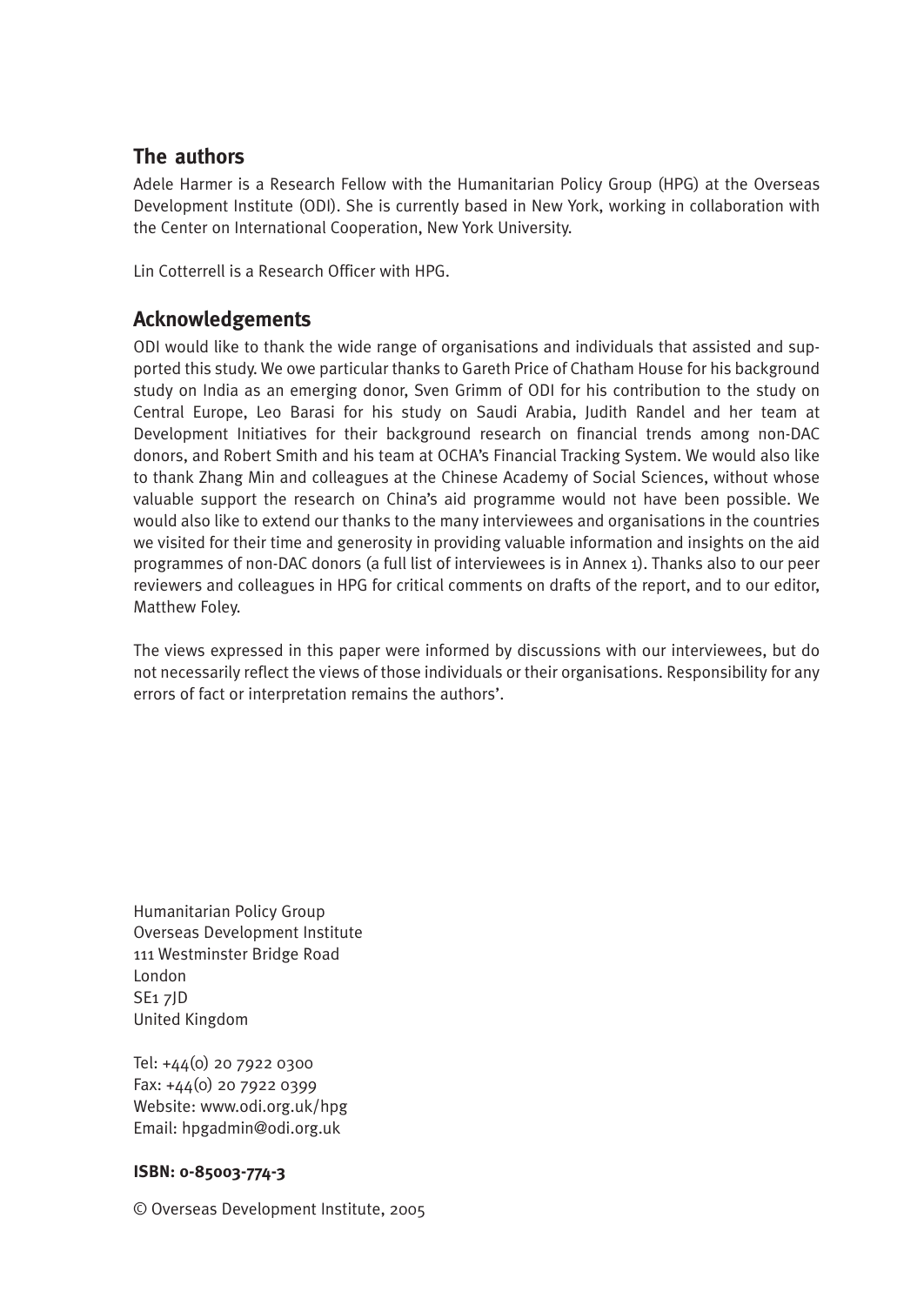### **Contents**

| <b>Acronyms</b>                                                           | 1              |
|---------------------------------------------------------------------------|----------------|
| <b>Abstract</b>                                                           | 3              |
| <b>Executive summary</b>                                                  | 5              |
| <b>Chapter 1 Introduction and background</b>                              | 7              |
| 1.1 The changing landscape of official humanitarian donorship             | $\rm 7$        |
| 1.2 The changing humanitarian landscape: why is it important?             | $8\phantom{1}$ |
| 1.3 Study background and methodology                                      | $9\,$          |
| 1.4 Case study selection                                                  | $9\,$          |
| 1.5 Structure                                                             | 9              |
| Chapter 2 Historical influences and drivers for aid donorship             | 11             |
| 2.1 Political and ideological factors                                     | 11             |
| 2.2 Economic factors                                                      | 12             |
| 2.3 Security factors                                                      | 13             |
| 2.4 The influence of regionalism                                          | 13             |
| 2.5 Solidarity, humanity and the role of religion                         | 14             |
| 2.6 Conclusion                                                            | 14             |
| Chapter 3 Trends in aid financing                                         | 15             |
| 3.1 Total humanitarian aid flows                                          | 16             |
| 3.2 Recipient countries and regions                                       | 18             |
| 3.3 Channels                                                              | 19             |
| 3.4 Forms of aid                                                          | 21             |
| 3.5 Conclusion                                                            | 22             |
| Chapter 4 Aid institutions, policy frameworks and governance              | 25             |
| 4.1 Aid institutions and management                                       | 25             |
| 4.2 Policy and legal frameworks                                           | 26             |
| 4.3 Governance and accountability                                         | 27             |
| 4.4 Conclusion                                                            | 28             |
| Chapter 5 The implications of increased diversity for humanitarian action | 29             |
| 5.1 The UN and the role of non-DAC countries in humanitarian debates      | 29             |
| 5.2 The Red Cross and Red Crescent Movement                               | 31             |
| 5.3 The Development Assistance Committee                                  | 31             |
| 5.4 The European Commission                                               | 32             |
| <b>Chapter 6 Conclusions</b>                                              | 33             |
| 6.1 Recommendations                                                       | 34             |
| <b>Annex 1 Interviewees</b>                                               | 37             |
| Annex 2 OECD and OECD-DAC membership                                      | 40             |
| Annex 3 Definitions of Official Development Assistance (ODA)              | 41             |
| and Official Humanitarian Assistance (OHA)<br><b>References</b>           | 43             |
|                                                                           |                |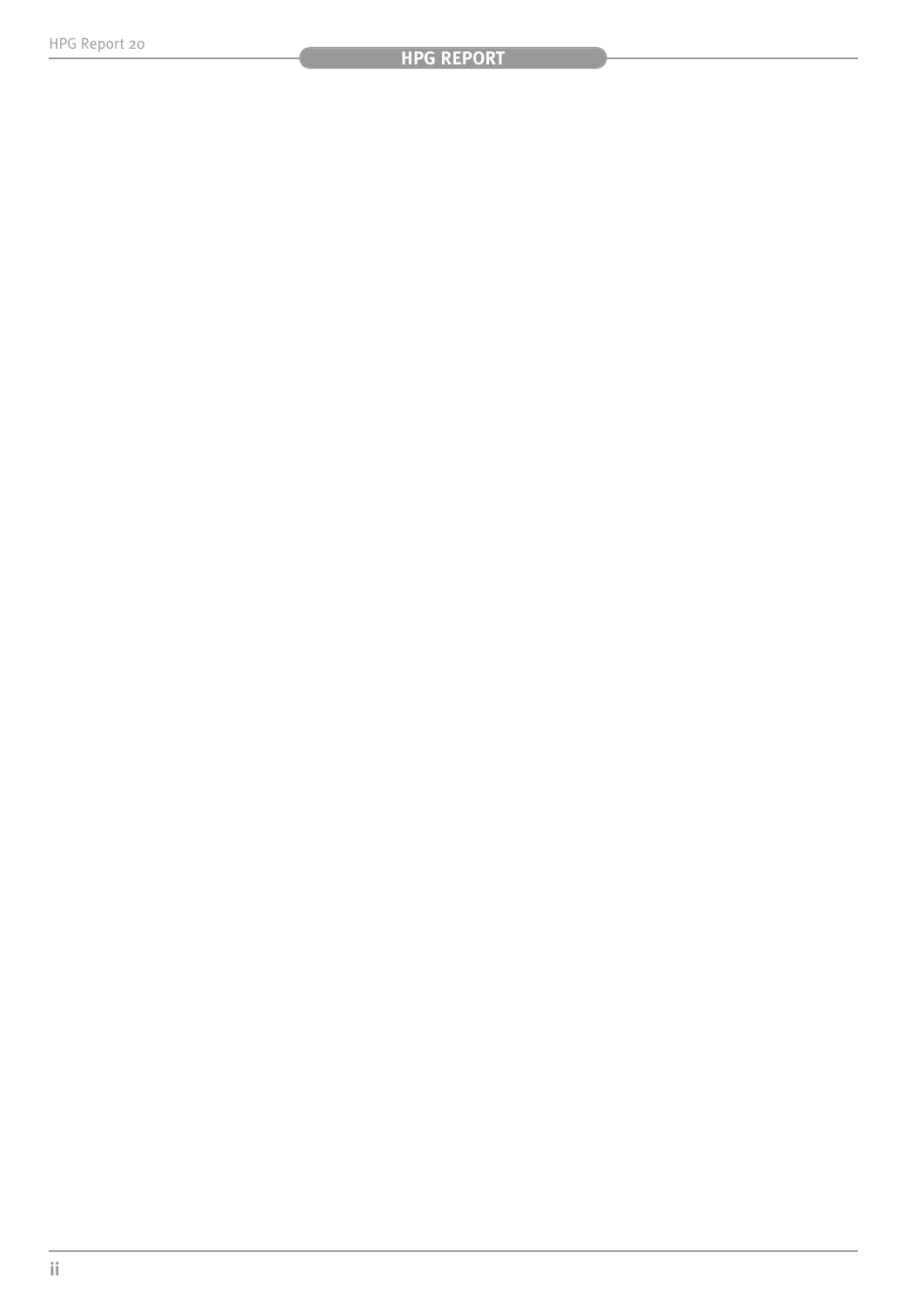### **Acronyms**

| <b>ADB</b>    | Asian Development Bank                                              |
|---------------|---------------------------------------------------------------------|
| <b>AFESD</b>  | Arab Fund for Economic and Social Development                       |
| <b>AGFUND</b> | Arab Gulf Fund for UN Development and Humanitarian Organisations    |
| <b>ASEAN</b>  | <b>Association of South-East Asian Nations</b>                      |
| <b>DAC</b>    | Development Assistance Committee of the OECD                        |
| <b>DFID</b>   | Department for International Development, UK                        |
| <b>ECOSOC</b> | <b>Economic and Social Council</b>                                  |
| EU            | European Union                                                      |
| <b>FAO</b>    | Food and Agriculture Organisation                                   |
| $G - 77$      | Group of 77 (est. 1964 by 77 developing countries; now 132 members) |
| GCC           | <b>Gulf Cooperation Council</b>                                     |
| <b>GDP</b>    | Gross domestic product                                              |
| <b>GNI</b>    | Gross national income                                               |
| <b>ICRC</b>   | International Committee of the Red Cross                            |
| <b>IFRC</b>   | International Federation of Red Cross and Red Crescent Societies    |
| <b>KFAED</b>  | Kuwait Fund for Arab Economic Development                           |
| <b>KOICA</b>  | Korean International Cooperation Agency                             |
| <b>LAS</b>    | League of Arab States                                               |
| <b>MOFCOM</b> | Ministry of Commerce (China)                                        |
| <b>NAM</b>    | Non-Aligned Movement                                                |
| <b>OCHA</b>   | UN Office for the Coordination of Humanitarian Affairs              |
| <b>ODA</b>    | <b>Official Development Assistance</b>                              |
| <b>OECD</b>   | Organisation for Economic Cooperation and Development               |
| <b>OHA</b>    | Official Humanitarian Assistance                                    |
| <b>OPEC</b>   | Organisation of Petroleum Exporting Countries                       |
| <b>RCS</b>    | Red Cross/Red Crescent Society                                      |
| SFD           | Saudi Fund for Development                                          |
| UN            | <b>United Nations</b>                                               |
| <b>UNDP</b>   | <b>UN Development Programme</b>                                     |
| <b>UNHCR</b>  | UN Office of the High Commissioner for Refugees                     |
| <b>UNICEF</b> | <b>UN Children's Fund</b>                                           |
| <b>UNRWA</b>  | UN Relief and Works Agency for Palestine Refugees in the Near East  |
| <b>WFP</b>    | World Food Programme                                                |
|               |                                                                     |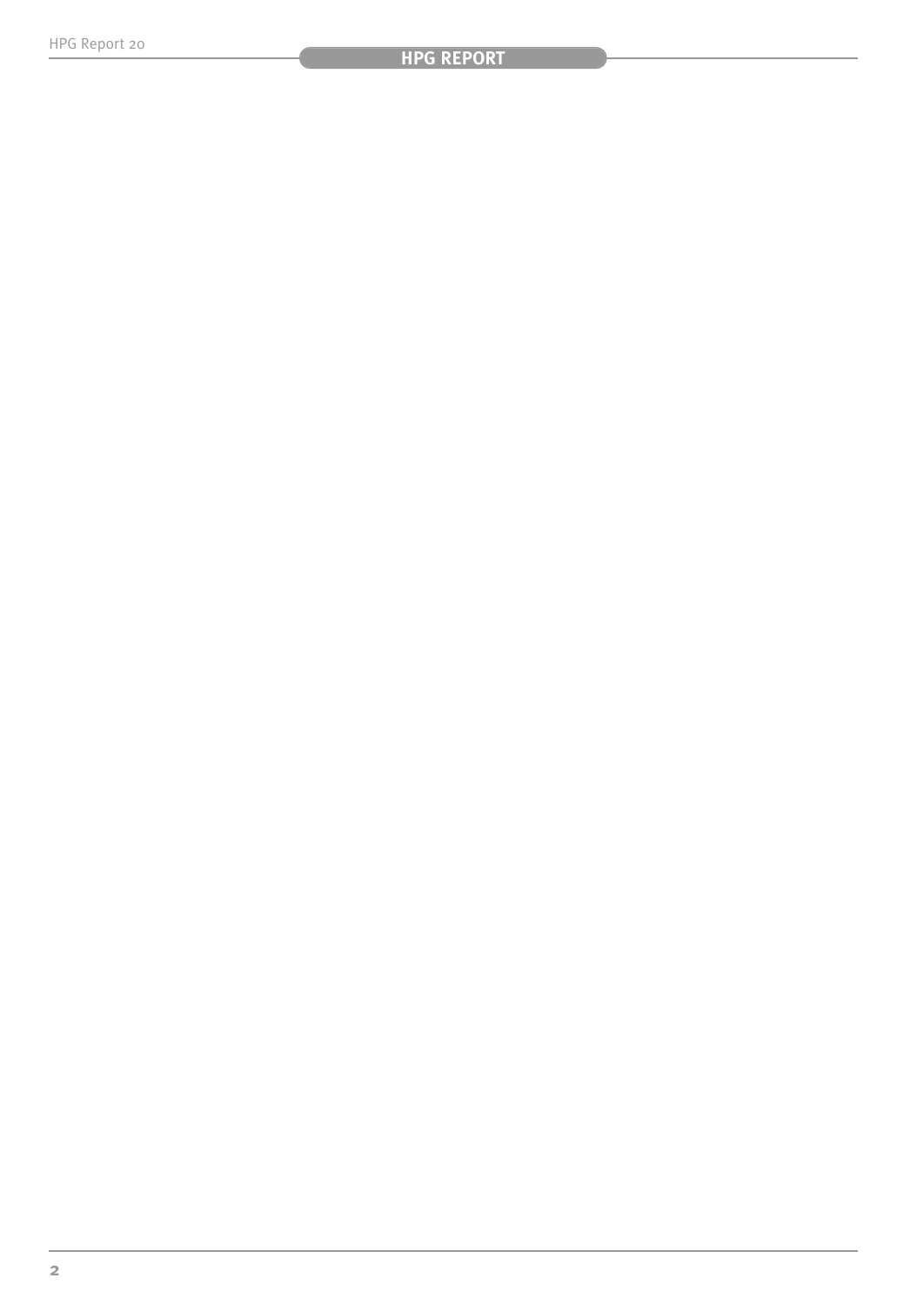### **Abstract**

More and more governments are becoming involved in the response to complex crises and natural disasters. In the mid-1990s, 16 donor governments officially pledged their support in response to the humanitarian crisis in Bosnia. A decade later, after the Indian Ocean tsunami, an unprecedented 92 countries responded with pledges of support.

This growth in the number of official donors presents the humanitarian community with significant opportunities, not least in challenging perceptions that the countries of the industrialised West are the only providers of assistance to the developing world. These changes signal a growing pluralism in the foundations of official giving.

The engagement of a wider range of donors in humanitarian action also presents significant challenges to the way in which the international humanitarian system is financed, managed and coordinated. Historically, a small number of primarily Western governments have provided the bulk of the funding for humanitarian action and, through membership of the Development Assistance Committee (DAC) of the OECD, have tended to dominate public debates about the direction, purpose, principles and methodology of relief.

Countries with DAC membership do not, however, represent the totality of aid, nor are all the DAC's members necessarily the most significant aid-givers. Important donors, such as China, Saudi Arabia and India, are not members of the DAC, and may not follow the major Western states in their rationales for aid interventions, their policy priorities and their choice of response channel. Although trends in financing, including total volumes of assistance, are hard to determine, this set of donors has accounted for up to 12% of official humanitarian assistance in a given year, and their influence in certain crises, such as Afghanistan, North Korea and the occupied Palestinian territories, is significant.

At a time when the international humanitarian system is faced with a significant reform agenda, there is a vital opportunity to assess the way in which current debates might involve a broader range of donor governments. However, any hopes for sustained dialogue and effective collaboration with these states, or for long-term financial support from these donors to multilateral efforts, will require a deeper investment in understanding their policy objectives for allocating assistance to certain crisis environments. It will also be important not to assume that the policies and processes of the traditional donor 'club' are necessarily the best.

Despite considerable changes in humanitarian donorship, there has been little independent research or analysis on the growing diversity of governmental donors, and how this influences international humanitarian action. This report aims to contribute to filling this gap.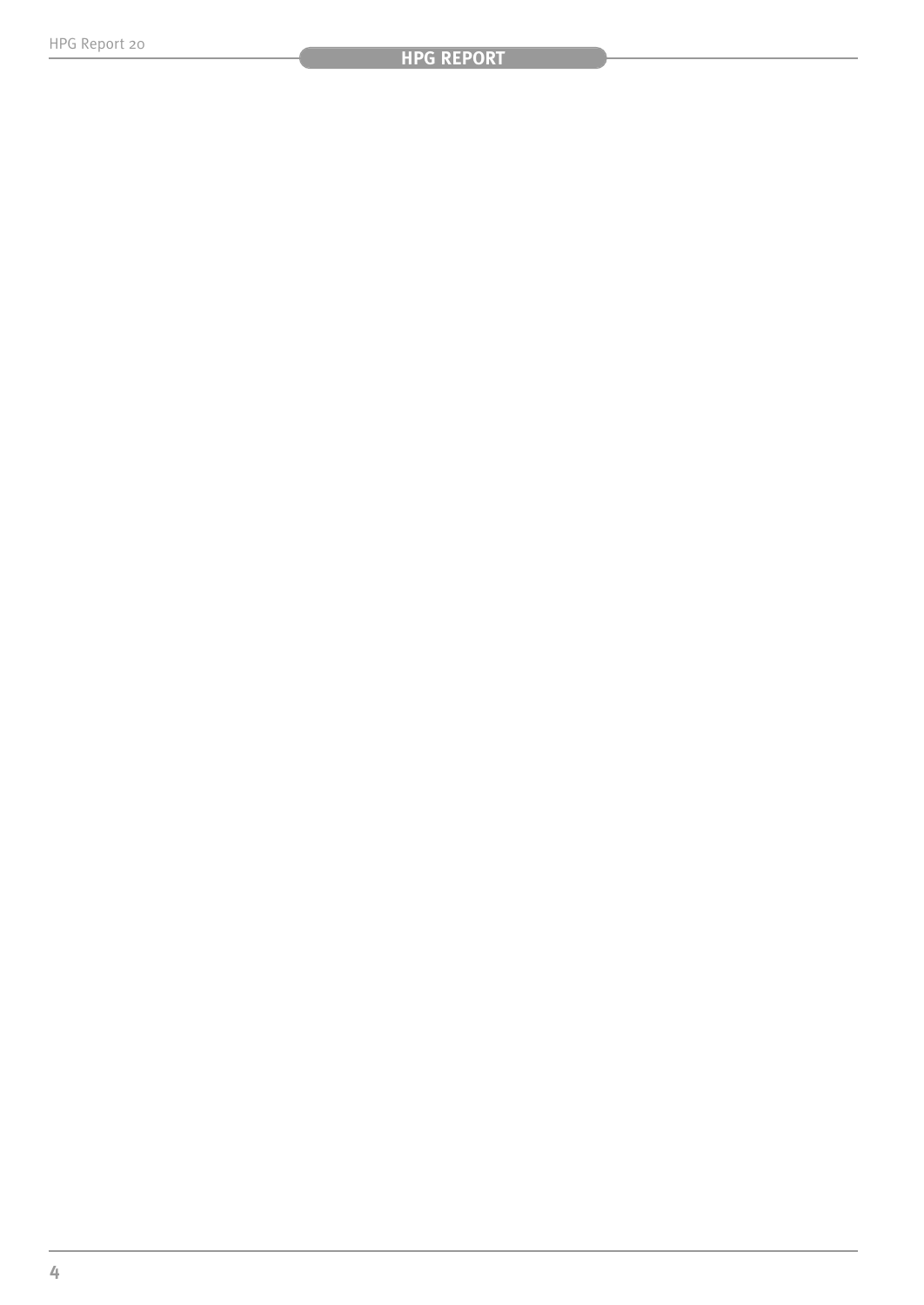### **Executive summary**

For many years, there has been a view that it is the rich, industrialised world that provides support to crisis-affected countries. In terms of the total volume of aid, this remains the case. The bulk of humanitarian financing comes from a set of wealthy, industrialised countries, a group best represented by the Development Assistance Committee (DAC) of the Organisation for Economic Cooperation and Development (OECD). However, a much more diverse range of official donors are involved in humanitarian response. States in the Gulf are particularly active, as are countries in Asia, the accession states to the European Union (EU), South Africa and countries in Latin America. These donors have been engaged in humanitarian response for many years, including providing assistance outside their borders, hosting refugees and providing troops to UN peacekeeping missions. These donors are outside the traditional 'club' of the DAC and other key fora in which the policy, principles and practices of humanitarian donorship are discussed and debated.

This report explores the role of these donors in international humanitarian action. It details their history of aid-giving, financing trends and institutional and policy frameworks, as well as the implications of their efforts for the international humanitarian system.The report refers to these governments as *non-DAC* donors, albeit with the proviso that they do not constitute a homogenous group.

#### **Drivers of non-DAC aid**

As with the DAC donors, a range of political, economic, strategic and religious factors underpin aid donorship among non-DAC countries. For many, aid-giving reflects wider political and ideological interests or concerns. The political origins of aid programmes in China, India and Yugoslavia, for instance, can be traced back to the formation of the Non-Aligned Movement (NAM) in the 1950s, which formulated a rationale for assistance between developing countries. The principles of the NAM – in particular respect for sovereignty and territorial integrity – remain important today, and inform criticism of Western governments' adoption of 'humanitarian intervention' as a way of furthering broader political ambitions.The roots of the NAM have also informed the wider pursuit of South–South (or East–East) cooperation, which has been (and remains) a key leitmotif of non-DAC aid. For other states, such as Saudi Arabia, international aid was driven, not by a sense of solidarity within a non-aligned world, but by the ideological imperatives of alignment and the Cold War; aid was designed, in part, either to spread or to contain communism.

For most countries, economic growth has also been a key determinant of aid. This is particularly the case for the oilrich economies of the Gulf, where lending and grant assistance has been closely linked with oil revenues. The development of aid programmes in China, India and South Korea has gone hand in hand with significant levels of economic growth in these countries over the past two decades. Security factors too are important: for South Korea and China, security concerns related to North Korea have always loomed large, and concerns for Balkan stability were important in stimulating aid programmes from Central European states such as Slovenia in the 1990s. More recently, donorship in Central Europe has been motivated by a desire to be regarded as part of the regional economic and security union of European states. The aid and security agenda has become more influential after 9/11, and this has particularly affected the aid programmes of the Gulf States, given their focus on the Middle East and North Africa.

#### **Trends in aid policy and financing**

Legal frameworks relating to official humanitarian assistance are rare among DAC member countries, and this is also the case for non-DAC assistance. Very few non-DAC states articulate the objectives of official humanitarian aid, and most aid is closely related to foreign policy and security objectives. Decision-making and resource allocation tend to be spread across a number of departments, each controlling small amounts of 'official aid' expenditure. This makes it difficult to trace and measure aid spending, a difficulty compounded by the fact that 'official aid', whether humanitarian, developmental or in the form of broader economic cooperation, is not consistently defined.The scope and nature of the activities that these states call 'humanitarian' often seem to reflect a wider and more complex interpretation of the term than is the case within the DAC.

Indicative findings of the research reported on here suggest that non-DAC donors represent up to 12% of official humanitarian financing in any given year. These donors are engaging in a growing number of countries, though they concentrate the bulk of their resources on a few specific crises, particularly in neighbouring countries. There is a strong preference for bilateral aid over multilateral routes, particularly government-to-government, as well as through national operational agencies like the Red Cross/Red Crescent societies.This preference for bilateral routes reflects a view that aid is part of a deeper, mutually-beneficial partnership. It also stems from a desire for visibility, and for aid to be delivered in a timely manner. Non-DAC donors have not seen multilateral contributions as offering these advantages. This constitutes a clear challenge for the UN's humanitarian agencies.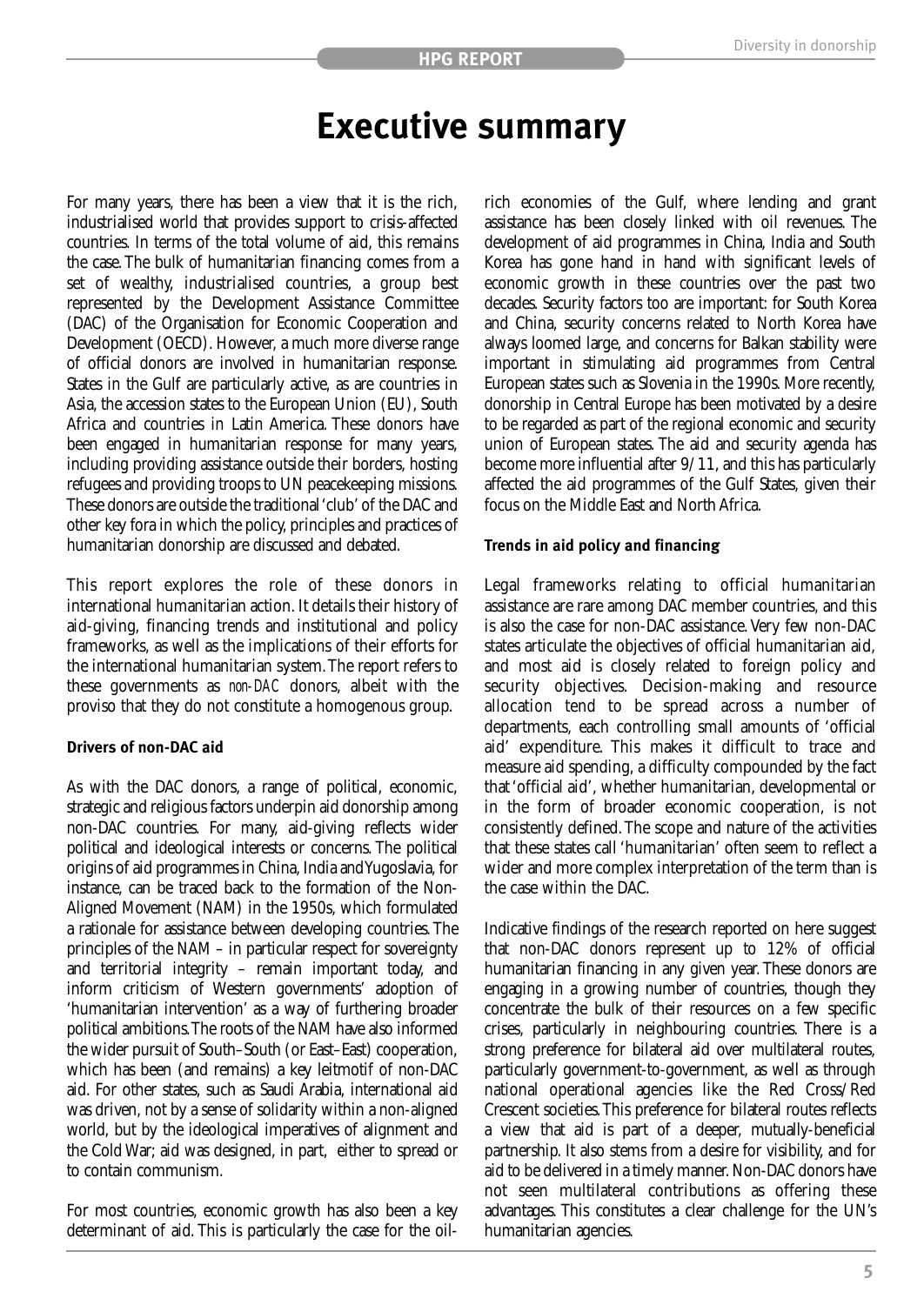#### **Implications for humanitarian action**

The increased number of donors engaging in responses, the preference of non-DAC donors for bilateral aid, and the broader definitions of humanitarianism used among them suggest that the nature and shape of international responses to humanitarian crises is becoming much more complex. This has implications for the way in which the international humanitarian system functions as a whole, as well the way in which it shapes and develops norms for humanitarian donorship. Non-DAC donors remain underrepresented in the international fora in which aid policy is discussed, and decisions are made.

Whilst non-DAC donors currently account for only a small share of official humanitarian assistance, that share is likely to grow considerably, especially if aid-giving from countries such as China and India remains linked to economic growth. In any case, the political and cultural significance of this aid is far more important than its absolute value, particularly in the light of new security agendas and challenges to the idea that humanitarianism is based on universal values. It is crucial that these governments are encouraged to engage in greater dialogue with other donors, and to participate more fully in international debates.

There is no easy way to bring this diverse range of donors into the key fora in which humanitarian policy is discussed. Groupings like the DAC have restricted membership, and it is unlikely that the DAC could ever be truly representative of the global pool of donor governments. Nor is it clear that

there are incentives for non-DAC donors to join established humanitarian donor 'clubs', especially if the norms, rules and procedures are presented as fixed.

There are signs that some of these challenges are beginning to be addressed, primarily in three areas. First, there is recognition of the need for efforts to develop more sustained aid partnerships among non-DAC donors and other actors in the international humanitarian community. In particular, new partnerships have been established between non-DAC donors and UN humanitarian agencies, and the Red Cross/Red Crescent Movement. DAC donors have sought to strengthen their links with non-DAC states, both through the forum of the DAC and by building bilateral aid relations. Second, the importance of upholding humanitarian action as a universal pursuit has been an effective impetus to increasing international dialogue and cooperation with non-DAC donors. A greater appreciation among all donor governments of the issues raised by their engagement in crisis states might encourage constructive engagement on some of the high politics of humanitarian response, as well as on its core objectives. This will require greater transparency in aid allocations and financial reporting to international mechanisms, as well as a clear articulation and shared understanding of the objectives of humanitarian aid. Finally, ongoing investment in South–South cooperation, as well as utilising regional fora as mechanisms for aid policy coordination and dialogue, have been key leitmotifs of the non-DAC aid agenda, and are likely to remain important.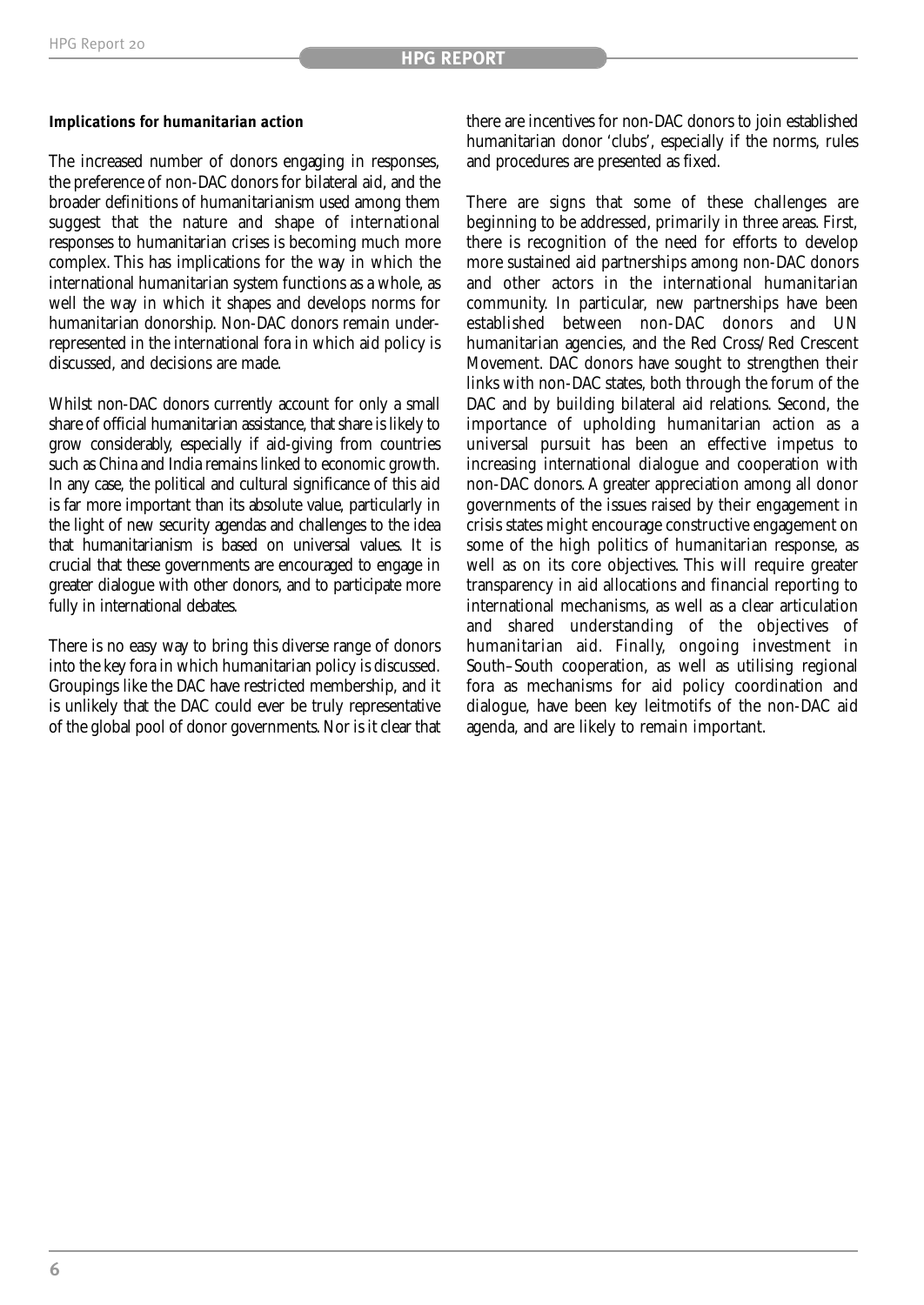### **Chapter 1 Introduction and background**

#### **1.1 The changing landscape of official humanitarian donorship**

In 1994, in response to the humanitarian crisis in Bosnia, 16 donor governments officially pledged their support to assist the affected population. Almost a decade later, in responding to the crisis in Iraq, the hosts of the Madrid pledging conference might have been hard-pressed to find enough flag-poles to accommodate the colours of the 73 countries that attended. In 2005, in an unprecedented response, 92 countries pledged support to those affected by the Indian Ocean tsunamis.<sup>1</sup> This is a stark, albeit crude, illustration of the increased importance governments around the world are placing on supporting responses to high-profile humanitarian crises.

The increasing number of donor governments supporting humanitarian action challenges a number of preconceptions. For the most part, there has been a view that it is the industrialised, developed world that provides support to developing countries. In terms of the total volume of financing, a small number of primarily Western governments (as well as private contributions) carry the lion's share of the burden. These countries are largely represented by the Development Assistance Committee (DAC) of the Organisation for Economic Cooperation and Development (OECD). Western donors have always considered the DAC to be the main forum in which to pursue dialogue and consultation on assistance to lessdeveloped countries. Twenty-two countries and the European Commission (plus eight observer states) make up the DAC, including nations from North America, Western Europe and the Asia-Pacific.<sup>2</sup> Although the DAC has expanded from its original nine members in the 1960s, its membership continues to be dominated by influential Western donor states.<sup>3</sup>

Despite appearances, DAC donors have never enjoyed a monopoly on international humanitarian action, and a diverse range of donor governments has been engaged in humanitarian action for many years. This has included providing humanitarian assistance and hosting refugees, as well as contributing troops to UN peacekeeping missions with mandates to protect civilians, create safe havens, protect aid delivery and ensure access for humanitarian actors.These donors operate in many of the same environments as DAC donors. In certain contexts, such as Afghanistan, North Korea, Iraq and the occupied Palestinian territories (OPT), they account for a significant proportion of the overall assistance given by the international community. States such as Saudi Arabia, Kuwait, South Korea, Qatar, India and South Africa gave more in 2003 than some DAC donors, both in absolute volume and as a share of national wealth. Reported contributions from Saudi Arabia, for example, totalled \$58 million in humanitarian assistance in 2003, more than was spent by five of the DAC donors.<sup>4</sup>

The potential impact of these donors relates not only to the volumes of financing that they allocate to operational responses, but also to their policy objectives and the way in which they shape debates on humanitarian action, either bilaterally or through multilateral fora. Within the UN, dialogue has often been influenced by the Group of 77 (G-77), the largest single coalition of developing nations.5 These donors often have differing concerns, and different preferences for the way in which humanitarian action should be pursued.Their ambitions reflect their emergence as more significant political and economic actors, and their desire to influence both regional and international political and security issues. Thus, the engagement of these states poses significant challenges to underlying assumptions regarding the nature of humanitarian response and the international humanitarian architecture – how the system is financed, managed and organised, and how policy is developed and coordinated.

The donors reviewed in this report are illustrative of those that remain outside the traditional donor 'club' of the DAC and other key fora in which the policy, principles and practice of humanitarian donorship are discussed and debated. On this basis, the study refers to the group as a whole as *non-DAC*. Whilst it is not ideal to define a group in the negative, this is probably the most appropriate way of identifying an extremely diverse range of donors with differing histories, policies and interests in aid donorship. Referring to these donors as 'new' or 'emerging', as some aid discourse suggests, downplays their significant histories of aid donorship.The Central European states, for example, were aid-givers during the communist period. The Gulf States too have a history of development

<sup>1</sup> Eighty-four governments made contributions based on these pledges. See http://ocha.unog.ch/fts/docs/downloadDoc.aspx?RefID=Doc19.

<sup>2</sup> See Annex 2 for a full list of DAC members.The eight OECD countries that hold observer status with the DAC are the Czech Republic, Hungary, Iceland, South Korea, Mexico, Poland, Slovakia and Turkey.

<sup>3</sup> It is unlikely that membership of the DAC will greatly increase from the current 23 due to strict membership criteria, and a concern not to allow it to become too unwieldy.

<sup>4</sup> UN Office for the Coordination of Humanitarian Affairs' Financial Tracking System (FTS).

<sup>5</sup> The G-77, originally established in 1964, comprises 132 states. The original name was retained because of its historic significance. See http://www.g77. org/indexswf.htm.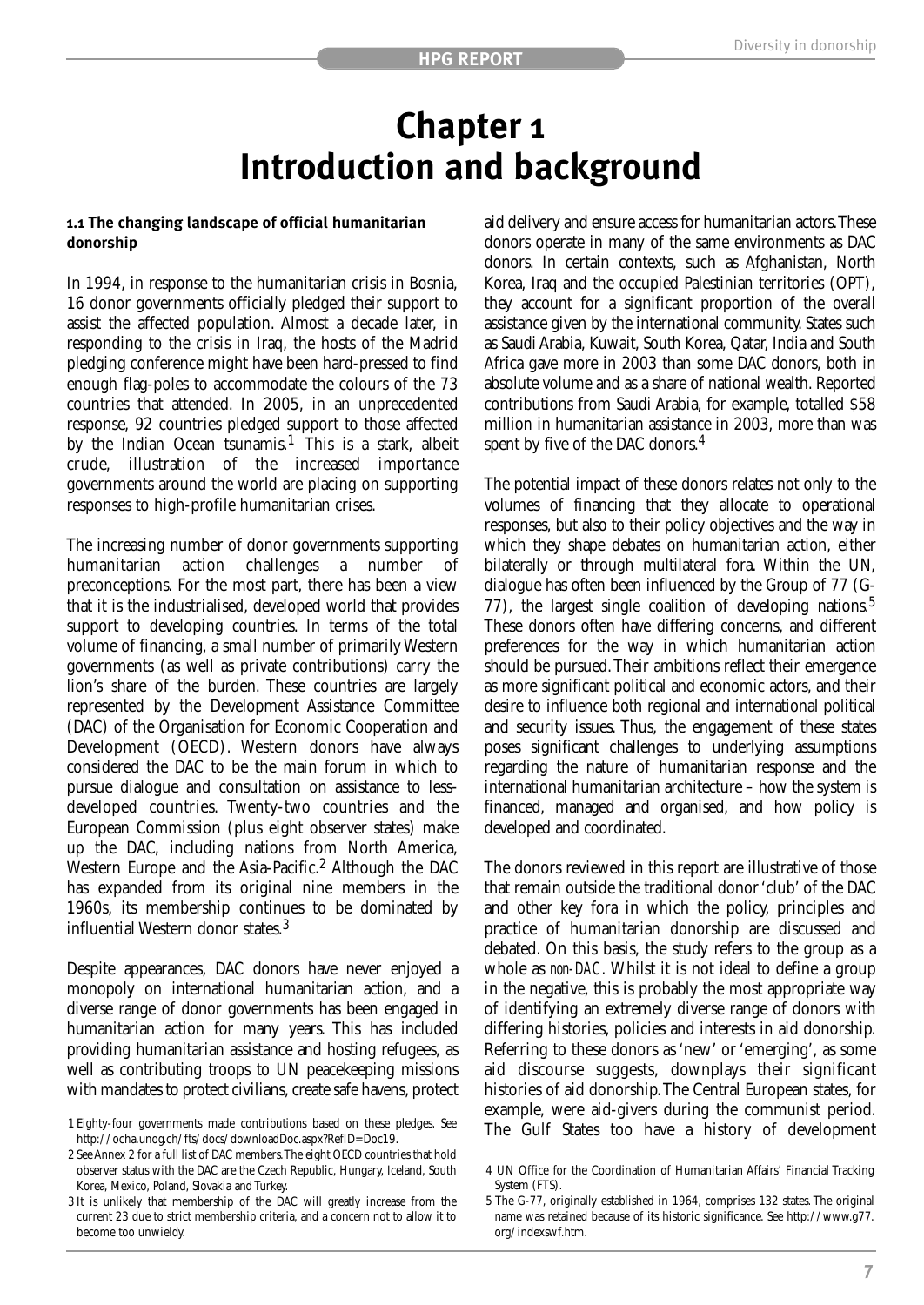financing and support to Arab and Muslim populations. Asian countries have for many years been responding to natural disasters within their borders and in the region, and have provided development and economic aid to their neighbours and further afield.

This study analyses a broad cross-section of non-DAC donors from three major regions – Central Europe, Asia and the Gulf. These are, in Europe, the Czech Republic, Poland and Slovenia; in Asia, China, India and South Korea; and, in the Gulf, Kuwait, Saudi Arabia and the United Arab Emirates (UAE). The study identifies both regional trends, and patterns that are more specific to an individual donor country. The study is not intended to be comparative, and findings are meant to be illustrative, rather than comprehensive. The case study regions and the specific countries within them are not necessarily the only influential non-DAC countries in terms of policy or volumes of financing, although Saudi Arabia, Kuwait and South Korea have dominated non-DAC financing over the past five years. In particular, the study does not include detailed analysis of Latin American or African states.This is an important avenue for further research.

#### **1.2 The changing humanitarian landscape: why is it important?**

Given the long history of aid engagement of many of these donors, why should they be particularly important today? There are several reasons.

First, the number of non-DAC donors contributing to international humanitarian response, and their visibility within the humanitarian system, has increased over the past five years. In some of the world's more contested and protracted crisis environments, such as the OPT and North Korea, non-DAC donors have exerted financial and policy influence. The growing activity of non-DAC donors has become part of the strategic objectives of the UN Emergency Relief Coordinator, and of many UN agencies:

*If we are to build a truly international base for humanitarian action, we must engage and encourage new 'non traditional donors' in non-traditional ways. The growing economies of Asia, Latin America and Eastern Europe should take responsibilities for providing cash, the in-kind assistance and the personnel for humanitarian solidarity, proportional to their growing share of the global economy. We cannot continue to have in the new millennium a top ten donor list which includes several small countries with a small proportion of the world economy.Other,bigger countries must be added to the list of those providing effective assistance to people in greatest need. As humanitarian agencies, we should be more effective in enlisting new partner countries as contributors of the personnel, or the commodities or the cash we need* (Egeland 2003)*.*

Second, it is generally recognised that there is a need to broaden the dialogue about international humanitarian assistance, and to make it more geographically, politically and culturally representative. Organisations concerned with humanitarian action, such as the UN, the DAC and the European Union (EU), are beginning to recognise the contribution of a wider range of donors. In turn, several non-DAC donors have begun to adopt more important roles in donor support groups and in the executive committees of humanitarian agencies, as well as in UN fora, including the Economic and Social Council (ECOSOC). Many of these donors are also important actors in broader UN reform debates. China and Russia, for example, have permanent seats on the Security Council, and India is interested in seeing the expansion of the Council's permanent membership. In Europe, the ten accession states to the EU participate in the setting of policy for the Union's humanitarian aid, as well as in related areas, including security policy. Other non-DAC donors are engaged in regional dialogue on aiding crisisaffected states in groupings such as the League of Arab States (LAS), the Association of South-East Asian Nations (ASEAN) and the African Union (AU).These organisations have begun to assume a more important role in formulating common approaches to issues such as conflict resolution, disaster preparedness and regional security.

The third issue concerns the way in which geopolitical and security concerns influence the nature of humanitarian response. Since 9/11, the counter-terror and security agenda has influenced international aid debates, particularly in correlating security and aid interests (Macrae and Harmer 2003). This has most particularly affected the Gulf States, given their focus on the Middle East and North Africa.These governments have attempted to raise the profile of their aid programmes, and to increase their regulatory control over charitable activities, which have received negative publicity in the aftermath of 9/11. This has affected humanitarian operational capacity in the Gulf, and may have increased perceptions of significant divisions between Western and Islamic traditions of giving (McNamara 2003).

The convergence of these three issues – the increasing influence of non-DAC donors in certain environments; the importance of diversifying donor engagement in aid fora; and the need to resolve underlying tensions in how humanitarianism is perceived – makes the issue of non-DAC donors an important area of focus today.Although there is no simple route to sustaining a dialogue with such a diverse range of donors, this is a vitally important goal, particularly at a time when the international humanitarian system is undergoing major change.6 More specifically, these non-DAC donors remain outside some of the core policy initiatives being advanced by DAC donor governments.This is particularly the

<sup>6</sup> See, for example, UK Secretary of State for International Development Hilary Benn's speech 'Reform of the international humanitarian system', 2003, http://www.dfid.gov.uk/news/files/Speeches/bennaidsystemreform.asp.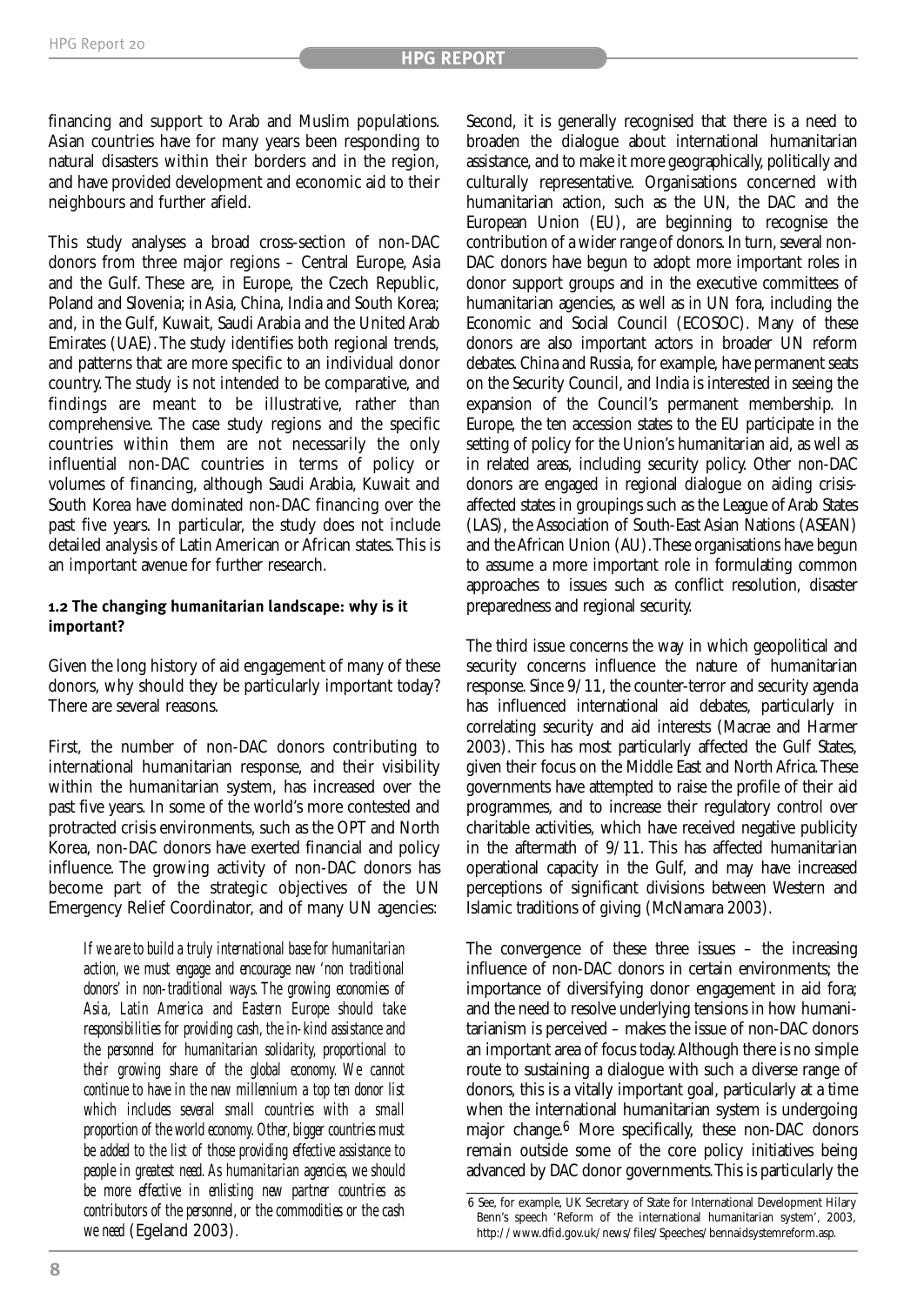case in relation to the Good Humanitarian Donorship (GHD) initiative, which seeks to ensure that donors contribute to a more principled and effective humanitarian response system (Harmer, Cotterrell and Stoddard 2004). Enabling these fora to involve a greater diversity of donor governments and their interests will be important.

#### **1.3 Study background and methodology**

This report stems from a body of work by the Humanitarian Policy Group (HPG) on the changing role of official donors in humanitarian action (Macrae et al. 2002). It also draws on ongoing work on the development and implementation of the GHD initiative.The methodology has involved analysis of primary and secondary literature, including relevant policy documentation from non-DAC donors, complemented by approximately 150 interviews with key officials from donor governments, the UN, international organisations and local and international NGOs and academics. Six background case studies were also undertaken.7 Three field studies, led by HPG, were conducted in Central Europe (Poland, the Czech Republic and Slovenia) in July 2004; the Gulf States (the UAE and Kuwait and, for a wider regional perspective, Egypt) in December 2004; and Asia (China and South Korea) in April 2005. A separate study was carried out in India in March 2005. In addition, a desk study on Saudi Arabia's official aid was undertaken in the summer of 2004, to support the findings from the Gulf States work.8 An additional component of the study analysed financial trends among the selected non-DAC donors. This included identifying the volumes, recipient countries, types and purposes of aid, the channels for disbursement and bilateral and multilateral preferences.The background financing study was undertaken in collaboration with Development Initiatives (DI), and its key findings are reported in Chapter  $3.9$  While broad in its scope, the study is limited by the fact that much of the basic documentation and financing data is difficult to obtain, and sometimes unavailable. Nonetheless, the quantitative and desk-based analysis was greatly enhanced by findings from the field studies, offering additional insights into policy approaches and the nature of financing from non-DAC donors.

#### **1.4 Case study selection**

The case study regions – Central Europe, the Gulf and Asia – were selected to enable us to examine a specific set of concerns and themes. They are intended to be illustrative of some of the key facets of the changing shape of international donorship around the world. Other examples are provided as appropriate.

Central Europe was chosen primarily to examine the impact of accession to the EU, and the legal obligations and challenges this process posed. The three Central European countries are a useful way of exploring changing patterns of receivership and donorship over time, particularly whether aid priorities during the communist period have influenced these countries' international aid programmes today.Within this region, Poland and the Czech Republic were selected because they are significant political and economic actors among the accession states, and because their reform processes are relatively advanced. At the time of the study, both countries had nascent development programmes and small but influential NGO communities; some of these NGOs were recognised as official partners of the European Commission's Humanitarian Aid Office (ECHO). Both of these countries are members of the OECD, and have observer status in the DAC (this is also the case for Slovakia and Hungary among the EU accession states). Slovenia was chosen because its tradition of aid donorship (as part of the former Yugoslavia) sets it apart from most Central European countries.These three studies aim to capture the diversity of experience amongst new EU member states.

The Gulf States have a long history of aid donorship, partly thanks to oil wealth and traditions of charitable giving and solidarity with Arab and Muslim populations, and because of their proximity to a number of high-profile crises. Saudi Arabia, Kuwait and the UAE were chosen as case studies because they are three of the largest official donors in the Gulf.The Gulf States also allow us to explore the influence of Islamic approaches to charitable giving on official aid programmes, as well as the impact of the 'Global War on Terror' on the regulatory environment for humanitarian assistance.

The Asia case study explores the official aid programmes of China, India and South Korea. These countries are the largest non-DAC donors in the region in terms of overall volume, as well as per capita expenditure and as a share of national income. The economic development and high growth rates in the region over the last few decades have been the cornerstone of these countries' aid programmes, but the case studies were also designed to explore the historical experiences and motives of aid engagement, including the influence of non-alignment, South–South cooperation and commercial interests. China and India are also significant in that both countries intend to make the transition from net aid recipients to donors, signalling their desire to develop aid programmes that reflect their growing international status.

#### **1.5 Structure**

This report is structured as follows. Chapter 2 analyses the key historical influences on aid-giving among these states, including political, economic and security factors. Chapter 3

<sup>7</sup> The six case studies are available on the HPG website at http://www.odi. org.uk/hpg/ndd.html.

<sup>8</sup> HPG was invited to Saudi Arabia for interviews with officials in January 2005, but budget limitations and timing meant that researchers were unable to go.

<sup>9</sup> Development Initiatives is engaged in an ongoing process of data-gathering on humanitarian aid flows from this group of donors, and further iterations of the financing analysis will be produced for *Global Humanitarian Assistance 2006* and other relevant initiatives, including GHD.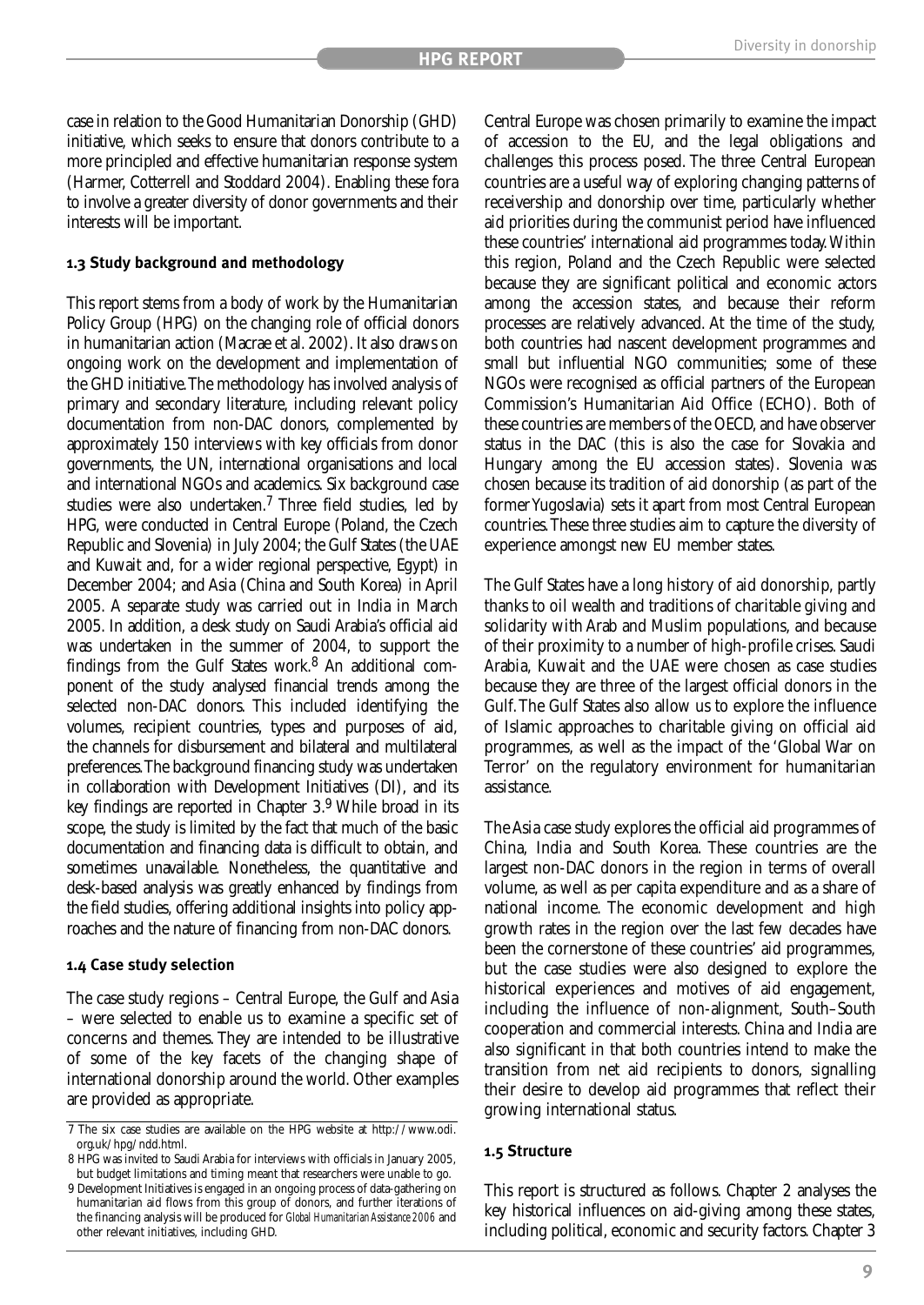examines policy trends in aid financing, including volumes, recipients, forms and types, as well as channels for disbursement. Chapter 4 analyses contemporary aid policies and institutions in each of the donor countries, together with governance and accountability mechanisms. This is with a view to exploring both differences and

similarities in areas such as the legal basis for aid-giving, aid policy and operational capacity. Chapter 5 looks at the implications of this discussion for the international humanitarian architecture.The report concludes with a set of recommendations for non-DAC and DAC policy-makers, as well as humanitarian agencies.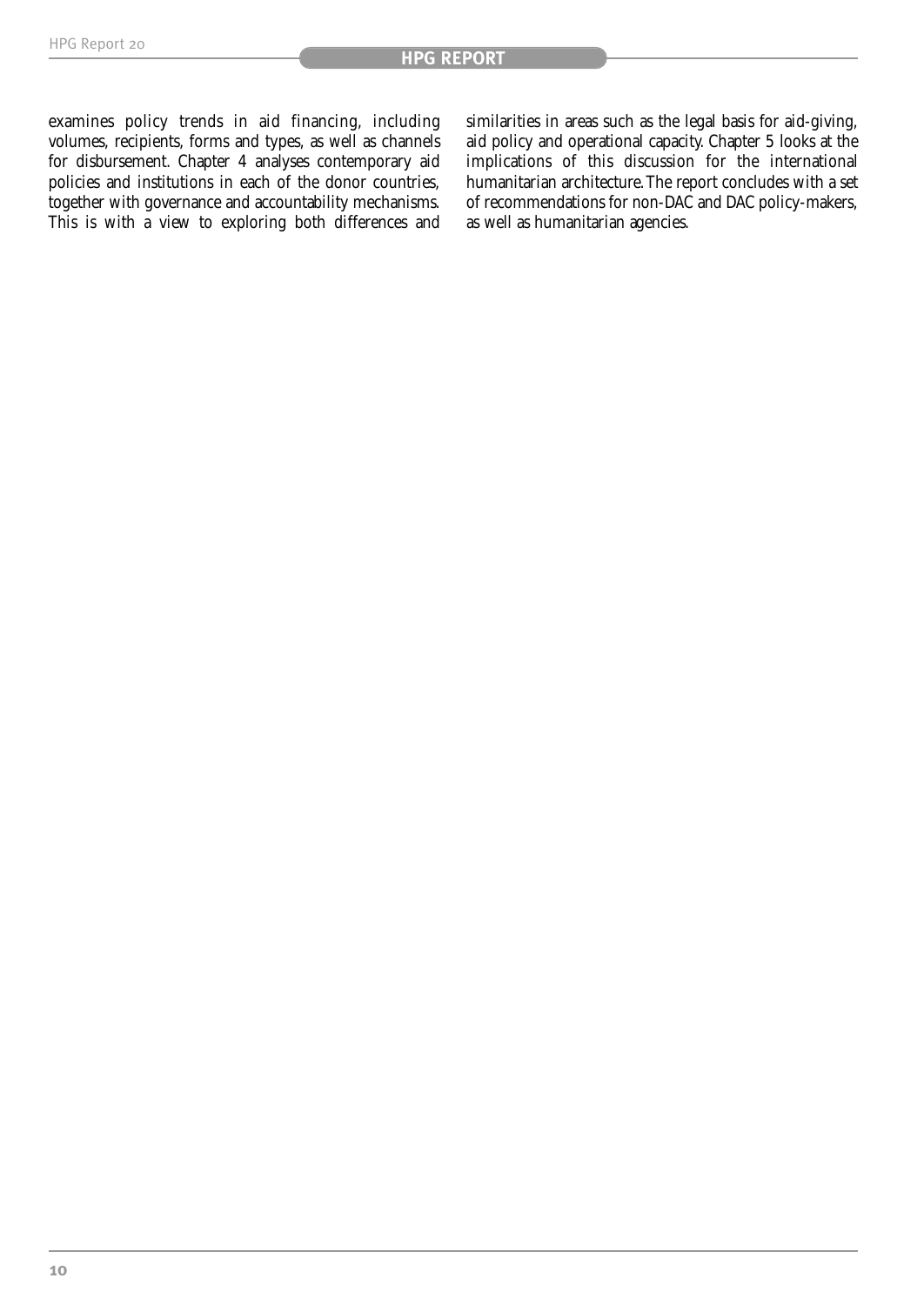### **Chapter 2 Historical influences and drivers for aid donorship**

Aid donorship has a much longer tradition amongst non-DAC countries than most accounts suggest. For the majority of states reviewed in this report, grant assistance or development financing programmes began in the 1950s or 1960s. In this sense, their aid programmes are as old as those of many DAC donors.This long tradition of assistance is important. It challenges the perception that these donors are new or emerging aid actors, and implies the need for a deeper analysis of the factors that have influenced the evolution of aid-giving from this diverse range of countries. This chapter examines the factors underpinning the development of aid donorship among some of these non-DAC countries. In many respects, the general drivers and incentives for aid donorship are the same as for the DAC donors. At the same time, however, the nature of these interests, and their historical basis, are often quite different.

#### **2.1 Political and ideological factors**

As is the case for DAC donors, for non-DAC states drivers for aid-giving, and humanitarian assistance in particular, have reflected wider political and ideological interests or concerns.These political origins can be traced back a long way; in particular, the formation of the Non-Aligned Movement (NAM) in the 1950s played a catalytic role in the formulation of a rationale for assistance between developing countries. The principles of the NAM – especially respect for sovereignty and territorial integrity and non-interference in other countries' domestic affairs – have shaped the way many non-DAC donors have conceived of their support. These principles remain important today – for instance, they inform the G-77's criticism of Western governments' adoption of 'humanitarian intervention' as a way of furthering broader political ambitions.

India's aid programme began in the 1950s, with assistance to Nepal. As the architect of NAM, India has since continued to pursue the key principles of NAM in its aid relations and in its commentary on the policies of many Western donors. Price (2005) argues that India has emphasised the importance of unconditional aid, with a focus on technical assistance, and has presented its aid relations as a partnership, rather than as assistance. Aid has been seen as an expression of India's aspirations for leadership within the global community. A clear expression of this is India's contribution to peace and collective security efforts through the provision of UN peacekeeping troops, and much of India's international assistance is channelled through the country's armed forces.<sup>10</sup>

For China too, the principles of non-alignment formed the basis of its aid policy in the 1960s. The eight principles guiding Chinese foreign aid, outlined in 1964, included an emphasis on equality and mutual benefit, and respect for the recipient's sovereignty. However, in later years the most influential factor in China's foreign aid has probably been its relations with Taiwan. In 1971 China gained international recognition when it replaced Taiwan in the United Nations. Taiwan subsequently attempted to offset China's diplomatic victory by establishing new or firmer relations with developing countries, particularly newly independent states in the Pacific, as well as in Latin America and the Caribbean (Lin 2001). The aid competition that ensued (cash grants, soft loans and technical assistance to recipient countries in return for favourable foreign policy support) marked a specific policy change in China. In place of earlier concerns, Chinese support was extended only to those 'friendly' countries that recognised Beijing's 'One China' policy (Lin 2001). Such 'cheque-book diplomacy', as it has been called, continues to influence China's aid policy today.

Non-alignment was also an important influence on the former Yugoslavia's early aid engagement. A 'Solidarity Fund for Non-Aligned and Other Developing Countries' was established in 1974, and assistance to developing countries was identified as a priority in the Yugoslav constitution (Mrak 2002). The Solidarity Fund had much of what is still considered 'good practice' for aid donorship today: an articulation of principles and goals; a definition of comparative advantage; and clear selection criteria, with the aim of giving at least two-thirds of grants to Sub-Saharan Africa and 20–25% to Asia. As was common in the 1970s and 1980s (and still is for some DAC donors), all grants were tied to 'goods and services of Yugoslav origin'. Humanitarian assistance explicitly included resources for 'liberation movements', and for countries suffering 'foreign aggression' (RCCDC 1983: 52–53).

For other states, international aid was driven, not by a sense of solidarity within a non-aligned world, but by the ideological imperatives of alignment and the Cold War.

<sup>10</sup> As of 31 July 2005, India's contribution to UN peacekeeping operations stood at 209 civilian police, 64 military observers and 5,918 troops. See www.un.org/Depts/dpko/dpko/contributors/2005/July2005\_1.pdf.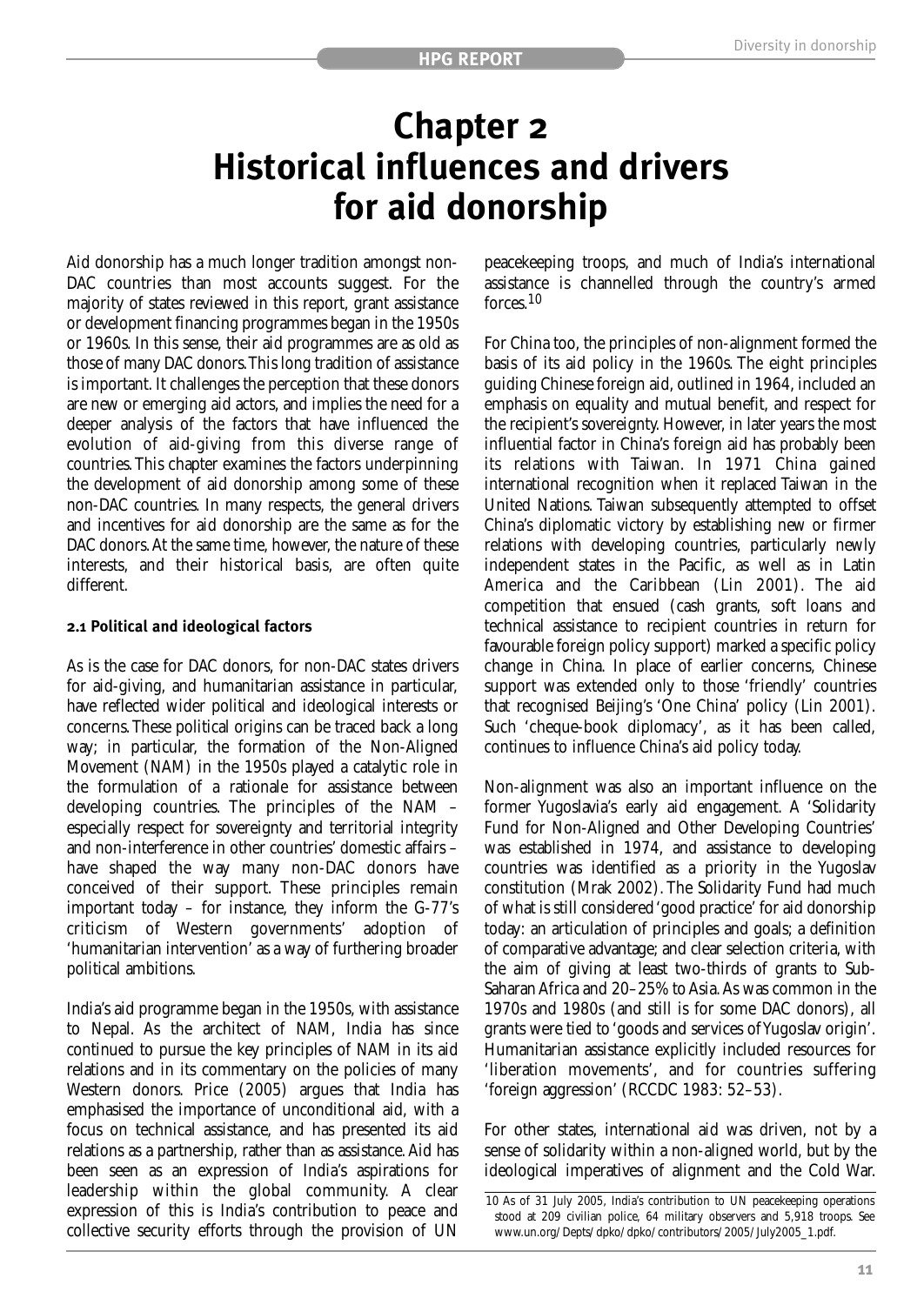During the communist period, the then Czechoslovakia and Poland provided support to 'socialist brother countries' or 'friendly regimes' throughout the developing world. Recipient countries included Cuba, Vietnam, Mongolia, Angola and South Yemen (Hancilova 2000; Macháček 2004). Aid was controlled by the Communist Party apparatus, and managed according to ideological dictates and Cold War priorities; there was almost no accountability to citizens, and 'donations' to aid initiatives were often mandatory (Hancilova 2000). Assistance was also provided by the Eastern bloc (and Yugoslavia) in the form of in-kind aid and scholarships for students from developing countries; Hungary, for example, educated an estimated 6,000 Cuban and 4,000 Vietnamese students during the communist period (Kotz and Stumm 2004). Despite the end of the Cold War and the very different political environment in Central Europe today, relations established during the communist period, including with Cuba, Vietnam and Angola, remain influential in Central European aid allocations.

Other non-DAC donors were on the opposite side of the ideological divide. Saudi Arabia's aid in the 1960s and 1970s, for instance, was designed in part to contain the spread of communism. Saudi Arabia was an important backer of anti-Soviet forces in Afghanistan after the Soviet invasion in 1979, and the country sent significant amounts of aid to Oman and North Yemen in the 1960s and 1970s to forestall the spread

of communism from South Yemen (Quant 1981, cited in Barasi 2004). The Saudi government also gave financial support to anti-Soviet governments and movements in Somalia, Zaire and Angola in the 1970s (ibid).

#### **2.2 Economic factors**

Very little empirical work has been done to determine the factors that encourage a country to become an aid donor, and the influence these factors have on the corresponding aid effort. In examining DAC donors, Round and Odedokun (2003) find that the higher the real income of the donor, the greater the fraction of real income given as aid (suggesting that aid is a luxury good in the state budget). Likewise, there is a clear connection between oil revenue and the lending patterns of Gulf donors (Neumayer 2004). For instance, the Saudi Fund for Development (SFD) was established in 1974, a peak year for oil exports (Barasi 2005). Development financing from other countries in the Gulf also began around this time: the UAE's Abu Dhabi Fund for Development was set up in 1971. Figure 2.1 shows how the SFD's capital increased dramatically in the early 1980s, in line with strong growth in oil revenue; conversely, declines in aid volumes in the early 1990s are likely to be linked to the costs and exogenous shocks of the Gulf War, particularly since no funds were disbursed in 1991 (Neumayer 2004; Barasi 2004).

**Figure 2.1: SFD loans and oil revenues (drawn from Barasi, 2005)**

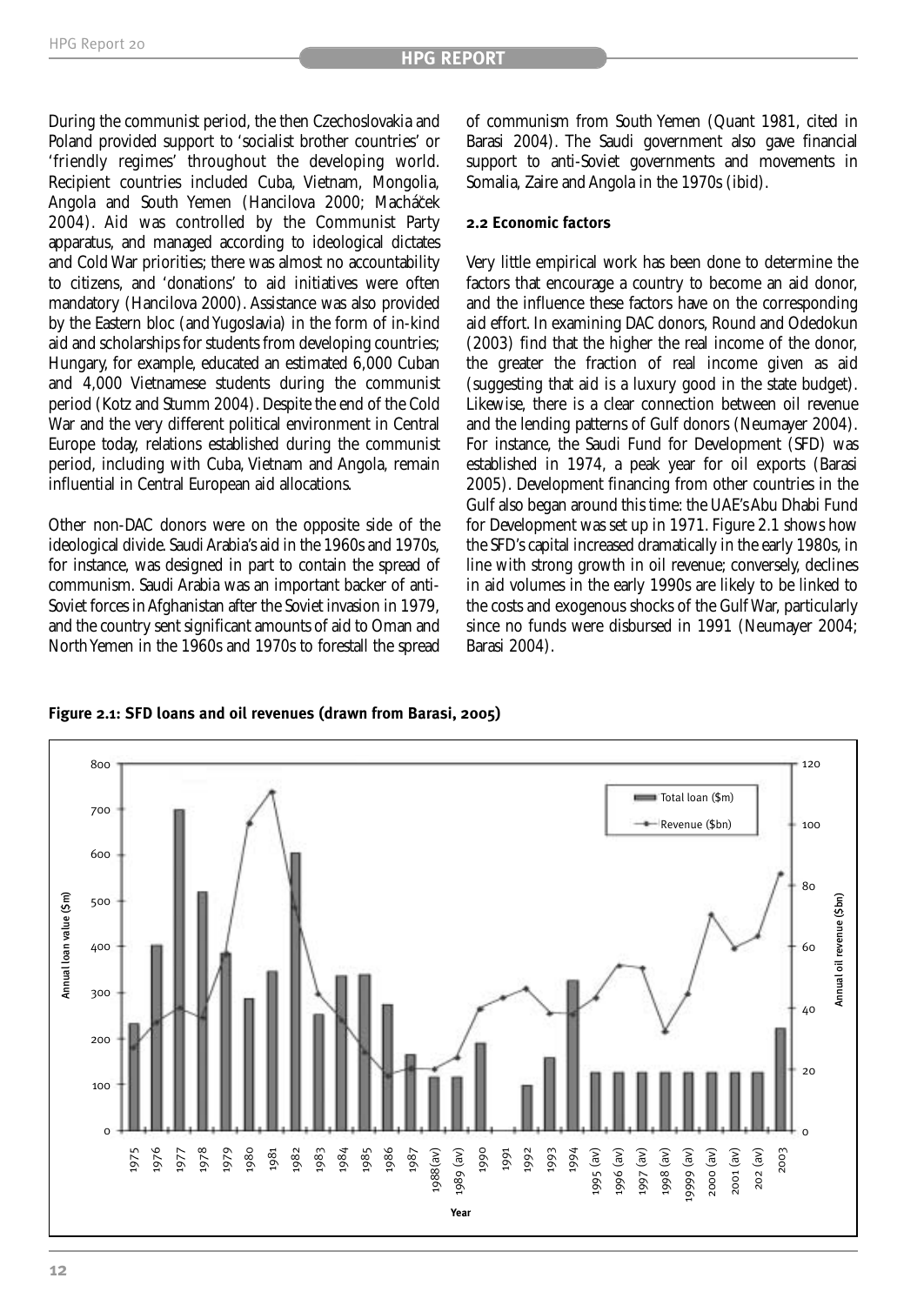China, India and South Korea have all experienced significant levels of economic growth over the past two decades. As a result, their capacity to provide aid financing has increased, and the extension and development of their aid programmes have been linked to their unprecedented economic expansion. Aid relationships have also been seen as a means of strengthening economic growth at home. South Korea's development loans, established in 1976, were linked with promoting exports and widening markets within the government's overall economic cooperation development policy (MOFAT 2005). India's aid to Bhutan, which has included funding for hydroelectric projects, is categorised as economic cooperation rather than aid. Indian assistance to Central Asia, particularly Afghanistan, has been driven by economic and energy interests (Ramachandran 2005), and India's long-standing practice of extending credit to developing countries, such as Bangladesh, Bhutan, Nepal and West African states, is intended in part to promote its exports (Price 2005). Likewise, India's decision in 2003 to repay its own bilateral debt to all but four of its creditors (made possible by soaring foreign-exchange reserves) was coupled with the launch of the India Development Initiative, intended to 'leverage and promote [India's] strategic economic interests abroad' (Price 2005).11 In 2000, China hosted the first China–Africa Cooperation Forum, and this has served as a framework for a dramatic increase in Chinese trade with Africa (from \$10 billion in 2000 to over \$17 billion in 2003), and in Chinese aid to the continent.

While it is plausible that the development of a country's foreign assistance programme is in some sense linked to the development of its domestic economy, it should be noted that economic success is not a necessary precondition for aid donorship, particularly humanitarian aid. Some of the world's poorest countries offered assistance in the wake of the Indian Ocean tsunami, for example. Nor does the existence of a foreign aid budget imply the absence of human or economic problems at home. India, for example, ranks 127th in the Human Development Report (2005), while China accounts for an estimated one-fifth of the world's poor. Finally, aid-giving does not preclude the continued receipt of assistance. Despite initial rejections of help after the tsunami in 2005, India finally agreed to significant support, including from the UN and the EU.

#### **2.3 Security factors**

Security interests have also been important in shaping the direction and scope of aid programmes. For both China and South Korea, North Korea is a primary security concern. As a consequence, it has consistently been one of the largest recipients of Chinese and South Korean aid; it receives the largest share of South Korea's aid budget (\$217 million between 2001 and 2004), and is heavily dependent on China for supplies of oil and food. Security concerns have also played a part in the development of India's aid partnerships, for instance with Afghanistan; India's aid commitment – around \$400 million between 2002 and 2008 – makes it one of the largest contributors to humanitarian and reconstruction efforts in Afghanistan. India relies on its armed forces as a key channel for assistance. This may, however, limit aid opportunities; following flooding in 1988, Bangladesh rejected helicopters sent by India for fear that they would be used for ulterior purposes. (Price 2005).

All of the Gulf donors have provided significant aid to the Palestinian territories, and this assistance has increased since the start of the second Intifada in September 2000. For the Central European states, concerns for Balkan stability have been an important factor in stimulating foreign aid engagement in post-communist Europe. This has been particularly important for Slovenia. The country's close proximity to the war in Croatia and Bosnia resulted in a large-scale population influx in the early 1990s, prompting the country to ratify the Geneva Convention and Protocol on refugees and to accede to other international refugee treaties. UNHCR was established in Slovenia in 1992 at the request of the Slovene government to assist in the response to the massive influx of refugees into the country (Kalin 2004).

#### **2.4 The influence of regionalism**

In line with the principles established by NAM for assistance between developing countries, South–South (or East–East) cooperation has been a leitmotif of non-DAC aid. With the onset of the Cold War, alliances and organisations such as NAM, the G-77 and the Organisation of Petroleum Exporting Countries (OPEC) represented an attempt both to balance power and to develop security communities not subject to superpower rivalries or interests. Regionalism was thus often seen as a 'Southern' issue, and although the original raison d'être of protection against superpower expansion has disappeared with the end of the Cold War, this perspective has to some extent persisted (Ojendal 2004; Fawcett 2004).

In the Gulf States, there have been steady moves over the past few decades towards greater regional cooperation in aid policy through the Gulf Cooperation Council (GCC), the League of Arab States (LAS) and the Arab Group at the UN. Although the League's agenda has been dominated by the Israeli–Palestinian conflict, other high-profile crises have also engaged its interest. As early as 1993, the LAS Council passed a resolution outlining its commitment to providing material and moral assistance to Somalia (Resolution 5279). More recently, in response to crises in

<sup>11</sup>India announced that it would repay bilateral credit owed to 15 countries (the Netherlands, Russia, Canada, Sweden, Italy, Denmark, Belgium, Austria, Kuwait, Spain, Switzerland, Saudi Arabia, Australia, the Czech Republic and Slovakia).This involved the repayment of \$1.6 billion, and followed the prepayment of almost \$3 billion of debt owed to the Asian Development Bank (ADB) and the World Bank. See Ministry of Finance (2003) '2003/04 Union budget speech', www.indiabudget.nic.in/ub2003-04/bs/speecha.htm.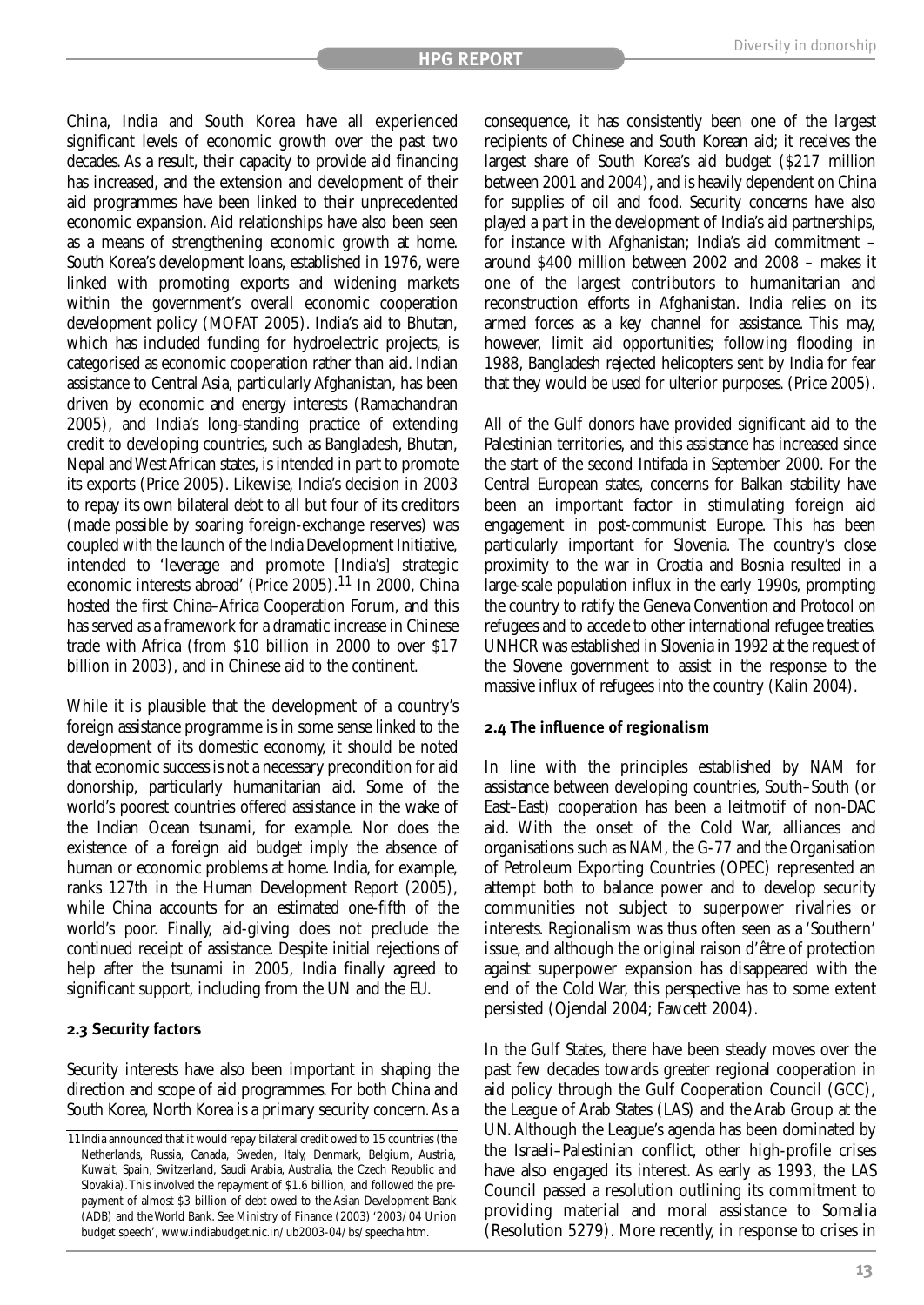Afghanistan, Iraq and Sudan, the League has begun to take a more active role in humanitarian affairs.

Asia's most important regional grouping, ASEAN, was established in 1967.Whilst none of the member countries of ASEAN are themselves significant humanitarian donors, the establishment of 'ASEAN+3' in 1997, bringing China, Japan and South Korea into ASEAN discussions, signalled the possibility of greater dialogue on aid donorship. Relations have gained momentum since 9/11, with the signing of economic cooperation agreements intended to pave the way for an ASEAN–China Free Trade Area by 2010/15 (Ojendal 2004). In October 2003, China also joined ASEAN's security cooperation treaty (the Treaty on Amity and Cooperation of 1967), which stipulates mutual respect, non-aggression and a commitment to resolving disputes peacefully.

In Europe, policy change in the Central European countries in the field of international assistance has been motivated by an aspiration to be seen as part of the regional economic and security union of Western European states, rather than as members of a fading 'Eastern bloc'. Although international aid was only a minor issue on the EU accession agenda, officials maintain that EU expectations in this area were a motivating factor in the creation of an assistance policy. Additionally, an aspiration to participate in the EU 'aid market' and compete on an equal footing was seen as important (Polish MFA 2003; Czech MFA 2002a). Subsequently, these new accession states have joined the EU's Humanitarian Assistance Committee (HAC), which acts as a forum for policy debate and agenda-setting among the 25 member states.

#### **2.5 Solidarity, humanity and the role of religion**

A sense of solidarity with human suffering has always been a strong driver of international humanitarian assistance. However, the extent to which it applies to the donors examined in this report is striking. Solidarity with vulnerable populations in Eastern Europe (as well as a moral and Christian obligation to give charitably) was a significant factor in the first post-independence humanitarian responses by the Central European countries. The Balkan wars, particularly the siege of Sarajevo (1992–96), as well as conflicts further afield, such as the first Chechen war (1994–96), saw the establishment of new international assistance NGOs dedicated to supporting populations in the region. (This is the origin of two of the largest and most influential humanitarian NGOs in Central Europe today: Polish Humanitarian Organisation and the Czech People in

Need Foundation.) This sense of solidarity seems to be reflected in the generally healthy levels of public support for humanitarian aid. In South Korea and China, kinship ties are an important factor in assistance to North Korea.

Solidarity and religious obligation are perhaps most evident in the case of the Gulf States. The principle of charitable giving is firmly enshrined in Islam through *zakat*, one of the religion's Five Pillars. This religious imperative has been a powerful motivator for charitable giving in the Gulf (Benthall 2003). In particular, the Gulf Red Crescent societies – established in Saudi Arabia and Kuwait in the 1960s, and in the Emirates in the 1980s – have benefited from Islamic traditions of charitable giving, and have become the most important operational agencies in the Gulf. In 2004, contributions going through the Red Cross/Red Crescent constituted 71% of overall humanitarian aid from the Gulf States reported to OCHA's Financial Tracking System. In recent years, the largest recipient countries of emergency assistance from the UAE Red Crescent have been Palestine, Iraq, Afghanistan, Bosnia and Kosovo, all of which have significant or largely Muslim populations. This focus is also reflected in the early development financing mechanisms in the Gulf States.Assistance to poorer Arab or Islamic countries was the original objective of the Kuwait Fund, the Abu Dhabi Fund, the Islamic Development Bank (IDB) and the Arab Fund for Economic and Social Development (AFESD).

#### **2.6 Conclusion**

This chapter has highlighted a diverse range of historical drivers for aid-giving among non-DAC states. While shifts in the economic power of these donors will affect the overall size of the public purse available to invest in international assistance, aid allocations, and particularly humanitarian allocations, are not necessarily dependent on a country's domestic wealth, as even the poorest countries have demonstrated a willingness to respond in times of need. As is the case for DAC donors, drivers for aid-giving reflect wider geopolitical interests and concerns, and have evolved over nearly half a century of international aid relations. These historical factors are important in understanding the formation of contemporary policy, decision-making and resource allocation, as well as the broader political ambitions of non-DAC donor governments in crisis environments. In particular, the early principles of the non-aligned movement, forms of solidarity with one's neighbours and concerns for regional security remain important influences. The following chapter explores these questions as they relate to patterns of aid allocation from these states.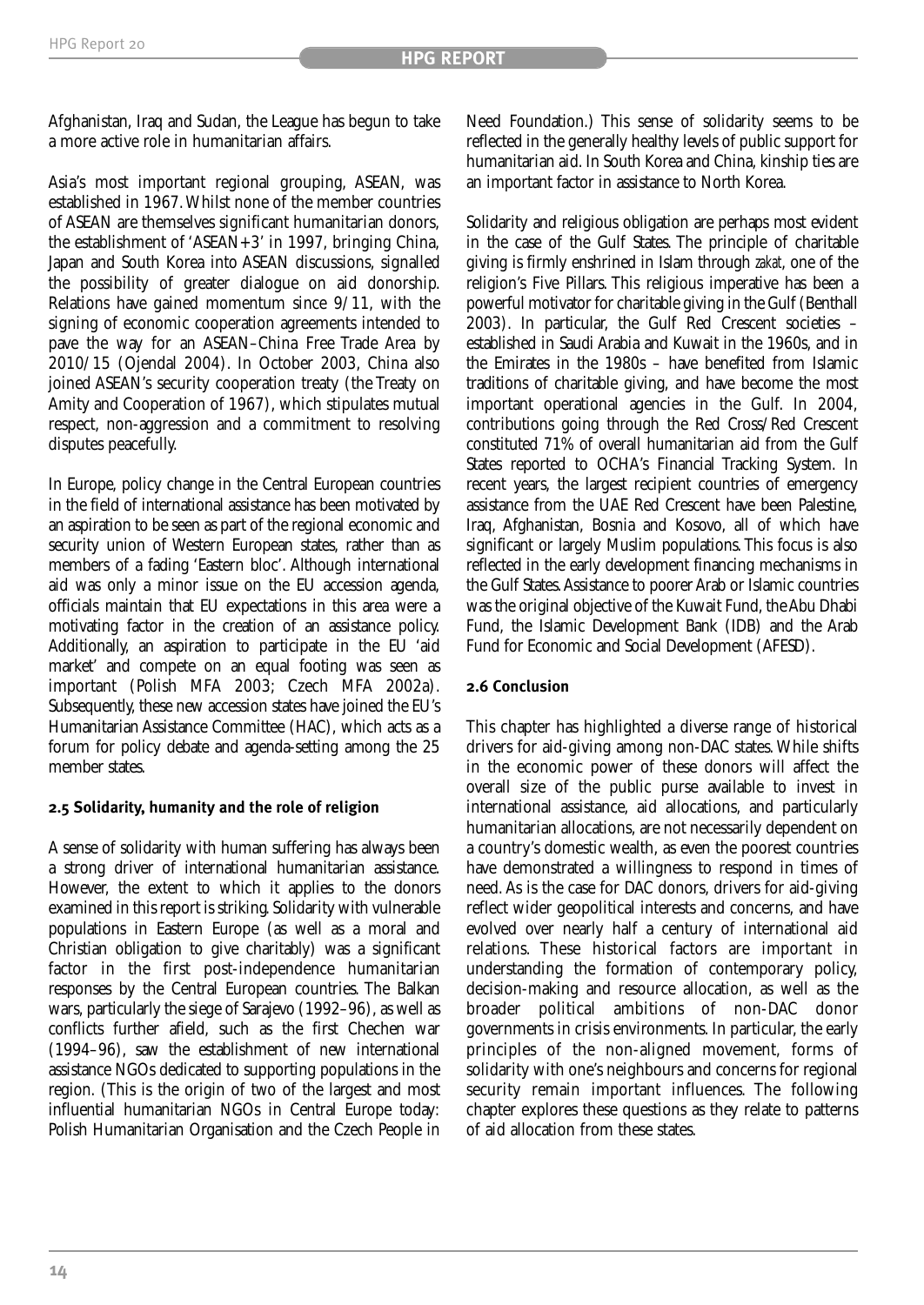### **Chapter 3 Trends in aid financing**

Analysing the aid expenditure of non-DAC donors is a difficult business.Whilst it is clear from anecdotal reporting that an increasing number of non-DAC donors are active in international responses and are engaging in an increasing number of countries, there are limited data sources, at the national and international levels, to trace and comprehensively capture these trends. At the national level, few non-DAC donors have centralised reporting mechanisms for international assistance expenditure. This is particularly the case for the Gulf States. For others, such as China, government expenditure in this area is considered a matter of state concern and is rarely reported publicly. For South Korea and the Central European countries, attempts to align with DAC reporting guidelines for Official Development Assistance (ODA) have begun, but past data is partial. Most non-DAC countries do not distinguish between humanitarian and other forms of assistance in terms of reporting or budget allocations, and the broad definition of ODA has many differing interpretations (see Annex 3 for definitions of ODA and Official Humanitarian Assistance (OHA)). This makes it difficult to trace individual trends in a donor country or to construct trends over time. International data sources are, of course, limited by the availability and comparability of data at the domestic level.

This chapter is based on collaboration with the Global Humanitarian Assistance programme of Development Initiatives. It examines total volumes of humanitarian assistance, recipients, forms and types, as well as channels for disbursement. The analysis covers the period 1999 to 2004; it excludes most one-off contributors, and focuses on those non-DAC donors which have been reporting fairly

#### **Box 3.1: Sources and limitations of the data**

There are two main data sources for comparing global figures on international humanitarian assistance. One is the FTS, and the other is the DAC's statistical reporting mechanism. Both, however, have limitations, and neither provides a fully accurate picture of non-DAC donor activity in the humanitarian sector.

Within the DAC, ODA, and within this OHA, is governed by a set of directives which encourage standardised monitoring and reporting, and are guided by agreed definitions and criteria for aid. This facilitates the analysis of financial trends since DAC aid contributions are relatively comparable over time and between donors. The DAC also collects data on the ODA of the eight observer countries. However, the ODA of other non-DAC donor governments, and the OHA of all non-DAC donors, is not monitored or reported through DAC statistical processes. For these donors, the only international mechanism for reporting and monitoring of financial trends is the FTS.

There are several further challenges in tracing non-DAC donor activity. First, few non-DAC donors produce consolidated domestic reports on all of their aid activities. Instead, spending is spread across several different ministries and budgets. As a result, reporting to FTS is highly variable, and relying on FTS data alone is likely to result in a potentially significant underestimate of the number and total volume of contributions in any given year. It may also result in overestimates because of self-reported valuations of in-kind contributions, for which there may be no standard measure or objective basis of valuation.

Second, definitions of official aid in general, and of humanitarian assistance in particular, differ substantially among non-DAC donors. Many non-DAC donors do not distinguish between humanitarian and other forms of assistance in terms of reporting or budget allocations. For some donors, particularly in the Gulf, the distinction between official and voluntary/private contributions is not always clear.

Third, whilst more comprehensive, detailed and accurate data is probably available directly from some donors or operational partners, this is not reported in a standardised format which would allow for easy comparison, nor is it available for all donors or partner organisations. As a result, it has not been possible to provide a comprehensive picture of non-DAC financial flows. Additional case study material has been drawn into the analysis where possible, and it has been used as illustrative of particular cases and policies or of potential trends.

Fourth, there is no facility to adjust for exchange-rate fluctuations. Therefore, for example, euro-denominated contributions now appear to be worth nearly 50% more in dollar terms than they would have been four years ago.

Finally, humanitarian assistance reported by the DAC and by the FTS includes funds which are designated to be spent domestically, within the donor country. In the case of DAC countries, this is limited to expenditure on refugees in the donor country for the first year of their stay. For non-DAC donors, the FTS reports contributions allocated to domestic use for five donors between 2002 and 2004: Angola, Kenya, Eritrea, Madagascar and Uganda. In all five cases, this funding was entirely in the form of food aid, inside the CAP appeal and spent through UN agencies (primarily WFP) within the donor country.<sup>12</sup>

<sup>12</sup>The contributions were: Angola – \$4,310,204 in 2004, of which \$4,013,590 went to WFP and 296,614 to UNHCR; Eritrea – \$108,928 to WFP in 2003 and \$8,575 to WFP in 2004; Kenya – \$16,911,139 to WFP in response to the 2004 Kenya Flash Appeal; Madagascar – \$2 million to WFP in response to the 2004 Madagascar flash appeal; and Uganda – \$536,193.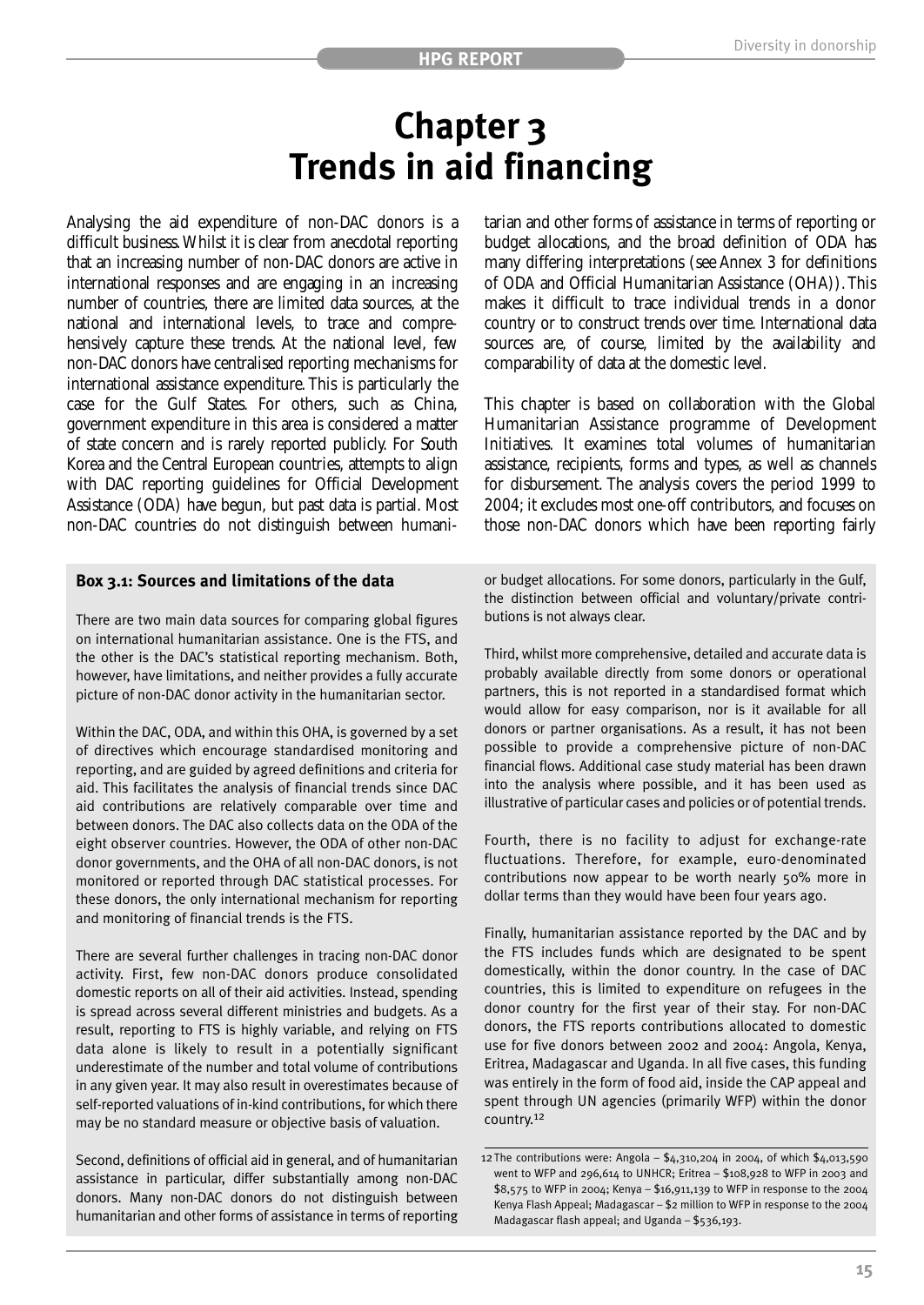regularly, and which have been funding humanitarian activities for some years. This includes the nine case study countries.13 The data is primarily drawn from the OCHA Financial Tracking System (FTS). FTS includes all contributions to the UN's Consolidated Appeals (CAPs) and, where these are reported by the donors themselves, it also includes assistance to countries which are the subject of an appeal, but where aid is channelled outside the CAP. FTS also covers assistance in response to natural disasters.

#### **3.1 Total humanitarian aid flows**

Non-DAC contributions accounted for between 1% and 12% of total official humanitarian assistance reported on the FTS between 1999 and 2004.This means that the DAC donors provided between 88% and 99% of total official humanitarian assistance during this period. The largest recorded non-DAC humanitarian assistance was \$732 million, in 2001. This was largely due to a \$657 million grant from Saudi Arabia to the OPT.<sup>14</sup> By 2003, however, this had dropped to a low of \$159 million. Funds increased again in 2004, to \$284 million, and at the midpoint in 2005 non-DAC official aid was measured at \$350 million (DI 2005), much of this due to the tsunami response. See Figure 3.1.

#### **Figure 3.1: Total contributions from non-DAC donors, 1999–2004**



Trends in total volumes of assistance reported on the FTS for each of the nine case study countries are shown in Figure 3.2. The first chart illustrates the extent to which a few key donors, Saudi Arabia and South Korea in particular, lead financial contributions. The second chart excludes Saudi Arabia, to show the trends amongst the case study countries at the bottom end of the scale.



#### **Figure 3.2: Case study countries, including and excluding Saudi Arabia, 2000–2004**



<sup>13</sup> The donors are China, the Czech Republic, Estonia, Hungary, India, Iran, South Korea, Kuwait, Latvia, Lithuania, Malaysia, Poland, Qatar, Saudi Arabia, Singapore, Slovakia, Slovenia, South Africa, Taiwan, Turkey and the United Arab Emirates. Whilst there are some significant omissions, such as Russia, Oman and Thailand, this group of 22 countries plus the OPEC Fund provides the bulk of humanitarian assistance from non-DAC donors.

<sup>14</sup> There is possible double-counting of around \$250 million in the Saudi allocation in 2001.This might account for the significant increase that year.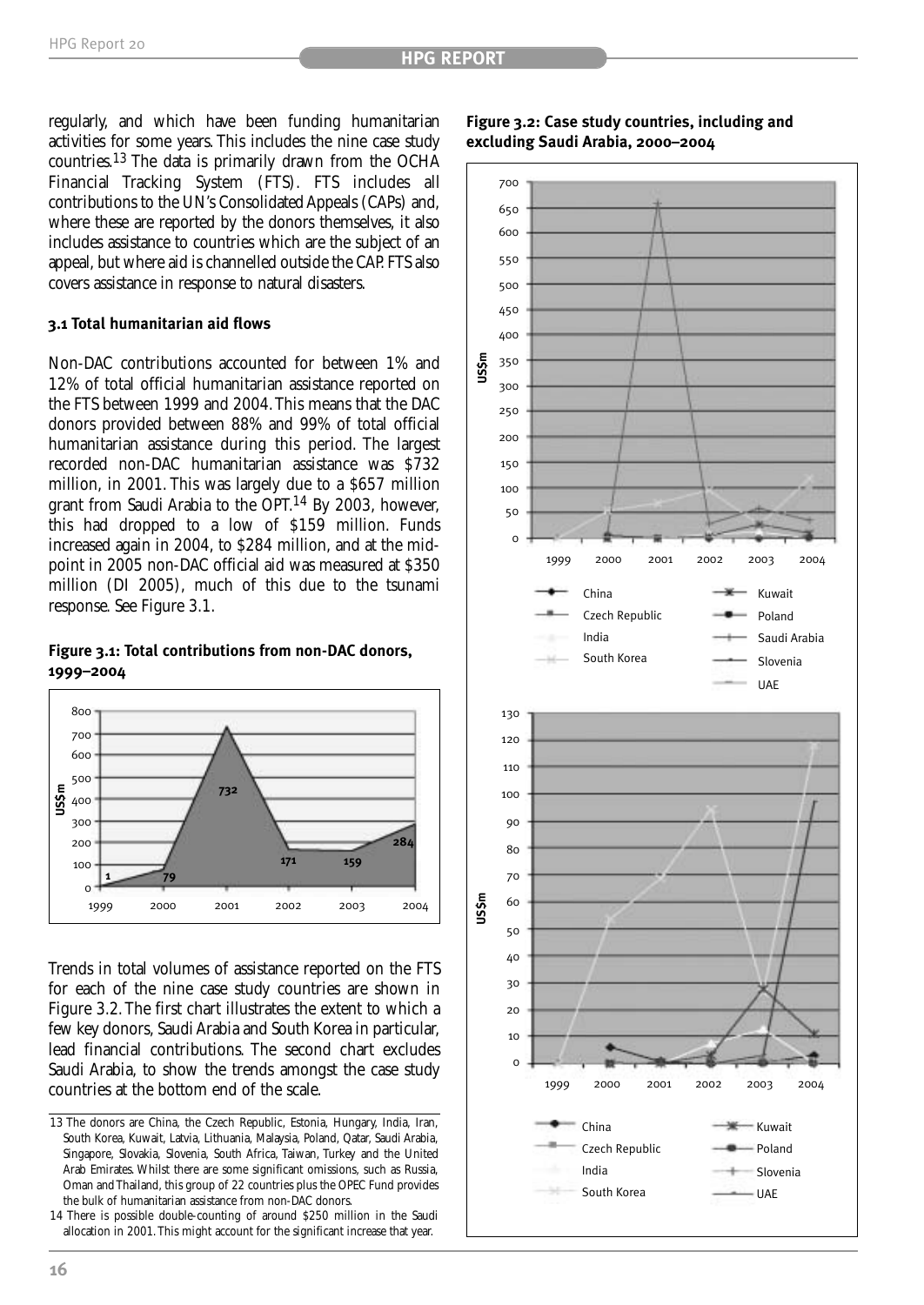The second chart shows that only the flows from the new EU member states appear relatively stable, with no large increases in volumes over the period. By contrast, South Korea's reported contributions increased significantly between 1999 and 2002, from \$200,000 to \$94.5 million. Most of this was accounted for by increasing contributions to North Korea. The volatility of South Korea's annual totals is at least partially explained by its challenging political relations with the North, and fluctuating public support for aid.

If the top ten DAC donors are excluded, the total humanitarian aid allocations per year of some non-DAC donors are comparable to their DAC counterparts. Figure 3.3 illustrates that the largest non-DAC donor in 2003 was Saudi Arabia, ranking 18th-largest and contributing more than DAC countries such as Austria, Ireland and New Zealand.

In per capita terms, the picture changes considerably, with Qatar, Kuwait and Saudi Arabia ranking 14th, 15th and 24th respectively against all donors (DAC and non-DAC) in 2003. These three countries gave the largest volumes of humanitarian assistance per capita of all the non-DAC donors in that year. Amongst DAC donors, Norway gave \$80 per Norwegian citizen, but many give less than \$10. Qatar and Kuwait gave \$14 and \$15 per head respectively in 2003 – more than 11 DAC members; Saudi Arabia gave \$2.5 per person – more than DAC members Greece and Portugal.

Figure 3.4 (overleaf) shows donors' ranking when humanitarian assistance is measured as a proportion of gross national income (GNI). According to FTS data, as a proportion of GNI Kuwait and Saudi Arabia provided the largest volumes of humanitarian assistance amongst non-DAC donors in 2003, at 0.062% and 0.027% respectively, followed by South Africa, South Korea, Slovenia, India, the Czech Republic, Malaysia, Turkey, Poland and China. Estimates from non-DAC donors themselves often put this percentage considerably higher. In relation to all donors, Kuwait ranks 13th and Saudi Arabia 18th in terms of the highest proportion of GNI spent on humanitarian assistance.

Whilst GNI figures were not known for 2005, the size of non-DAC donors' contributions as a share of their GNI/ GNP is likely to be even larger because of the tsunami response. More non-DAC donors than in any previous year registered in the top-20 donor bracket for the tsunami response. China was eighth, giving an unprecedented \$63 million in humanitarian assistance. The UAE, Qatar and India ranked 12th, 17th and 20th, with respective contributions of \$41 million, \$25 million and \$23 million in humanitarian assis-tance to tsunami-affected countries (OCHA 2005a:Table 7).

**Figure 3.3: Humanitarian assistance donors in 2003, excluding the top ten DAC donors**

![](_page_20_Figure_9.jpeg)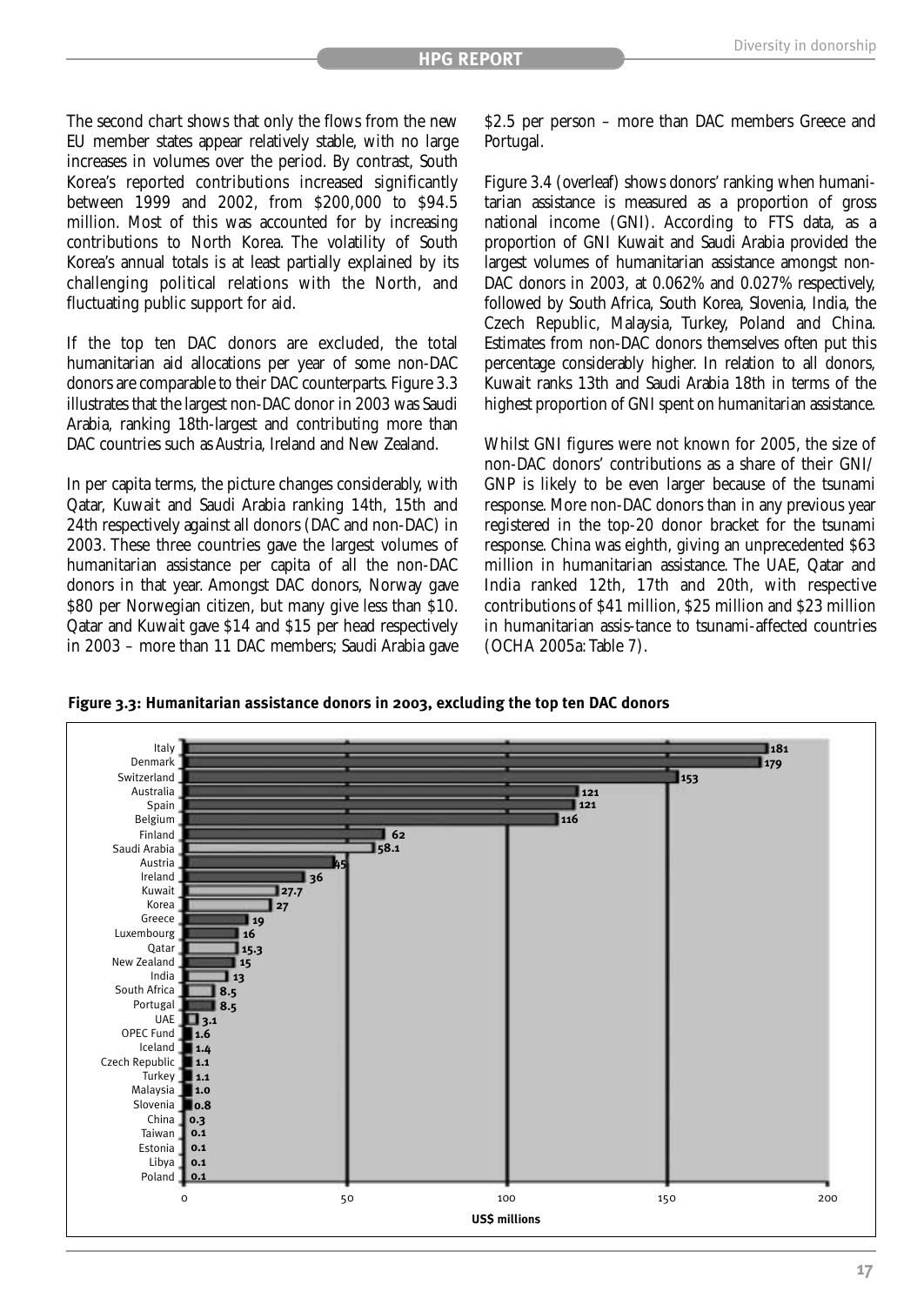100%

 $0\%$ 

![](_page_21_Figure_2.jpeg)

#### **Figure 3.4: Humanitarian assistance as a share of GNI, 2003**

#### 80%  $60%$ 40% 20% II Iraq OPT<sub>0</sub> North Korea

2001 2002 2003 2004

**Figure 3.5: Recipient countries from non-DAC donors**

Afghanistan

relatively small compared with the combined total from DAC donors, selected non-DAC donors can play a critical role in certain environments. The concentration of non-DAC donor assistance in a few high-profile crises has also meant that its visibility has increased over the past few years. However, this visibility may also reflect a greater willingness on the part of non-DAC donors to raise the profile of their aid programmes, and to report on their contributions through the FTS. In 1999, only nine non-DAC donors reported to the FTS. Three years later, this figure had risen to 40.

Figure 3.6 shows the percentage of funds contributed by non-DAC donors to the largest recipient country in 2003 – Iraq – and the extent to which the six largest donors dominate the picture. Figure 3.7 shows the allocation of non-DAC donor funds across all recipient countries in 2003.

In addition to the very high concentration of funding on a few major recipient countries, there is also a long 'tail' of much smaller contributions to a more diverse range of recipients. Figure 3.8 shows that, in 2003, these contributions made up the remaining 17% of that year's funds, after Iraq and North Korea are excluded.

![](_page_21_Figure_8.jpeg)

![](_page_21_Figure_9.jpeg)

#### **3.2 Recipient countries and regions**

Non-DAC donors have provided humanitarian assistance to a large number of countries both within their own region and more widely. However, analysis of overall flows from non-DAC donors reveals a significant concentration of assistance on one or two major crises in any given year. In 2001, this was the OPT. In 2002, the major recipients were North Korea and Afghanistan. Iraq received the bulk of humanitarian assistance in 2003, and North Korea and the OPT were the largest recipients in 2004. Figure 3.5 shows this pattern as a percentage of total non-DAC humanitarian aid from the selected donors.

The concentration of non-DAC donor assistance in a few high-profile crises has several important implications. First, rather than making regular contributions to the humanitarian pot, funding flows from non-DAC donors to any given crisis are irregular over time. The exception to this may be South Korea's support to North Korea, which, whilst fluctuating significantly in volume terms, nonetheless shows up every year from 2000 to 2004. Second, the concentration of funding means that, while the combined total of assistance from non-DAC donors is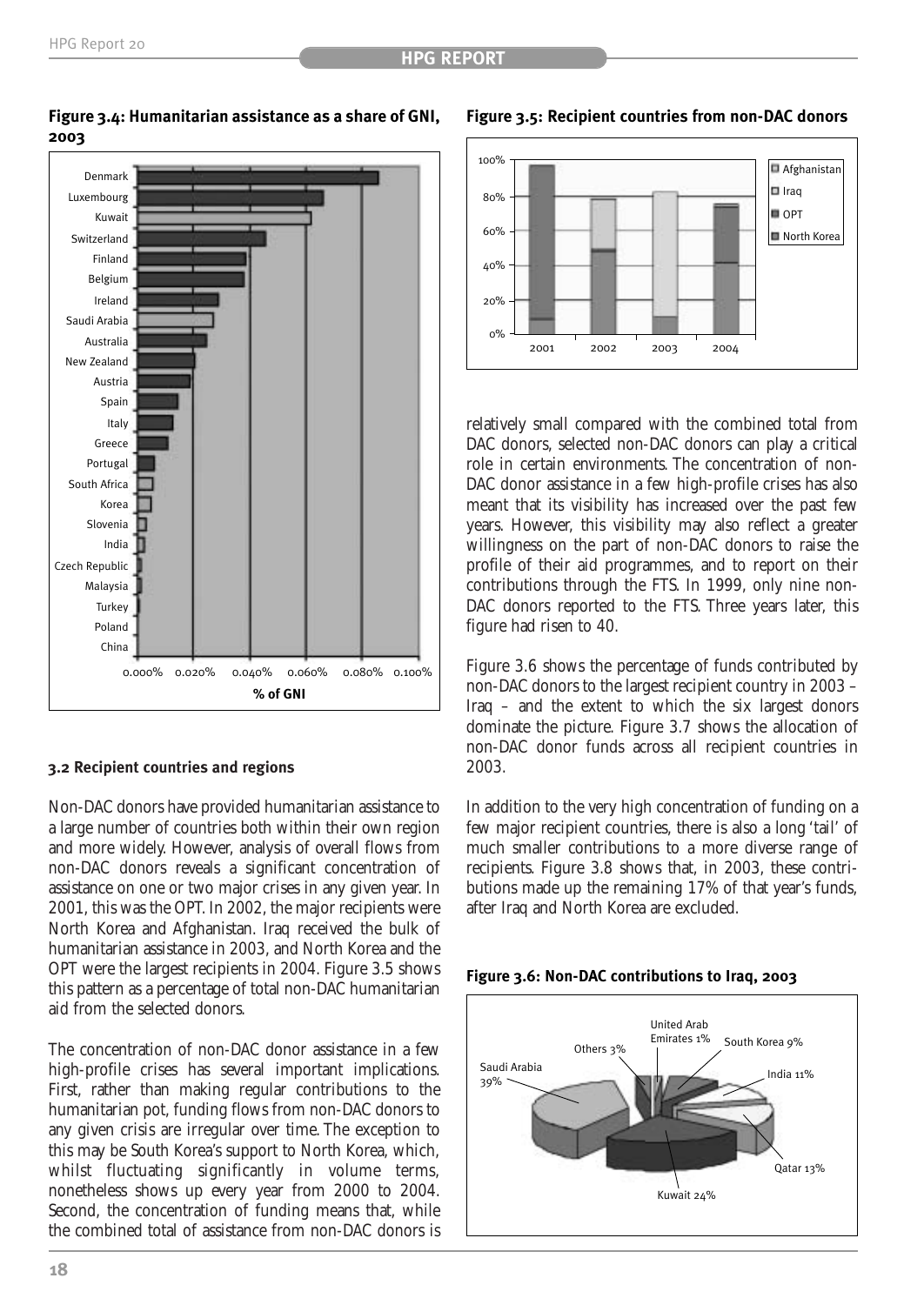![](_page_22_Figure_2.jpeg)

**Figure 3.7: All recipient countries from non-DAC donors, 2003**

This long tail of smaller contributions is reflective both of the nature of aid relationships and of the different priorities for assistance between individual donor countries and regions. For example, in China, where emergency assistance forms part of longer-term development cooperation, a disaster in a country with

which China has a long-standing aid relationship will create significant pressure for a response, even if the amounts given are relatively small.

One further trend emerges from the data on the nature of recipients, and that is the focus on natural disasters. In 2004, this accounted for 19% of total non-DAC donor contributions. As a comparison, of overall humanitarian aid on FTS from 1999 to 2004, only 8% has been for natural disasters. The priority non-DAC donors place on disaster preparedness and response to natural disasters, particularly in Asia, reflects the problems many of these donors have faced in their own countries and/or regions.

#### **3.3 Channels**

The previous chapter identified a trend amongst non-DAC donors to provide humanitarian assistance to crisisaffected countries with whom the donor has a history of development cooperation, as an expression of solidarity. One consequence of this has been an emphasis on bilateral assistance, with the majority of non-DAC donor humanitarian aid being channelled directly from government to government, or through national Red Cross or Red Crescent societies. Figures 3.9, 3.10 and 3.11 illustrate these trends for each of the case study regions, highlighting the proportion of funds through three broad channels or categories: directly to recipient governments, through UN agencies and through the Red Cross/Red Crescent.

**Figure 3.8: Non-DAC donor recipients in 2003, excluding Iraq and North Korea** 

![](_page_22_Figure_10.jpeg)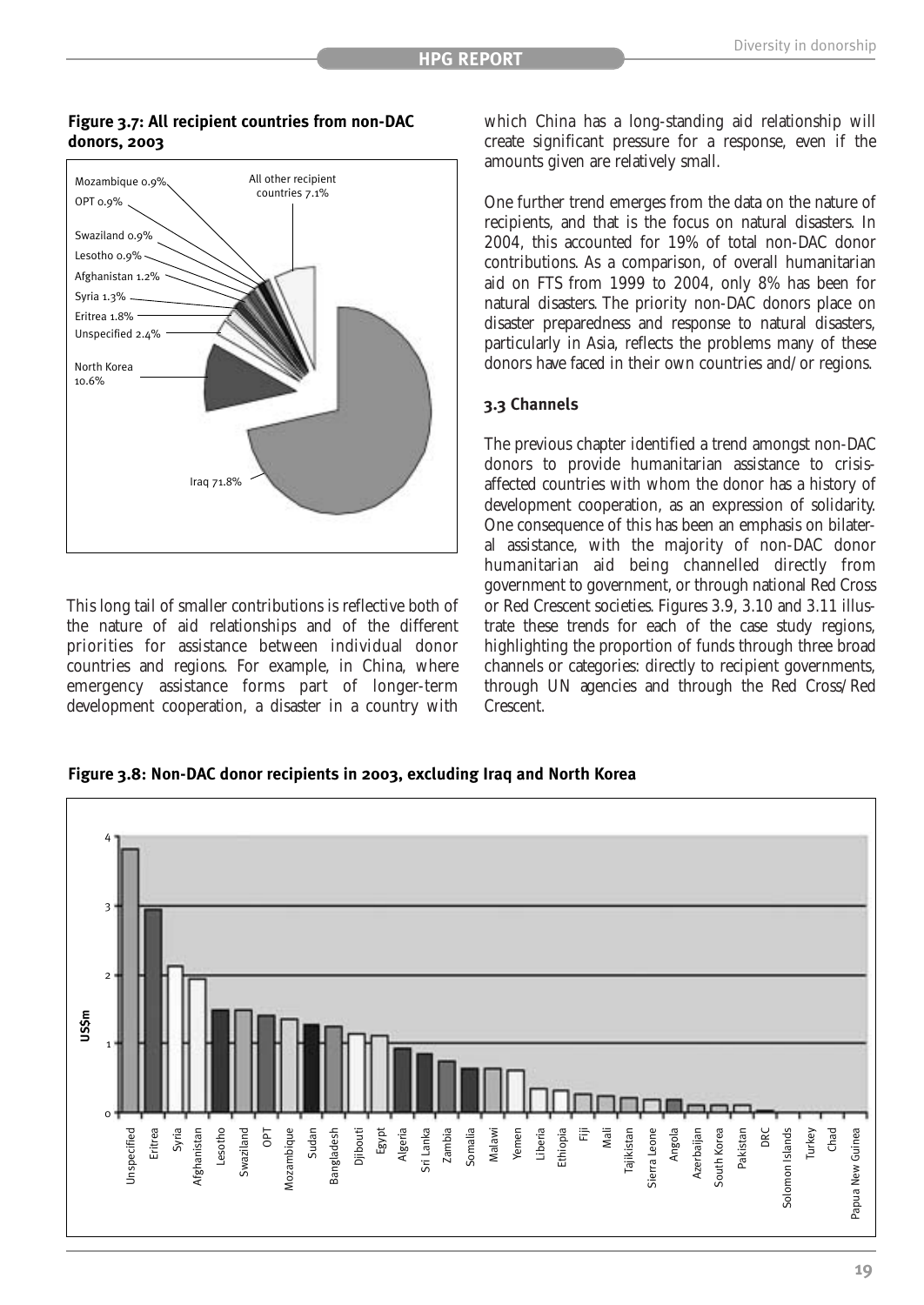![](_page_23_Figure_2.jpeg)

![](_page_23_Figure_3.jpeg)

#### **Figure 3.10: Share of humanitarian assistance from non-DAC Asian donors spent through UN agencies, the Red Cross/Red Crescent and direct to recipient governments, 2004**

![](_page_23_Figure_5.jpeg)

#### **Figure 3.11: Share of humanitarian assistance from Central European donors spent through UN agencies, the Red Cross/Red Crescent and direct to recipient governments, 2004**

![](_page_23_Figure_7.jpeg)

The preference for government-to-government assistance is most evident in Asia and Central Europe (as shown in Figures 3.10 and 3.11). In 2004, contributions going directly to governments constituted 62% and 59% of the total allocation from states in Asia and Central Europe respectively, as reported on the FTS. This channel also accounts for almost a quarter of the allocation from the Gulf States in 2004 (see Figure 3.9).

Non-DAC donors rationalise this preference for direct government-to-government aid in a number of ways. First, it reflects a wish to see aid as part of a deeper, mutuallybeneficial bilateral relationship, and responds to a desire for visibility of the donor's contribution. Second, because aid determinations are often made by the particular government's embassy in the affected country, officials argue that the speed and timeliness of response is a significant advantage not offered by multilateral mechanisms.Third, as aid is often tied to in-kind goods and services or technical assistance, and draws on the donor's existing knowledge of a country, officials argue that this kind of response is often more appropriate (Price 2005).

The emphasis on the Red Cross/Red Crescent is greatest in the Gulf, though it is also significant in other regions. In 2004, contributions going through the Red Cross/Red Crescent constituted 71% of overall contributions from the Gulf States reported on the FTS. The Movement received 27% of the contributions reported from non-DAC donors in Asia, and 21% of the reported contributions from non-DAC donors in Europe. This preference for Red Cross/Crescent national societies as a primary channel for assistance reflects their mandated role as an auxiliary to the public authorities (IFRC 2003), which means that they are seen as a trusted deliverer, particularly where the regulation of domestic NGOs or charitable organisations is under-developed or capacity is limited. It also reflects the Movement's appeal as a genuinely global body, committed to universality as one of its core priorities.

In the Gulf, the preference for the Red Cross/Red Crescent as a channel makes it more difficult to obtain a clear picture of humanitarian financing, since the national Red Crescent societies are not only the most important operational partners in their own right, but also act as a channel for official humanitarian assistance to other national and international organisations. For example, many contributions from the Gulf States will be channelled through the national Red Crescent societies before being allocated to UN agencies or international organisations. By the same token, the Red Crescent societies may contribute funds to UN agencies which have come from private and voluntary sources, so it is not possible to assume that all funds from these societies to UN agencies count as official multilateral contributions. For example, in 2002 UNHCR reported receiving \$750,550 from Saudi Arabia and \$239,982 from the Saudi Red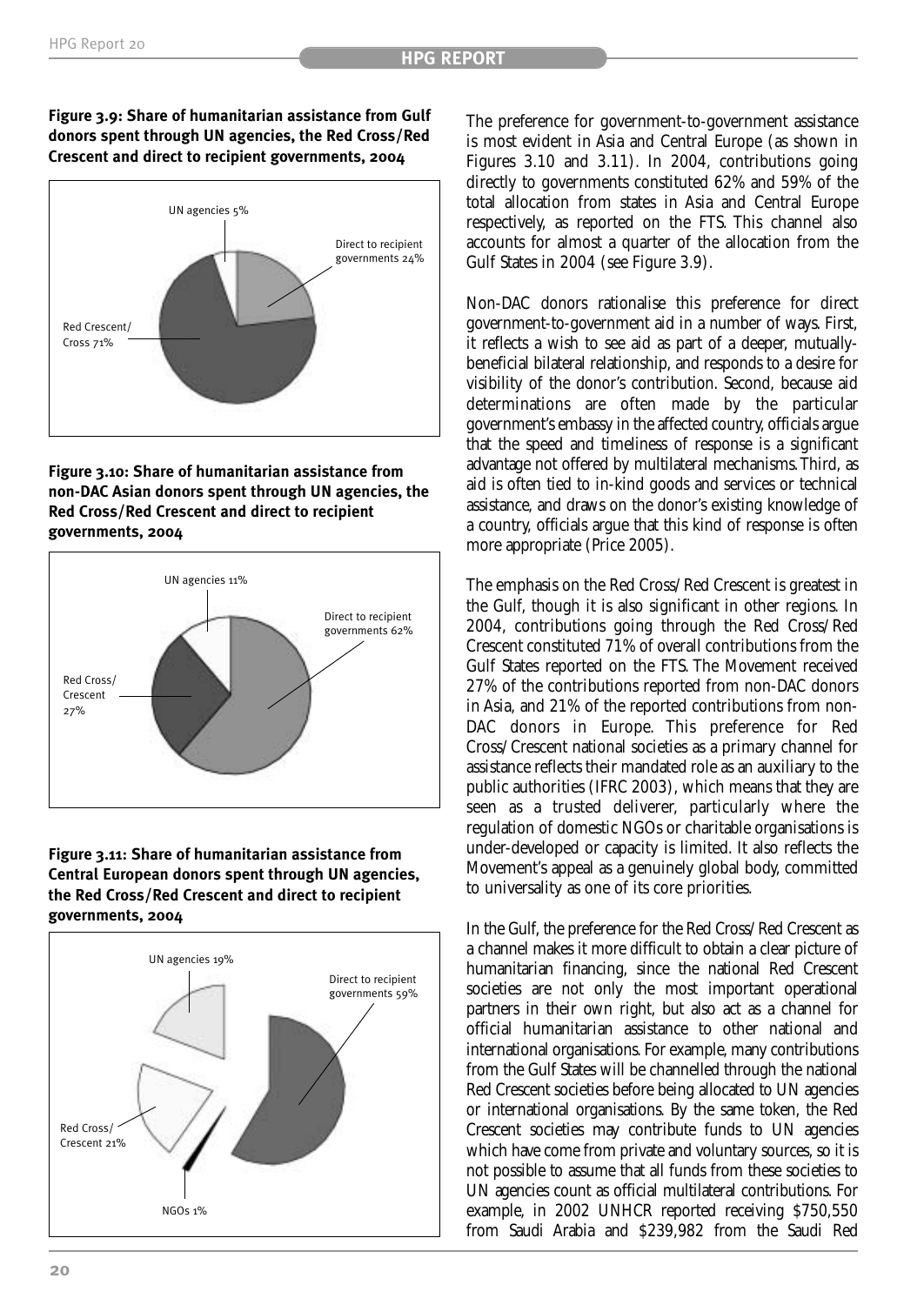Crescent.This means that funds channelled through the Red Crescent/Red Cross may be allocated in a number of ways, and not necessarily spent fully bilaterally.

Whilst interviews suggested that the new EU donors contribute significant amounts through their national NGOs, very few of these contributions are recorded on FTS. In 2004, NGOs received only 1% of the reported contributions from new EU donors. In general, China and India channel little if any official assistance through domestic NGOs, primarily due to limited capacity and regulatory controls on international assistance. While there is considerable NGO/ charitable capacity in the Gulf region and in South Korea, contributions are rarely reported via FTS.

The UN's share of non-DAC donor assistance appears particularly low according to FTS data. In 2004, for example, the proportion of funds channelled through the UN from non-DAC donors in three Gulf states was approximately 5% of the overall assistance reported from these donors on the FTS; in China, India and South Korea it totalled 11%, and in Poland, the Czech Republic and Slovenia it was 19%. In the past, non-DAC countries have channelled very little through the CAP. Overall, significantly more non-DAC humanitarian assistance is channelled outside than inside the CAP. India's total reported humanitarian assistance was \$12 million in 2003, of which only \$1.1 million was inside the CAP. Saudi Arabia's humanitarian assistance in 2003 (a total of \$58 million) was channelled entirely outside the CAP. South Korea, however, made a substantial contribution to the CAP in 2004, and both China and Saudi Arabia allocated large volumes through the CAP in the first half of 2005 in response to the Indian Ocean tsunamis.

There are tentative signs that support for multilateral organisations from non-DAC donors may grow, as incentives for increasing contributions to UN agencies begin to emerge, and as non-DAC donors engage more in high-risk environments. In the case of aid from South Korea to Iraq, for example, officials noted the importance of the UN in channelling the country's largest-ever ODA pledge (\$0.26 billion over five years), as South Korea's capacity to programme funds of this magnitude was considered limited. Gaining access to affected populations in conflict areas was noted as one of the advantages that the UN (and its subcontracting partners) could offer. The significant multilateral contributions provided by countries such as China (approximately \$20 million of its \$60 million contribution was channelled through UN agencies) for the tsunami relief effort in 2004 were also unprecedented. The strategies UN agencies are employing to enhance their engagement with non-DAC donors are explored in Chapter 5.

Figure 3.12 shows the share of humanitarian assistance from Saudi Arabia to UN agencies, to the Red Cross/Red Crescent Movement and direct to recipient governments. There is a small shift towards the UN in 2004.

Given what we know about the preference for bilateral assistance from non-DAC donor countries, it is likely that contributions reported to FTS represent an underestimate of total contributions from non-DAC donors. UN agencies report receiving over \$3 million from China in 2003, for example, none of which is recorded on FTS. In terms of volumes channelled through multilateral or international organisations,WFP has received by far the largest share.WFP reports show total contributions of \$147.6 million from the selected non-DAC donors between 2002 and 2004.

#### **3.4 Forms of aid**

#### **3.4.1 Cash and in-kind aid**

Non-DAC donors have tended to provide a significant proportion of their assistance in the form of gifts-in-kind,

![](_page_24_Figure_12.jpeg)

#### **Figure 3.12: Channels for Saudi Arabia's humanitarian assistance, 2001–2004**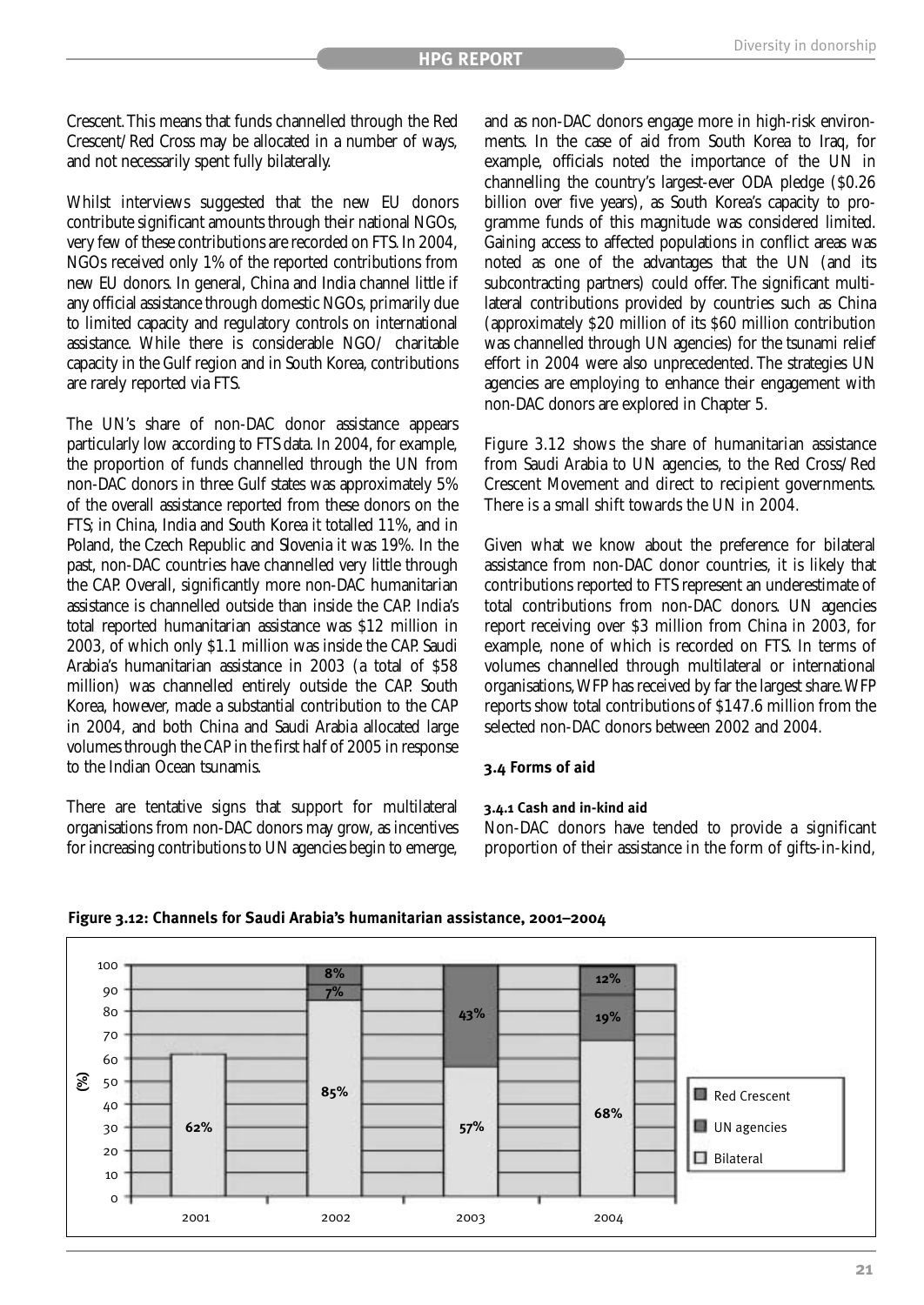rather than cash, although FTS shows significant variations between 1999 and 2004. In-kind aid includes food aid and other commodities, transport, logistics and technical support.<sup>15</sup> Between 1999 and 2001, the majority of non-DAC humanitarian aid was provided in cash, with only a small percentage as gifts-in-kind (the smallest share was 1% in 1999). In 2002 and 2003, by contrast, the majority of non-DAC humanitarian aid was provided in-kind. In 2002, this constituted 80% of total humanitarian aid from the non-DAC donors. In 2003, this proportion fell to 58%, and dropped again to 47% in 2004.

In-kind assistance has constituted a significant portion of the aid provided by the Red Cross and Red Crescent societies. The Korean Red Cross Society has provided perhaps the largest proportion of in-kind assistance. Between 2000 and 2003, gifts-in-kind constituted between 70.5% and 99.6% of its humanitarian assistance, according to the Society. Proximity and operational constraints are key considerations for providing aid inkind.Whilst the UAE Red Crescent Society has been able to provide gifts-in-kind to neighbouring countries, it has tended to rely on the government for the necessary logistical support, for example in the form of air shipments of relief supplies, for responding to crises further afield. In-kind assistance from the Korean Red Cross has similarly tended to go to countries within the region, and a few countries in the Middle East. Figure 3.13

#### **Figure 3.13: In-kind assistance from the Korean Red Cross between 2001 and 2004, excluding North Korea**

![](_page_25_Figure_5.jpeg)

15 One of the difficulties in calculating the amount of assistance provided inkind, and therefore the overall volume of assistance, is finding an objective measure of value for in-kind contributions. In the absence of such a measure, FTS uses the donors' own valuation of the gifts-in-kind provided, which may vary considerably between countries.

shows the volumes and percentage of overall in-kind assistance to each country (excluding North Korea) from the Korean Red Cross Society between 2001 and 2004.

#### **3.4.1 Food aid and other sectors**

China, India and South Korea in particular have been significant donors of food aid, largely consisting of contributions to North Korea and Afghanistan. Food aid also accounts for a significant proportion of the assistance provided by Poland and Slovenia (in 2004, 61% and 100% of their respective total humanitarian assistance). South Africa and Russia also devote a high proportion of their assistance to food aid. Figure 3.14 shows the share of food aid reported from non-DAC donors over the three years from 2002 to 2004. As noted earlier, five of these donors – Angola, Kenya, Eritrea, Madagascar and Uganda – have provided funds to be spent domestically.

In addition to food aid, non-DAC donors focus on agriculture and family shelter. Agriculture receives over a quarter of assistance from non-DAC donors, compared with 5% from DAC donors. Family shelter receives 13% of non-DAC donor assistance, compared with around 3% for the DAC.Technical assistance, training and expert and volunteer programmes all feature heavily in the development cooperation and humanitarian programmes of non-DAC donors, as does debt relief, particularly for China. These forms of assistance, however, will not generally show up in the FTS.

#### **3.5 Conclusion**

This analysis of financing flows suggests that an increasing number of non-DAC donors are active in international response, and are engaging in a growing number of countries. At the same time, these donors are concentrating the bulk of their resources on a few specific crises.There is a strong preference for bilateral aid, particularly governmentto-government assistance, and Red Cross and Red Crescent societies are favoured operational agencies among non-DAC donors, particularly in the Gulf.There is also a preference for giving to neighbouring countries, over countries in other regions.

These findings are, however, indicative only, and improved financial reporting and data, which incorporates the significant contributions of donors outside of the DAC, is needed if we are to obtain a clearer picture of the total volume of official humanitarian aid. This is essential for informing an understanding of the diversity of donors, recipient countries and channels. It is also a basic prerequisite for tracing trends, to assess whether financing is being allocated according to need across humanitarian crises.

There is agreement that the monitoring and reporting of aid flows for DAC donors needs to improve. The Good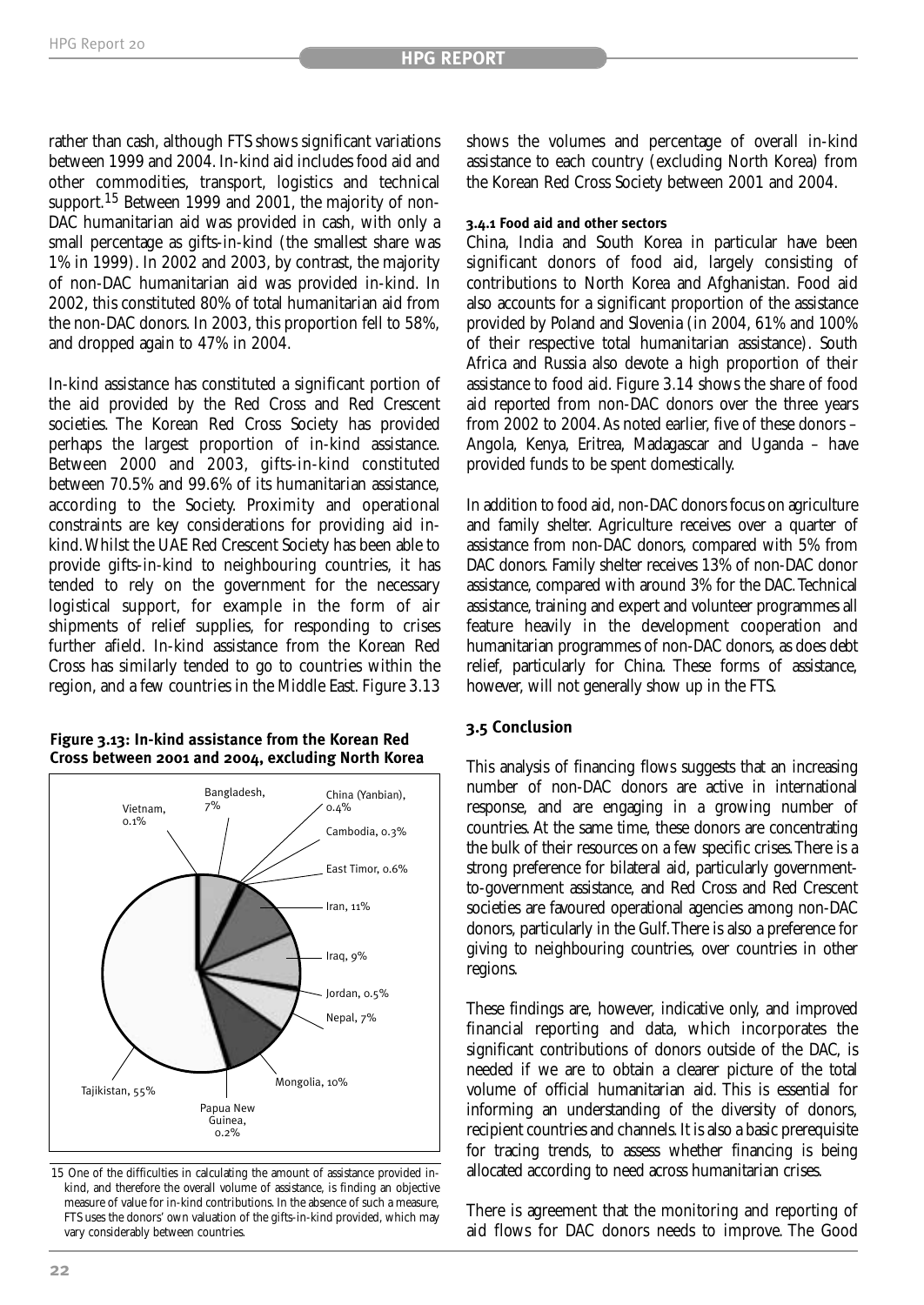![](_page_26_Figure_2.jpeg)

![](_page_26_Figure_3.jpeg)

Humanitarian Donorship initiative includes a commitment to flexible and timely funding, allocated in proportion to need and on an equitable basis between crises. It also includes commitments to contributing to CAP and IFRC appeals on the basis of burden-sharing, and to ensuring that new crises do not affect existing obligations in ongoing crises. Many of the domestic strategies to advance GHD include undertakings to improve financial reporting.

It may be that increased interest in raising the profile of non-DAC donors' own aid programmes may also act as an incentive for non-DAC donors to improve their own financial reporting, as well as the transparency and accountability of public expenditure. An ongoing commitment to improving reporting, and support from the DAC community in achieving this important goal, would seem both timely and important.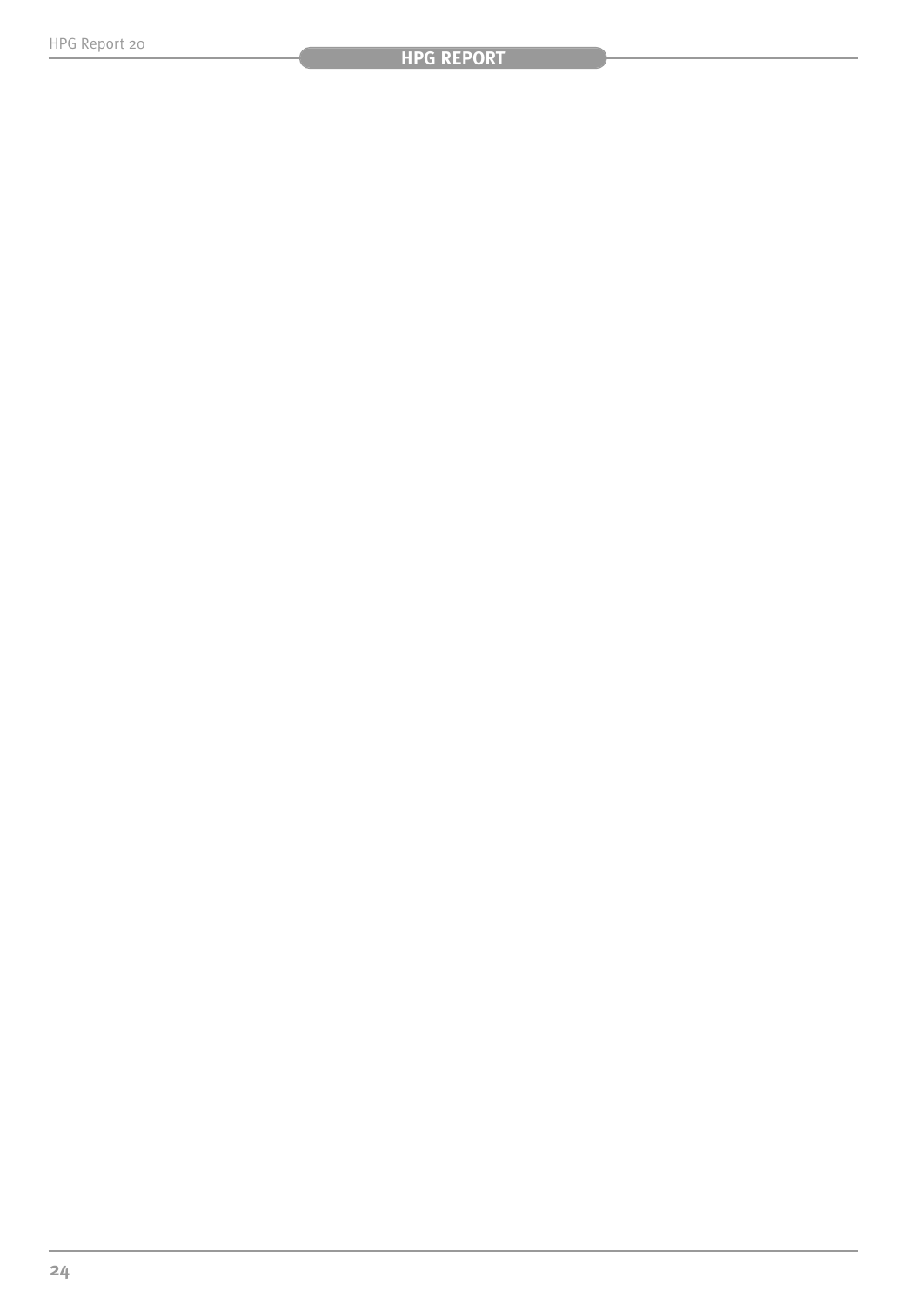### **Chapter 4 Aid institutions, policy frameworks and governance**

This chapter analyses the institutions responsible for decision-making and resource allocation in the case study countries. In some instances, a multitude of departments control small amounts of 'ODA' expenditure. In others, coordination and decision-making are becoming more centralised. The chapter also explores the development of policy for humanitarian action, the definitions of humanitarian aid that these countries use, the structures available to them for engaging with implementing partners and mechanisms of governance and accountability.

#### **4.1 Aid institutions and management**

Understanding how a country's aid administration is structured, and its relationship to the political realm, to other ministries and to operational agencies, is crucial in understanding decision-making for aid allocations, accountability structures and the possible politicisation of aid. In each of the case study countries, ministries of foreign/external affairs maintain a leading role in the management of aid, particularly emergency assistance, and particularly in contexts which are politically or diplomatically sensitive.This function is not, however, exclusive, and a number of other departments – interior, customs, health, industry, trade, commerce, information and communications, as well as defence and the military – are also involved in emergency response, and are responsible for different aspects of development and economic cooperation. This highly diffuse decision-making structure affects the coordination, efficiency and accountability of assistance, and makes it more difficult to trace and assess trends in aid flows.

In all of the new EU member states, the Ministry of Foreign Affairs (MFA) acts as the coordinating department for external assistance. In no country is the aid programme independent of the MFA. For example, Slovakia's humanitarian aid is governed by legislation which stipulates that all decisions related to humanitarian issues taken by the Ministry of the Interior must be approved by the Ministry of Foreign Affairs.<sup>16</sup> Likewise, the Czech government has a 'Competency Act' which provides for the 'exclusive competence' of the Ministry of Foreign Affairs in coordinating ODA. The Czech government is considering devolving programming responsibility for development cooperation work to an implementing agency, which could enhance technical capacity and enable more effective cooperation with domestic NGOs. Humanitarian assistance, however, would remain within the MFA's control.The primacy of the MFA does not, however, mean that foreign aid is its exclusive preserve: in 2001, for example, Czech ODA was spread across 79 projects in 49 countries, supervised by 12 different ministries or agencies (Development Strategies 2003). In Slovenia (see Table 4.1), four ministries have disbursement responsibility. Humanitarian aid has its own budget line, as well as being a component of the Stability Pact.

#### **Table 4.1: The disbursement of Slovenian aid**

| <b>Ministry</b>                                                                                                   | 2000<br>(in 'ooo SIT) | 2001<br>(in 'ooo SIT) |
|-------------------------------------------------------------------------------------------------------------------|-----------------------|-----------------------|
| <b>Ministry of Foreign Affairs</b><br><b>Stability Pact</b><br>Humanitarian aid                                   | 0<br>51,121           | 16,058<br>54,335      |
| <b>Ministry of Finance</b><br>Centre of Excellence<br><b>Stability Pact</b><br><b>Global Environment Facility</b> | 0<br>O<br>106,781     | 50,000<br>5,000<br>ο  |
| <b>Ministry of Economic Affairs</b><br><b>Stability Pact</b>                                                      | 402,395               | 193,400               |
| <b>Ministry of Health</b><br>Humanitarian aid                                                                     | 6,912                 | 38,000                |
| <b>Total</b>                                                                                                      | 567,209               | 356,793               |

Note: This table does not include in-kind assistance

In China, the key ministries responsible for humanitarian aid are the Ministry of Commerce (MOFCOM) and the MFA. The decision to respond to an emergency also requires the approval of the executive (the State Council). MOFCOM is responsible for managing and coordinating incoming and outgoing foreign aid, as well as commerce and trade; the MFA plays a greater role in humanitarian assistance. In addition, the Ministry of Civil Affairs (MCA), though primarily responsible for internal disaster relief capacity, acted as national monitor and management organisation for the tsunami response, and this has encouraged a new and more defined role for internal expertise in overseas humanitarian assistance.

In South Korea, the Ministry of Foreign Affairs and Trade is responsible for overall policy-setting, and for the grant element of South Korea's ODA (including support to the UN and its humanitarian agencies). The Ministry of

<sup>16</sup> In the case of Slovenia, aid flows have been organised within the framework of existing legislation. However, current laws have not been adjusted to meet the requirements of administering ODA, which has had the effect of slowing down or blocking ODA programmes (Mrak 2002).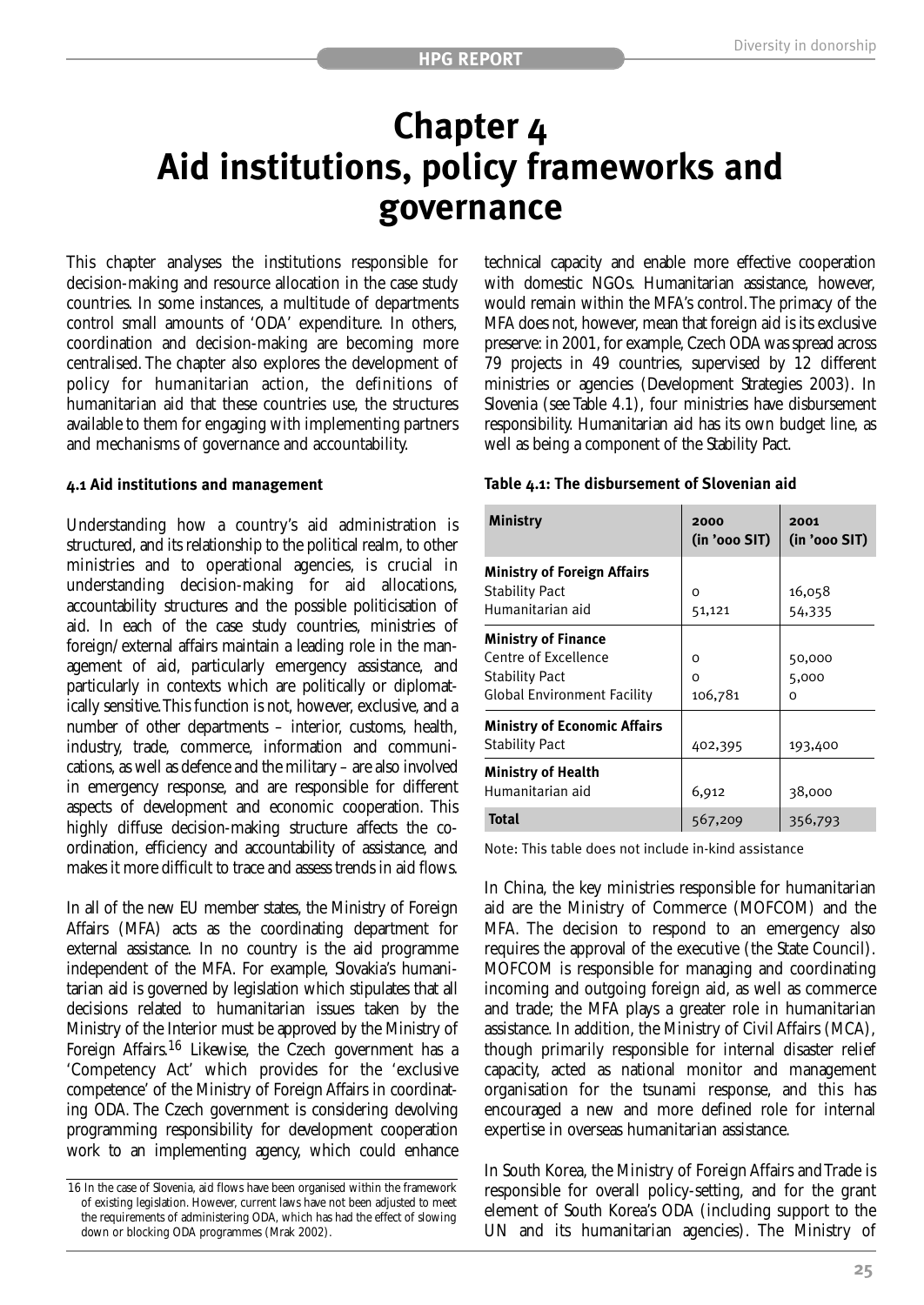Finance and Economy is responsible for the overall aid budget, and for economic and development cooperation in the form of loans and technical assistance. In India, spending limits imposed on ministries mean that any expenditure of over Rs1 billion requires cabinet (and by implication prime ministerial) approval (Price 2005). Although India has a well-developed internal disaster management and response system, this is seen as distinct from the country's external aid, and there is no separate budget for humanitarian assistance in any given year.

All three Asian countries also use their Export–Import (EXIM) banks to manage and administer various aspects of their international aid programmes. The EXIM bank in South Korea is responsible for managing bilateral soft loans provided through the country's Economic Cooperation and Development Fund (ECDF). In India, the Department of Economic Affairs within the Ministry of Finance has recently begun supporting the EXIM bank to extend lines of credit, rather than extending these from its own budget.

In the Gulf States, aid management is divided between various government departments. The federal structure of government in the UAE, with each Emirate having its own ruler and its own policy and programmes in relation to international assistance, means that many decisions are taken at the level of the individual Emirate. The particular form which these decisions take reflects the economic development priorities and assets of the particular Emirate. Dubai, for instance, emphasises the role of the private sector in relief supply, procurement and logistics.

#### **4.1.1 Aid coordination**

The overall diffusion of responsibilities between different ministries and departments has significant implications for aid coordination, and leads to two major challenges. First, the lack of a single department with a coherent policy framework and accountability structure creates rivalry between the MFA and line ministries, and makes the coordination of responses more difficult. There remains considerable resistance from other ministries to a strong coordinating role from the MFAs, particularly in determining the nature and recipients of aid from line ministries' assistance budgets (Development Strategies 2003; HPG interviews 2004/5). Second, as discussed in Chapter 3, having a variety of departmental budgets means that it is difficult to get a clear picture of overall humanitarian spending, or of the funds allocated across different crises and sectors, as reporting structures are complicated and definitions of development and humanitarian assistance vary considerably across ministries. This makes it hard to trace, not only the total volume of expenditure, but also the channels and types of aid, as well as its recipients and the sectors it is being spent on.

With the increasing emphasis on foreign aid since the 1990s, and perhaps particularly following the Indian Ocean tsunami, some non-DAC countries have tried to improve coordination. For example, South Korea plans to formalise its approach both to development and humanitarian aid in legislation (a Basic Act for Grant Assistance) due to be put before parliament at the end of 2005.17 It is proposed that the Basic Act will contain a specific emergency relief component. Part of the objective of the proposed legislation is to confirm the MFA's coordination role, and to reclaim control of the ODA budget from other ministries. If passed, the legislation would make South Korea one of the few governments in the world with a law specifically defining humanitarian assistance as a distinct category. The tsunami response also marked a significant development in cooperation within and across governments in China and India. In China, the government established a new 'Emergency Response Mechanism', bringing together a range of ministries, including MOFCOM, the MFA and the MCA. In India, a 'National Disaster Management Authority' was established, headed by the prime minister, to deal with emergency situations arising out of natural calamities and man-made disasters.

#### **4.2 Policy and legal frameworks**

Few donor governments, whether DAC or non-DAC, have defined the specific purpose and nature of humanitarian action through legislation. Many DAC donors have legislation and policy that sets out the purpose of development cooperation; the UK's International Development Act of 2002 is one example. Rarely, however, does this define the purpose and principles guiding *humanitarian* assistance. One of the key reasons for this lack of specificity is a concern to maintain flexibility in the way that humanitarian aid can be used (Stevenson and Macrae 2002).

Some of the governments under review are beginning to formulate policies and legislation to guide officials on the use and allocation of humanitarian aid. This is particularly the case where hard deadlines have been imposed by external authorities, as with the accession process to the EU. Again, however, this is largely expressed through wider development cooperation frameworks, rather than through specific and distinct humanitarian policies. In Central Europe, Poland and Slovenia have stated their intention to put forward Development Assistance Bills to their respective parliaments in the near future. In China, the Ministry of Commerce formally began drafting regulations governing the country's aid to foreign countries in 2003 (Hanjiang 2004). As far as interviewees were aware, this will be the first articulation of aid policy since the 1980s.

<sup>17</sup> The South Korean Foreign Ministry established legislation in the 1990s to govern its development implementation agency, the Korean International Cooperation Agency (KOICA), and the use of the Economic Development Cooperation Fund (EDCF).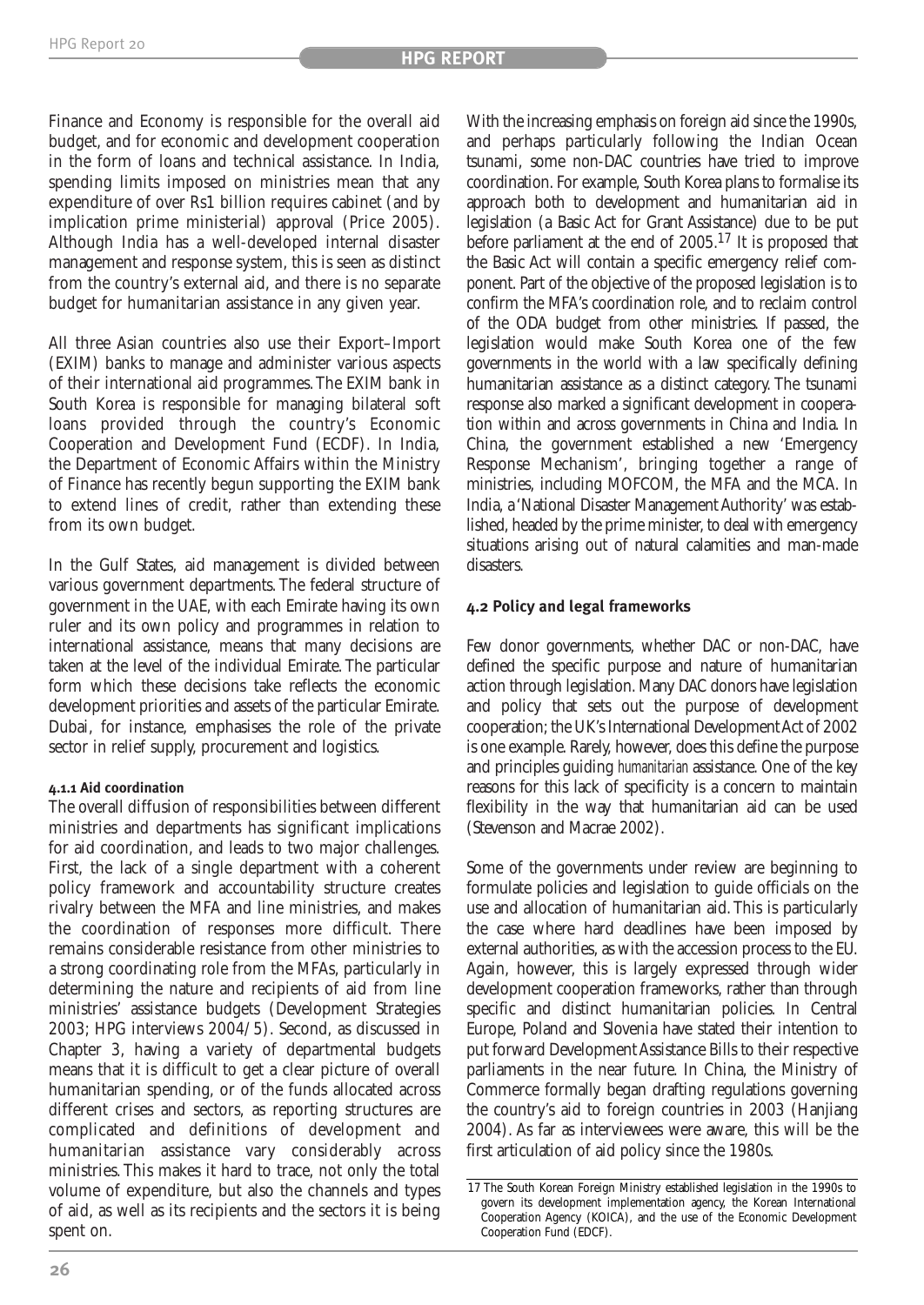All three of the Central European states reviewed here regard humanitarian aid as vital to realising the country's broader development and security objectives. Czech policy states that external development aid and humanitarian assistance are part of the government's foreign policy, and contribute to it (Czech MFA 2002). At the same time, all Czech organisations and associations are encouraged to respect the principles governing humanitarian aid, above all the principle of impartiality. Poland's strategy paper for its foreign aid, published in 2003, includes references to international terrorism, the 'elimination of which also requires an intensification of development aid' (Polish MFA 2003: 5). Whilst Polish policy explicitly exempts 'humanitarian and food aid' from the selection criteria used to decide the geographical priorities of Polish development aid (Polish MFA 2003), this does not seem to protect humanitarian aid from political priorities. This is evident in the provision of assistance in Iraq, where the Polish government sought to use its aid allocation to complement the objectives of its military support for the US-led coalition. As discussed in Chapter 2, for all three Central European states regional stability and security in regions bordering on the EU is a key policy priority. The possible decay of neighbouring post-Soviet states is seen, not only as a threat to overall security, but also as having a negative impact on the development of regions bordering these states, for example eastern Poland. In a 2003 survey of ODA priorities among Central European states, security ranked second-highest amongst all 'sectoral' policies (Development Strategies 2003).

Whilst Chinese officials were keen to stress that China provides aid without any preconditions and without seeking any special privileges, humanitarian assistance is seen as a way of enhancing friendly relations and cooperation, and of gaining the support of recipient governments and peoples and the approbation of the international community. India's foreign assistance is currently in a state of transition, and the government intends to outline a new policy in 2005. This is meant to clarify operational methods and increase transparency. Another of the key issues that the new policy statement is designed to resolve is the extent to which strategy remains in the hands of the MFA, or whether new agencies should be developed to coordinate political, economic and humanitarian policy (Price 2005).

In the Gulf States, development financing through the region's bilateral and multilateral funds, which forms the foundation of official assistance programmes, is governed by formal rules and procedures. However, there is little by way of centralised and formalised policy for humanitarian assistance, and officials tend to defer to the Red Crescent societies for operational policies and principles. However, despite the lack of policy parameters, there is probably a clearer understanding regarding the rationale for engaging in international humanitarian response than in many other DAC and non-DAC countries. This is attributable both to cultural norms of charitable giving, and to the very specific and historic role of charitable organisations, including the prominent part that the national Red Crescent societies play in daily life.

These non-DAC countries also seem to have different understandings of what constitutes humanitarian aid, as opposed to other forms of assistance. In some instances, definitions of humanitarian aid are at considerable variance with the definition accepted within the DAC. In the Gulf, for instance, many assistance activities have a specific religious orientation or components, and humanitarian aid is often understood to include those things which are needed to fulfil a person's religious obligations and sustain their spiritual life (Benthall et al. 2003).Thus, support for African Muslims to attend the pilgrimage to Mecca, or to celebrate Eid, the building of mosques and Islamic centres and the printing and distribution of the Koran are all labelled as humanitarian. In China, the term 'humanitarian' is a recent entry into aid discourse, and is used primarily for the purposes of dialogue at the international level. In some Central European states, officials expressed an interest in expanding the DAC definitions, so that contributions to security or military-led responses could be considered part of their humanitarian allocation.

#### **4.3 Governance and accountability**

The limited articulation of the purpose and principles guiding official aid, the fragmented nature of decisionmaking and the competition for aid resources between departments all suggest that aid from non-DAC states could be a highly unregulated area of government activity. In fact, the accountability of official aid to the public (and to operational partners) seems to be increasing.

In some countries, this accountability is based on the growing engagement of civil society in official aid. In the Czech Republic, the Czech Forum for Development Cooperation, established in 2002 (and funded substantially by the Canadian government) represents 17 Czech NGOs. It has acted as a policy and advocacy body in relation to the government's policy formulation and in responding to specific crises. Similarly, in South Korea the NGO umbrella body the Korean Committee for Overseas Cooperation is a forum for communicating with both the media and the government, while the Korean NGO Consortia for Cooperation with North Korea liaises with the Ministry of Unification on policy and funding issues relating to North Korean assistance. There is, however, less evidence of this level of public engagement on aid issues in other non-DAC countries.

In other states, the regulatory framework is set by the government, and applies to NGOs. In China, for instance,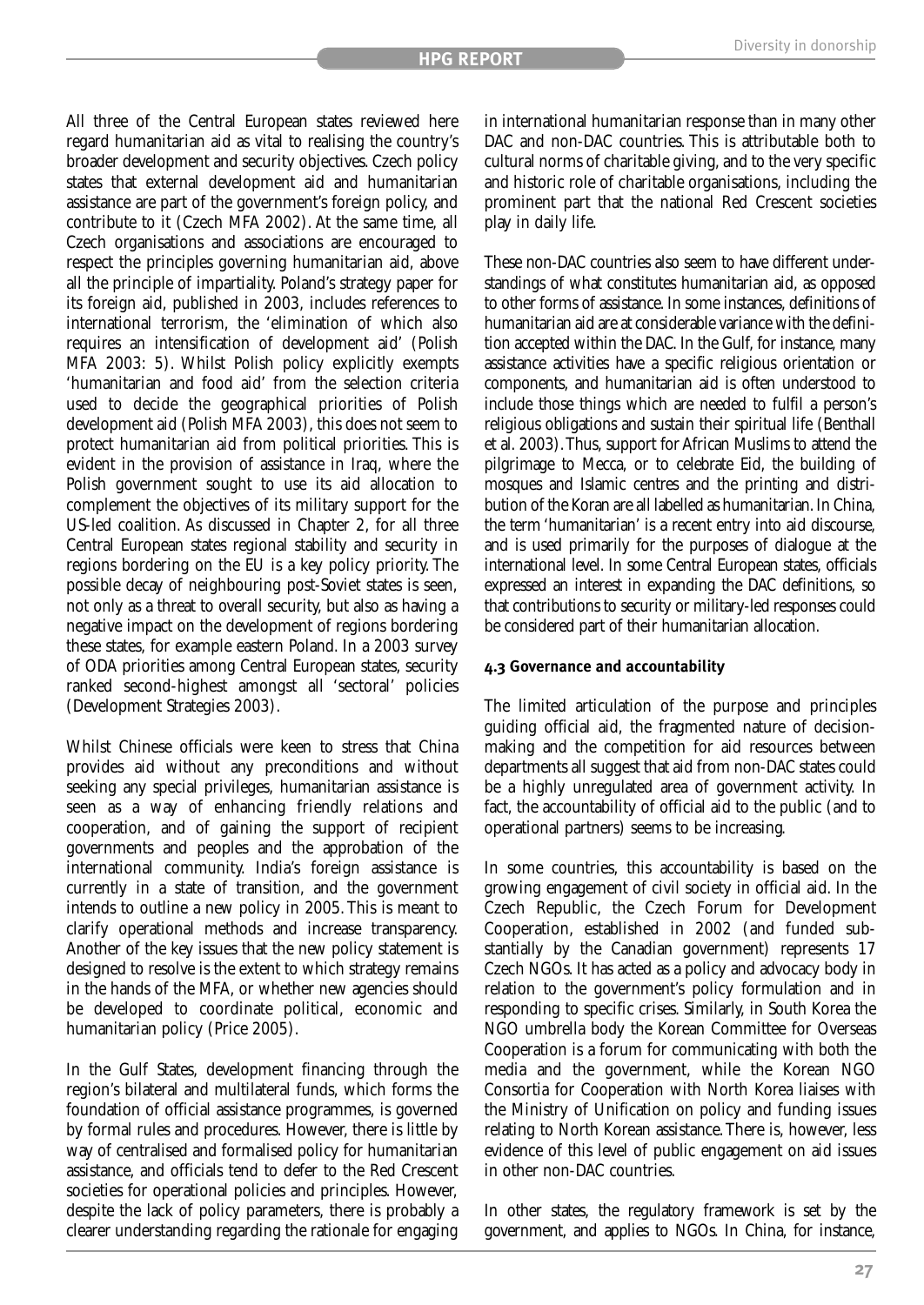complex regulations prevent NGOs from engaging in international assistance without government approval (which is not easy to obtain). In the tsunami response, for example, only two NGOs – the China Charity Federation and the Chinese Red Cross – were allowed to fundraise.

The issue of governance and regulatory control is of most concern in the Gulf States. Following 9/11, Gulf governments have sought to exert tighter control over national charitable organisations in response to accusations that Islamic charities were funding terrorist and militant activities.At the official level, this has resulted in a number of measures to tighten up the regulation and oversight of these charities' overseas activities, including new governmental committees that act as the central channel for any public donations.

Although all of the countries in the Gulf have been under pressure to regulate the activities of NGOs, this has been a particularly acute issue in Saudi Arabia. In June 2004, new regulations governing Saudi charities and welfare agencies were announced, including the requirement that each charity consolidate its funds in a single bank account, licensed by the government, and from which cash withdrawals were banned. The following month, Saudi charities were barred from transferring funds abroad (Independent Task Force on Terrorist Financing 2004). These regulatory measures were followed in 2004 with the establishment of national committees with governmental oversight of NGOs and public giving. The Saudi National Commission for Relief and Charity Work Abroad was set up to have oversight of all charitable activities and public donations, and to facilitate greater governmental control over the use of charitable funds. Exactly what such regulation entails is as yet unclear. A Saudi foreign policy adviser suggested that the new Saudi commission would 'take over all aspects of private overseas aid operations and assume responsibility for the distribution of private charitable donations' (Associated Press 2004). Forbidding *zakat* collection boxes in mosques, on the basis that such collections provided untraceable cash, has been one measure taken by the Saudi authorities (Zaitz 2004).

Even if these regulatory measures succeed in controlling charitable organisations and public giving, this has not necessarily translated into increased accountability and transparency on the part of the government's own aid programmes. Some studies have suggested that the lack of independence of the relevant regulatory authorities in the Gulf, combined with a lack of enforcement mechanisms, means that the scope for meaningful accountability remains limited. Nonetheless, there does seem to be evidence of increasing support for greater accountability from the public at large, perhaps particularly in Saudi Arabia. As Shobokshi (2004) notes, regulation 'is not only a political decision. It is also a social decision on behalf of a lot of Saudis, who want to know where the money goes'.

#### **4.4 Conclusion**

One of the most significant challenges non-DAC donors face appears to be the diffuse nature of their aid architectures. This will create difficulties for coordination, governance and accountability domestically, and for policy coherence in these states' international engagements. As with the DAC donors, humanitarian policies are evolving. Although foreign policy and security frameworks remain the primary means of expression, there have been attempts to make development and humanitarian activities and reporting requirements distinct. As this group of donors becomes increasingly engaged in humanitarian action, shared definitions of what constitutes humanitarian aid are likely to become important. This needs to be further explored by both DAC and non-DAC donors and their operational partners, and the implications for humanitarian outcomes need to be better understood. Greater transparency and accountability of official aid will be important, both in the interests of visibility and trust and to improve performance, as will the independent monitoring and regulation of charitable activities.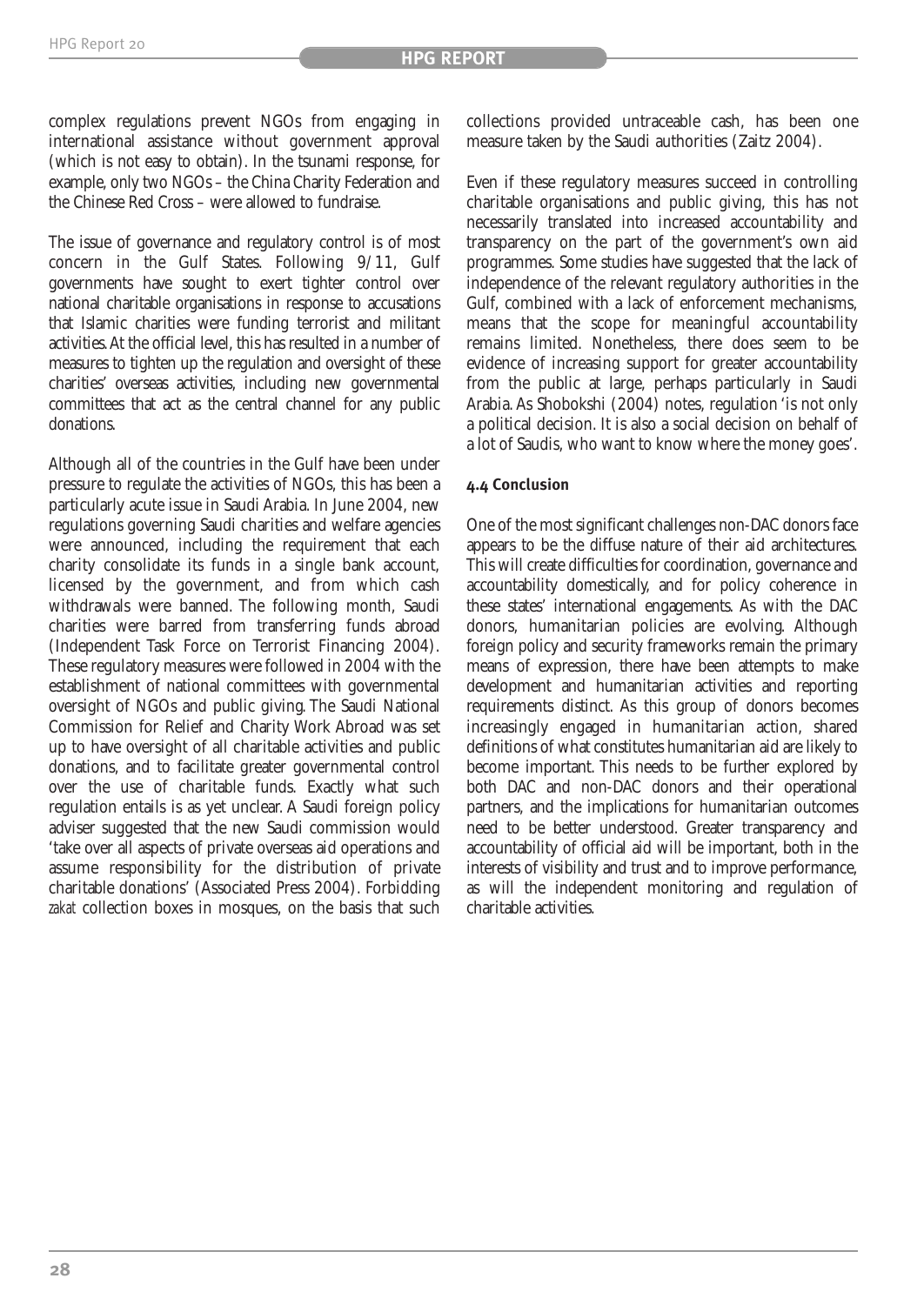### **Chapter 5 The implications of increased diversity for humanitarian action**

As previous chapters have demonstrated, the growing engagement of non-DAC donors in humanitarian response suggests that international donorship is becoming much more complex.This complexity presents a real challenge to the international humanitarian system as a whole. Effective international dialogue and mechanisms for international cooperation and coordination with non-DAC donors are absolutely vital. This chapter explores the state of play and initiatives at the international and regional level, with a view to highlighting potential ways to improve dialogue and coordination in the future. It explores how OCHA and the UN agencies have engaged with non-DAC donors, both to secure financial support from them and to develop more strategic and policy-based approaches to engagement and coordination with them. It looks at the crucial role of the International Red Cross/Red Crescent Movement in promoting increased dialogue and coordination between donor governments and other operational partners. Finally, the DAC itself is beginning to give greater recognition and exposure to the work and interests of non-DAC donors, and there would seem to be significant scope for the DAC states to develop further initiatives to support mutual dialogue and learning.

#### **5.1 The UN and the role of non-DAC countries in humanitarian debates**

The UN has obvious importance in discussions of non-DAC engagement in the international humanitarian system. There are, of course, highly political aspects to this, particularly regarding debates in the Security Council on the appropriateness of 'humanitarian intervention'. Non-DAC donors have often been critical of Western governments' adoption of the language of humanitarianism to justify interventions as a way of furthering broader political ambitions.

In the General Assembly and the Economic and Social Council (ECOSOC), non-DAC countries are primarily represented by the G-77. Since 1998, ECOSOC has included a dedicated high-level humanitarian segment. This is an important forum for a wider range of donors to discuss issues in the humanitarian sector. A number of common themes and issues emerge from a review of statements from the G-77 and other non-DAC donors to the ECOSOC humanitarian segment from 1998 to the present.

First, issues of sovereignty and territorial integrity remain at the heart of the G-77's concerns regarding humanitarian action, particularly issues of protection for the internally displaced. However, opinions on this fluctuate depending on whether IDPs are of concern to a particular country, as with Russia and Chechnya. The views of non-G-77 donors differ here; in particular, South Korea, not a G-77 state, has called for an 'effective, universal international protection regime', and supports OCHA's IDP Unit (UN 2005c). Recent attempts to clarify Member States' responsibilities regarding the protection of IDPs and the responsibility to protect populations from genocide, war crimes, ethnic cleansing and crimes against humanity (UN 2005c), as well as the role of the Security Council in determining such cases, signal a small but important step in finding consensus in these debates.

Second, the G-77 has expressed unease over the expansion of development programmes into the humanitarian sector. In turn, there has been concern that responses to humanitarian emergencies have expanded to include areas such as conflict prevention and conflict resolution. Statements have stressed that the distinctions between the political, peacekeeping, human rights and humanitarian work of the UN should be maintained. South Korea, however, argues for an integrated agenda.

Third, there has been concern, expressed particularly by the Indian government, over the increasingly bilateral giving of humanitarian assistance, particularly the use of international NGOs to deliver humanitarian assistance, rather than multilateral mechanisms. Statements have stressed the need for donors to have more trust in the UN system of coordination, and to facilitate mechanisms that would assist the UN to respond more flexibly by utilising the CAP and increasing the level of unearmarked resources for emergencies. As the review of financing trends in Chapter 3 suggests, however, non-DAC donors themselves do not reflect these views in the way that they channel their own aid.

Fourth, South–South cooperation continues to be stressed as a means to share and transfer best practices and appropriate technologies, particularly through training and support for human resource development and capacity-building. Examples include resource mobilisation and economic development, promoted by the UAE, and economic and democratic transition, promoted by Poland (UN 2005c).

Finally, the G-77 has called for increased funds for natural disasters, as well as disaster prevention and management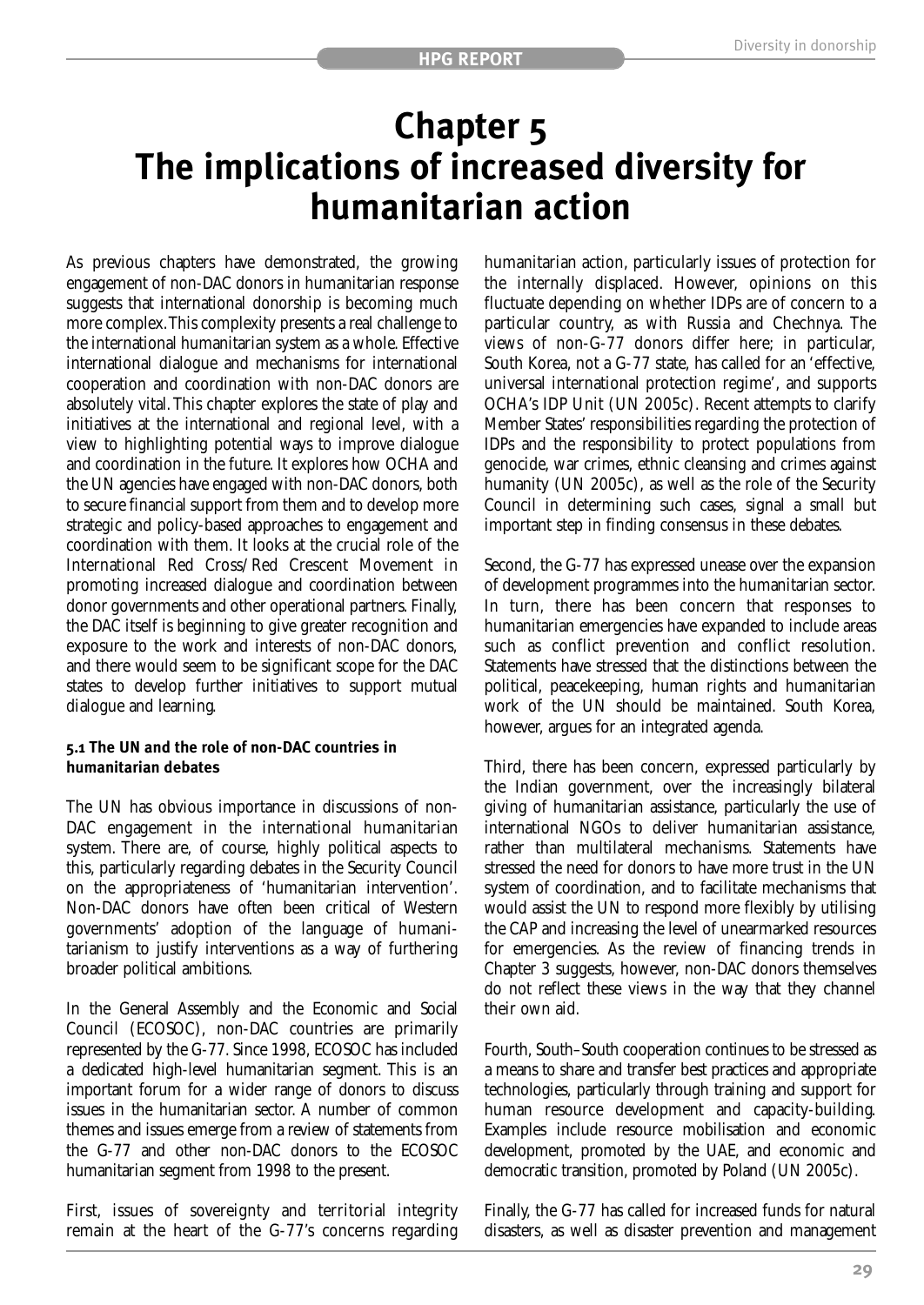mechanisms, including early-warning systems. Natural disasters have been a particular concern of the G-77 for some time, and it is in this area that increased engagement with non-DAC donors might be most advantageous and effective, at least in the initial stages.

#### **5.1.1 OCHA and the UN humanitarian agencies**

Despite OCHA's internationally mandated coordination role in the humanitarian system, there seemed to be little evidence of a wide appreciation of this function among non-DAC donors at headquarters. Some have provided an annual contribution to OCHA, but it has generally enjoyed very little financial support, at least until the Indian Ocean tsunamis in 2004. This is reflected in the limited support non-DAC donors provide to the UN's Consolidated Appeals, although there is evidence of a shift in recent years (DI 2005). As current chair of OCHA's Donor Support Group (ODSG), the US government has placed the issue of non-DAC donors high on the agenda for 2005.

Resource-led strategies were the basis on which UN agencies first attempted to engage with non-DAC donors, and for the most part the strategy has been problematic. Fundraising in itself has not been an effective way of demonstrating the comparative advantage of a UN multilateral response (non-DAC donors have never suffered from a shortage of channels), nor were these agencies seen to reflect the concerns of non-DAC donors. The focus on what non-DAC donors can provide to the humanitarian relief effort, without addressing the larger issue of why multilateral contributions are important, and how these contributions should be made and allocated, would seem insufficient.This has led to a more nuanced and responsive approach to engaging with these donors. UNDP, OCHA, UNHCR and WFP have, or are developing,'new partnership' strategies, either at the regional or global level.

As a key multilateral assistance actor engaged in the transition process in Central Europe, UNDP has helped countries to shift from net recipient to contributor status, and has facilitated development assistance programmes between the Central European donors and recipients in Eastern Europe. In 2004, UNDP Poland and the Polish MFA jointly launched a public campaign called 'Millennium Development Goals: time to help others!'. This was the first UN-driven campaign in Central Europe in support of the MDGs. The goal of the campaign was two-fold: to familiarise Polish society with the MDGs, and to draw public attention to the needs of people living in poorer countries; and second, to initiate a public debate in Poland on the country's role and responsibilities as a donor of development assistance (with the longer-term objective of building support). UNDP has also established a Regional Trust Fund to promote development cooperation between emerging donor countries and recipient states, with a special focus

on south-east Europe and the Commonwealth of Independent States (CIS).

Both UNHCR and WFP have made significant efforts to strengthen, diversify and expand their relations with non-DAC donors, and to understand how these donors operate. WFP is perhaps the most advanced in terms of non-DAC dialogue, breadth of support and range of networks. Between 2002 and 2003, 23 low-income countries contributed to WFP, to a value of \$56 million; as a result, WFP set itself the goal of securing contributions from all 191 members of the UN. Its strategy to achieve this – 'New Partnerships to Meet Rising Needs' – was released in 2004. The agency has also decentralised its donor relations offices, and plans to open new offices in Riyadh, Saudi Arabia, and other regional locations. WFP has been more adaptive and innovative in the way in which it supports and matches contributions from non-DAC donors, not only in the provision of goods and services, but also in in-kind aid.

WFP also encourages twinning arrangements, whereby it matches cash and commodity donors (the latter often being non-DAC) with a specific appeal or development project. Debt swaps have also been piloted; in 2004, for example, Italy agreed to forego debt from Egypt on the condition that Cairo invested in domestic development projects. The funds were placed in a separate account, and UN agencies were invited to bid for projects. WFP is now running a school feeding project.WFP has also encouraged donors that are also recipients of WFP programmes to contribute to covering these needs, as well as helping with operations beyond their borders.

In 2004, WFP and the League of Arab States signed their first Memorandum of Understanding for future cooperation. This underlines the two organisations' common interest in improving food security in the Middle East. It also reflects the fact that Arab League countries are increasingly important donors to WFP: Algeria gave \$10 million in 2003, while Saudi Arabia contributed \$3.3 million and Jordan \$44,000. In early 2003, WFP held a conference on 'Expanding Partnership: New EU Member States and WFP' to highlight the agency's emergency response capacity, and to discuss areas of potential cooperation. In China, WFP has aimed to build internal capacity.WFP is the only UN agency with which China has completed the transition from recipient to donor. From 2006, WFP's office in Beijing will become a liaison office, focusing exclusively on building up the agency's relations with the Chinese government, primarily for fundraising.

WFP recognises that the tendency for non-DAC donors to channel their giving bilaterally is a challenge. In analysing this, WFP's strategy notes that the political imperatives behind donorship are similar to those of the DAC donors. On this basis, WFP has committed itself to providing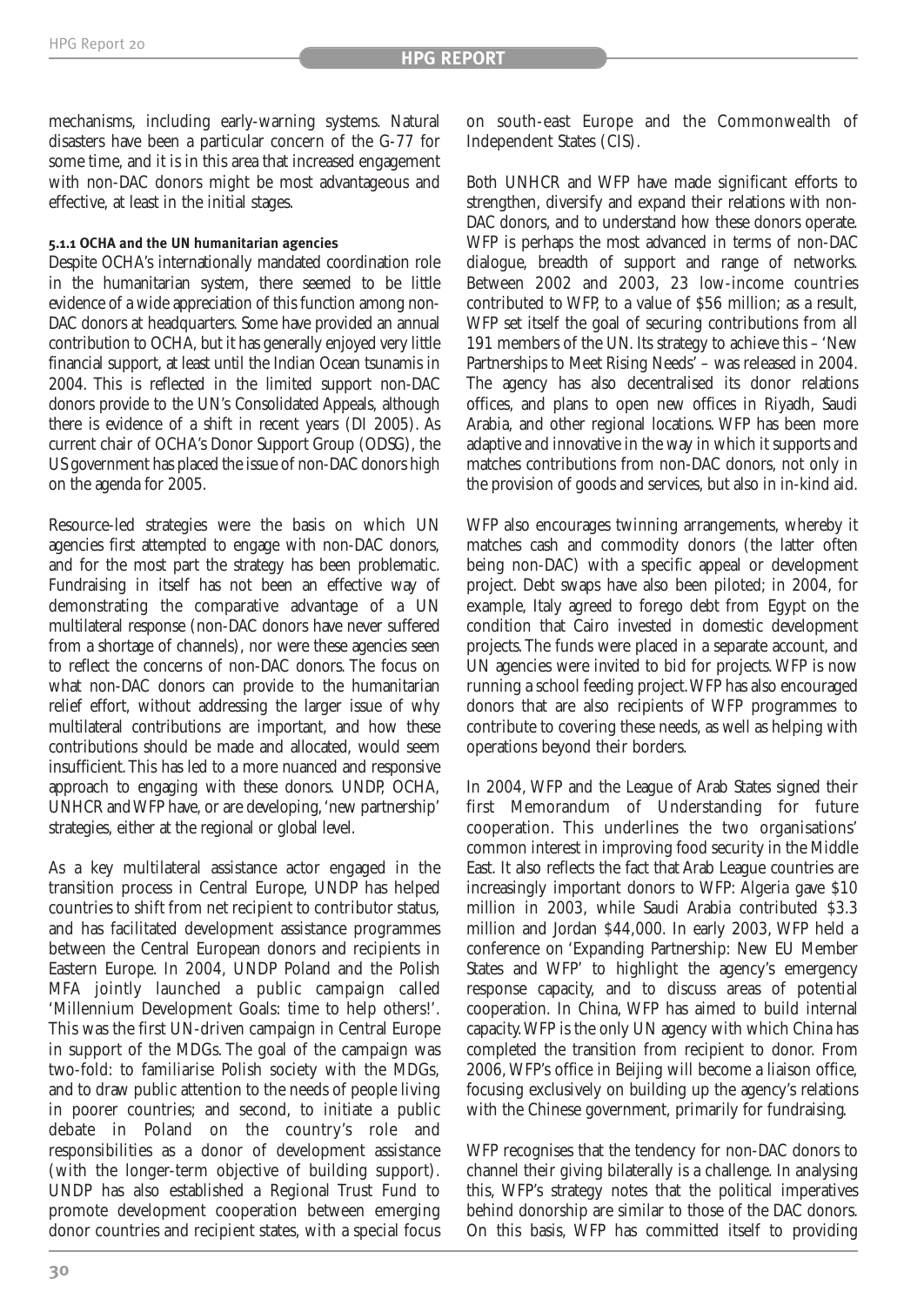donors with publicity and press coverage; it makes a commitment to solicit aid for countries in which these donors have a political interest, and which are plausible recipients geographically and logistically. WFP has also suggested that countries may enhance their standing in the UN on the basis of WFP contributions.

#### **5.2 The Red Cross and Red Crescent Movement**

The preference non-DAC donors have for the Red Cross and Red Crescent Movement as key humanitarian assistance channels reflects the Movement's appeal as a genuinely global body, committed to universality as one of its core priorities, and its role in disaster response as an auxiliary to public authorities. The influence this gives the national societies is significant, and the way each discharges its responsibilities, particularly in relation to the broader international movement, is vital to increased effectiveness and the coordination of response. Each national society is formally required to coordinate with the other components of the Movement at field level, both by informing the IFRC of its plans and by working under the ICRC as lead agency. To date, however, this has not always been the case. By the same token, non-DAC national societies have on occasion been under-represented in the coordination process, and a lack of flexibility has meant that societies have not been adequately engaged in planning or coordination. In Iraq, it was suggested that 'to the outsider, the meetings and information exchange sessions with national societies … appear[ed] more as efforts intended to keep order in the ranks' (MacDonald 2003).

In the Gulf in particular, over the past few years there have been concerted efforts to enhance coordination by establishing greater levels of trust and substantive dialogue between the national societies and the broader international movement. In Asia, the role of the national societies in international humanitarian assistance has to date been much smaller, and there have been fewer opportunities for field-level coordination. As their operational role in international assistance increases, and as lessons from the tsunami are absorbed, ways of improving regional coordination between national societies in Asia will be sought (IFRC 2005).

Whilst the Federation plays a role in coordinating the policies and operational activities of the national societies, until recently it had no agreed platform or mechanism for cooperation with states at the regional level. Over the past few years, a number of initiatives have been set in motion to forge stronger links and develop formal relationships with regional fora. The IFRC Secretariat and the League of Arab States have signed a Memorandum of Understanding, and the two organisations attend each other's meetings. Momentum appears to be building, albeit slowly, and an increase in dialogue and strengthened ties between the League and the Movement are expected, along with greater incorporation of the humanitarian agenda into the League's work.

The chairs of the Gulf Red Crescent Societies have also been engaged in efforts to promote greater regional coordination. In 2002, the GCC Higher Commission for Refugees and Non-Governmental Organisations called for the establishment of a regional centre to store foodstuffs and boost capabilities for responding rapidly to humanitarian crises in the region. From the IFRC's perspective, this increasing cooperation represents an opportunity to promote humanitarian issues at the regional level. The national Red Crescent societies also expect to be able to use such regional fora as a platform for negotiation with their own governments.

#### **5.3 The Development Assistance Committee**

The DAC is one of the most important fora for setting the aid agenda at the international level. It established and governs the definition of ODA, and it is the forum through which members seek to coordinate policy and carry out peer reviews. Although the DAC has been involved in informal meetings with Arab states and OPEC over development financing since the 1970s, its engagement with non-member countries has until recently been *ad hoc* (Fuhrer 1996). In 2004, prompted by concerns with aid effectiveness and by the MDGs, which recognise the contribution non-DAC governments can make, the DAC agreed to pursue more sustained dialogue with nonmember countries.

In February 2005, the DAC and UNDP jointly hosted a 'forum on partnerships for more effective development cooperation', with a view to bringing non-DAC donors into discussions of issues of policy and practice (OECD and UNDP 2005). Many non-DAC donors were represented by senior delegations.<sup>18</sup> The meeting was considered broadly successful, in part because the emphasis was on creating space for a dialogue of 'mutual benefit', and the issues were presented in a way that encouraged dialogue and entry into the debates. South–South, East–East and triangular cooperation were acknowledged as important routes to improving aid efficiency and effectiveness, not least by promoting ownership and inclusive partnerships. Participants at the forum agreed that there was significant scope for better information-sharing and for a more structured and sustained dialogue to be built up through periodic consultations. In particular, it was agreed that there needed to be better information on assistance provided by the entirety of the donor community, and the DAC has agreed to include in its publications any information reported by non-DAC donors to increase the comprehensiveness of ODA data. Participants also agreed on the value of sharing information on their policies and

18 India was one of the few non-DAC donors not to attend.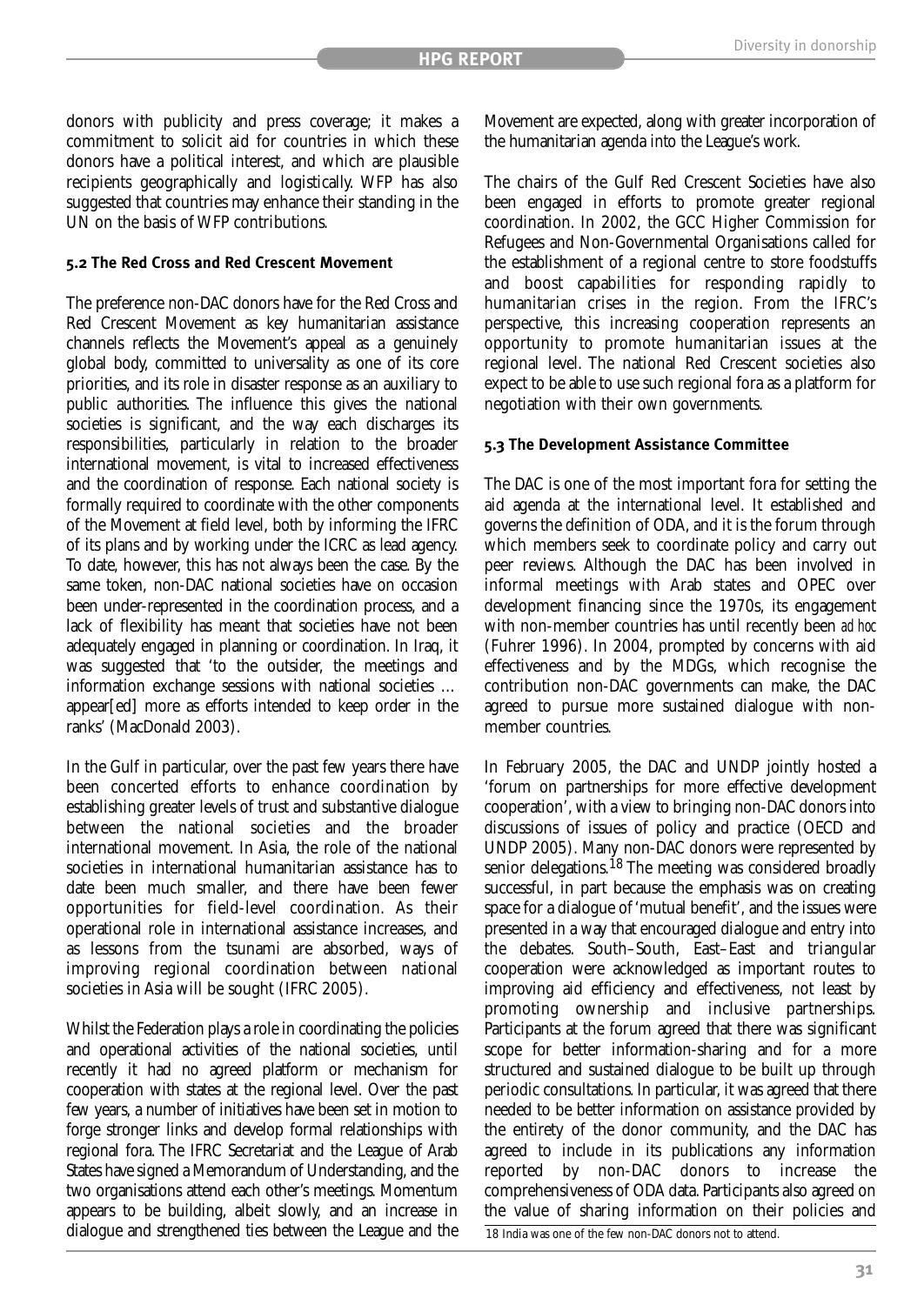systems for managing aid. Several non-DAC donors expressed an interest in being observers on DAC Peer Reviews, and in becoming involved in DAC Joint Country Assessments. A 'Centre of Cooperation for non-members' within the DAC secretariat will be the institutional home for future engagement.This recent dialogue is a significant step towards greater inclusivity. However, it is not clear how much wider the scope might be, and what level of interest there might be among the non-DAC donors, for the DAC to become truly representative of the global pool of donor governments, particularly those without broader development cooperation portfolios (OECD-DAC 2004).

Individual DAC states have also taken steps to enhance links with non-DAC countries. Japan in particular has played a strong and sustained role in urging the international community to deepen its understanding of aid traditions from different cultures, and has financed technical cooperation provided by Asian countries to Africa. Examples of such 'triangular cooperation' include Japan's Third Country training programmes (involving Kenya, Mexico, Singapore and Thailand), the provision of experts and partnerships. Japan has also been active in convening Asia–Africa Forums and providing support to UNDP's Special Unit for Technical Cooperation among developing countries, for capacity-building in local governance and economic

development. Other DAC countries, such as Canada, Sweden, Switzerland and the UK, have been active in pursuing either roundtable dialogues with non-DAC donors, or supporting technical assistance packages and promoting opportunities for lesson learning and peer review.

#### **5.4 The European Commission**

In Europe, the EU's Humanitarian Assistance Committee (HAC) acts as a forum for policy debate and agenda-setting among member states. The HAC has brought new member states together with selected EU-15 members for mentoring and capacity-building exercises. Thus far, the Swedish government has worked with the Baltic States and the Czech government, and the Austrian and German governments have also provided new members with assistance. However, the most substantive engagement in Central Europe has been carried out by a government outside of the EU. In 2001, Canada established a five-year programme to support Central European countries in their transition from net recipients of ODA to net contributors. It currently supports Hungary, Poland, the Czech Republic, Slovakia, Slovenia and the Baltic States. The programme is broadly a capacity-building exercise, with the objective of assisting in developing sustainable national ODA capacity in each country concerned, as well as trilateral cooperation in third countries.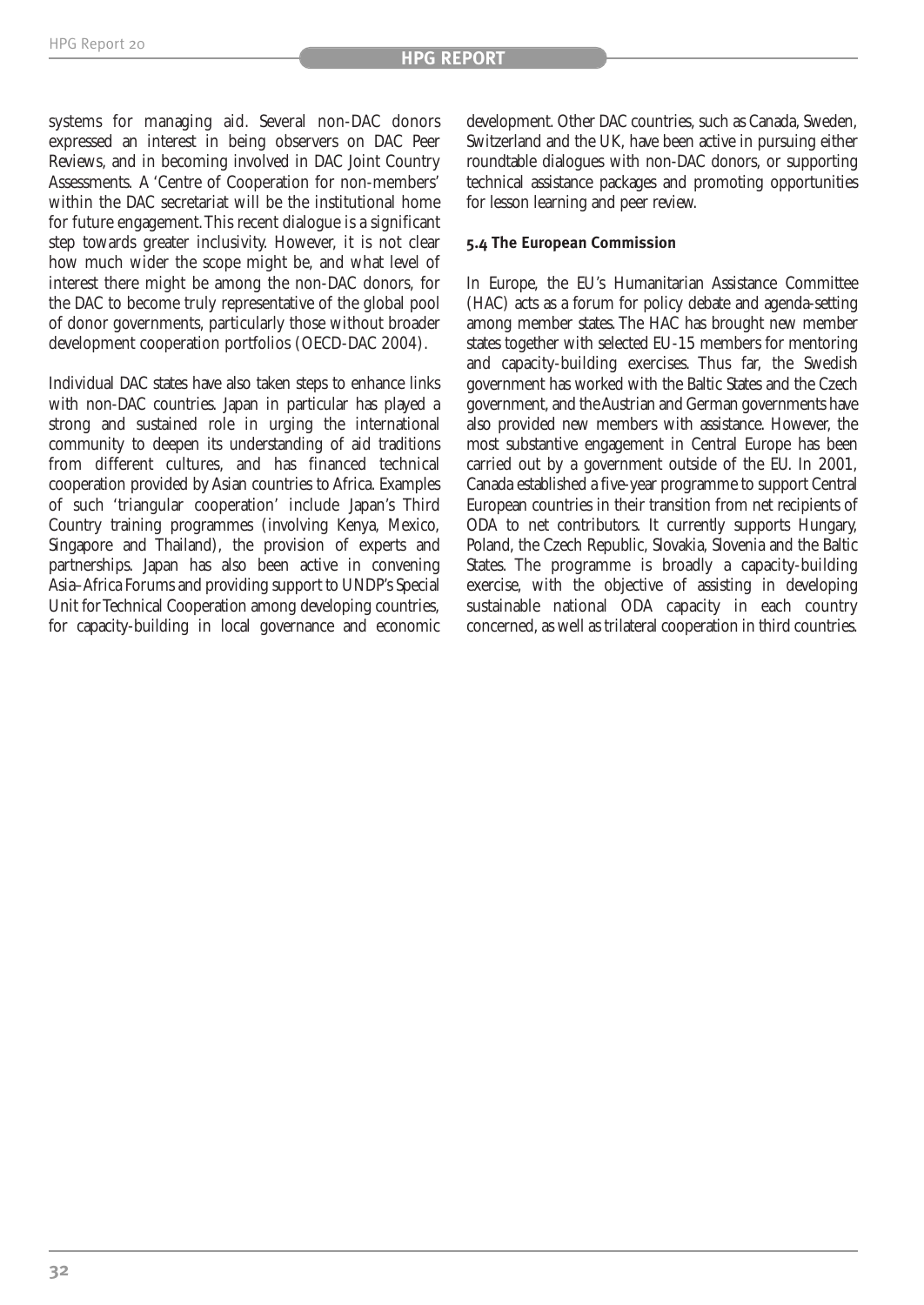### **Chapter 6 Conclusions**

This report has described how an increasing number of governments are becoming involved in the response to complex crises and natural disasters. Assumptions that humanitarian aid was the preserve of a small international 'club' of primarily Western donors have never been fully accurate; developing countries have long played a role in responding to the needs of other developing states, both in their own neighbourhoods and further afield. This phenomenon has, however, been weakly documented and poorly understood. It remains under-appreciated in debates on humanitarian action, as well as in broader developmental agendas.

A greater understanding of the diversity of official giving reinforces the argument that humanitarianism is, and has always been, a universal pursuit, neither entirely dominated by Western states, nor necessarily biased exclusively towards Western interests. However, while the aid programmes of countries like China and India are no more immune from foreign policy and security interests than those of the DAC donors, the nature of these interests, and their historical bases, are often quite different. This is not to imply that aid efforts should be dominated by these political interests, but it does suggest that an increased awareness of the political drivers and incentives involved would allow for more effective management of the tensions that may arise. The factors that underlie these differences shape the debates in the UN and in regional groupings on issues of sovereignty and 'humanitarian intervention'. As non-DAC donors become more closely involved in collective efforts to respond to crises, particularly via multilateral mechanisms, these debates and policy approaches may change. A greater appreciation among *all* donor governments of the issues raised by their engagement in crisis states might encourage constructive dialogue on some of the high politics of humanitarian response, as well as on its core objectives.

This report has also highlighted the substantial challenge of measuring and monitoring financing flows from non-DAC donors. A more accurate appraisal of these funding flows may well change our understanding of the total volume of official humanitarian assistance, both at the global and country levels. Increased transparency of aid allocations and financial reporting to international mechanisms, particularly the Financial Tracking System, will be vital if we are to obtain a clearer picture of trends in aid flows, and to assess whether financing is being allocated according to need across humanitarian crises. This will also help in understanding the relative importance these diverse donors are placing on particular crises, and the channels they are using to deliver their aid. The value these countries place on raising the profile of their aid programmes, both domestically and in their international relations, may provide an incentive for them to improve their financial reporting. DAC donors and international humanitarian agencies can assist in this process.

Indicative findings from policy analysis and financial flows suggests that these non-DAC donors are engaging in a growing number of countries, while concentrating the bulk of their resources on a few specific crises, particularly in neighbouring states.There is also a strong preference for bilateral aid over multilateral routes, particularly government-to-government, as well as through national operational agencies. There has long been a view that the humanitarian enterprise as a whole is less than the sum of its multiple parts (Minear 2003). The fact that non-DAC donors channel high levels of aid bilaterally and concentrate their aid on crises in their own regions only exacerbates this problem. Bilateral approaches have always undermined the effective functioning of the humanitarian aid architecture, and make aid cooperation more difficult. Moreover, non-DAC donors do not have a seat at many of the most important fora in which humanitarian dialogue takes place, and humanitarian policy is coordinated. However, there are indications, from the DAC and non-DAC donors, as well as from operational agencies, that dialogue and engagement is beginning to increase. Many stakeholders recognise that effectively mobilising the resources of non-DAC donors will require an increased awareness of their aid priorities, and respect for the different practices and principles they deploy when responding to crises, including a recognition that different visions of humanitarianism exist.

The international humanitarian community is at an important juncture. There is extensive discussion of reform, and non-DAC donors need to be part of this process. This does not mean simply inviting them to join the club: effective dialogue must be based on respect for diversity and a willingness to explore and identify common interests. This might include, as a starting point, a greater focus on sharing knowledge and experience of disaster preparedness and mitigation. Other opportunities, including enhancing South–South cooperation and encouraging investment in regional fora for coordination and policy dialogue, will also be important, especially as the capacity of regional groupings to function as a mechanism for aid policy coordination and dialogue looks set to increase.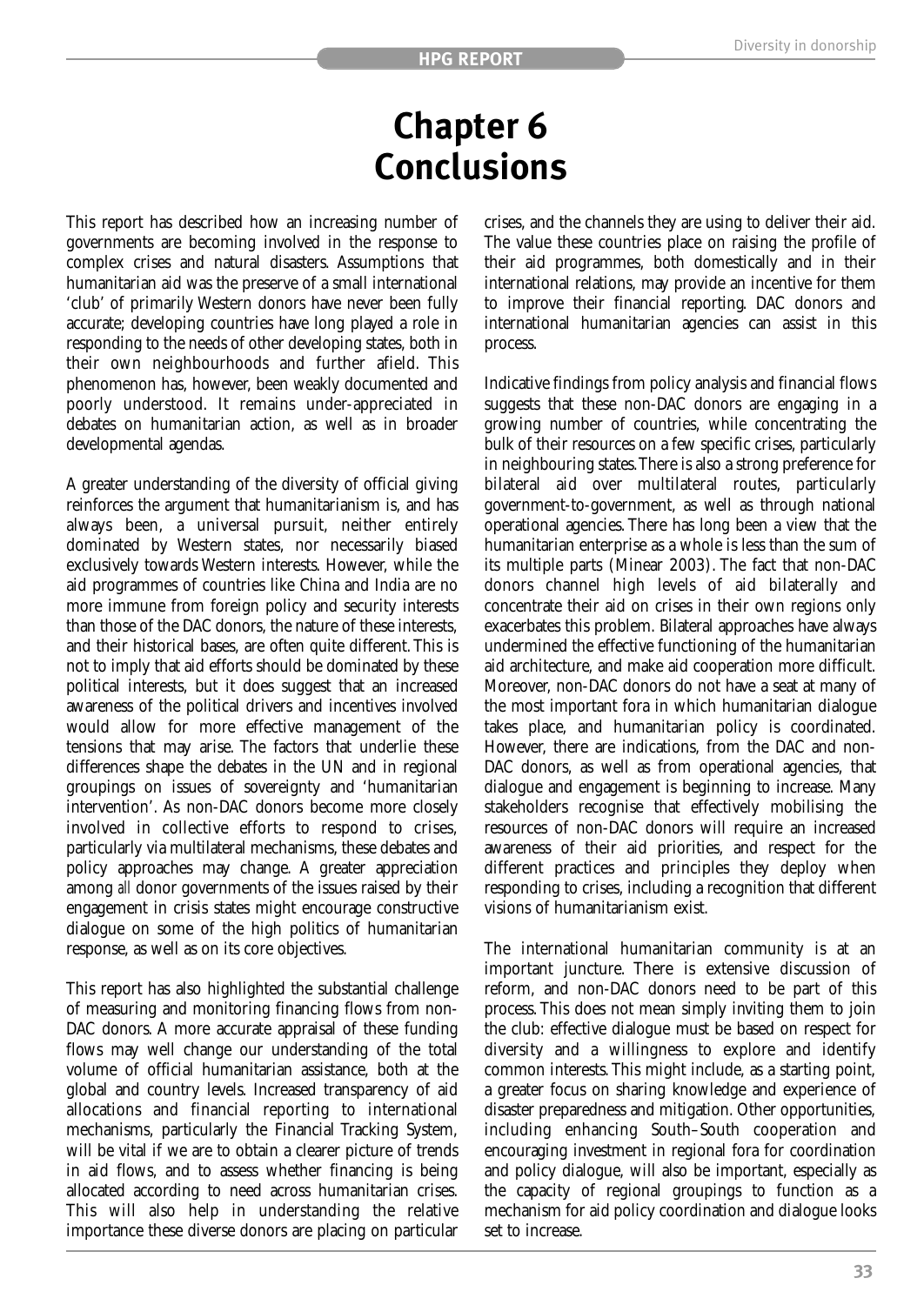#### **6.1 Recommendations**

#### **Non-DAC donor governments**

*Humanitarian policy and needs-based approaches*

- **•** Consider options for formulating distinct policies on official humanitarian assistance, which recognise the specific goals of this form of aid as distinct from the broader pursuits of development aid and foreign and security policy. This should reflect a commitment to needs-based humanitarian programming and to impartiality within any given country or affected population; whilst there are practical advantages in concentrating assistance regionally, efforts to include a wider range of beneficiaries should accompany the expansion and growing reach of donors' international aid programmes, to maximise the impartiality of humanitarian response.
- **•** Give greater consideration to the balance between, and incentives for, bilateral and multilateral channels for intervention. This should be done in line with considerations of capacity, reach and humanitarian principles, including impartiality and independence.

*Aid architecture and management*

- **•** Consider options for centralising responsibility for official assistance within one ministry, in order to improve the reporting of financial flows and the coordination of policy and programming, and increase the capacity of the relevant ministry/department to monitor and evaluate humanitarian aid, particularly its impact on beneficiaries.
- **•** Explore options for increasing the coordination of aid, either though UN or regional mechanisms, and via the international components of the Red Cross and Red Crescent Movement; for example, a greater proportion of assistance could be channelled through or in response to IFRC appeals.
- **•** Increase the transparency and level of reporting of official aid flows, both in the interests of visibility and trust and to improve the performance and accountability of official aid. This should include increased investment in capacity to consistently report official humanitarian expenditure to the UN's Financial Tracking System, as well as to domestic constituencies and operational organisations.
- **•** Develop a supportive regulatory framework at the domestic or regional level for local NGOs and other organisations.Where new forms of regulation are being developed, focus on building capacity for the independent monitoring and regulation of charitable activities, rather than blanket regulatory measures.

#### *Humanitarian dialogue*

**•** Increase engagement with humanitarian debates in international and regional fora and with other international humanitarian actors/organisations. This could include utilising existing opportunities to influence debates, for example through ECOSOC humanitarian debates, through the DAC's non-member forum and through donor support groups and the executive committees of UN agencies; using established regional aid fora, such as the EU's Humanitarian Assistance Committee and the League of Arab States; promoting humanitarian issues within regional groupings, so that aid policy can play a greater part in the work of these organisations and in the multilateral policy debates of member states; and increasing engagement and dialogue with UN agencies to build effective relations of trust and mutual understanding of aid priorities and interests.

- **•** Deepen the policy dialogue between state and non-state humanitarian actors. This is particularly important in relation to the possibility of non-state actors adopting codes of conduct, and the role of the state in respecting the distinctive roles and responsibilities of non-state actors.
- **•** Develop communications and public awareness campaigns on the role of official development and humanitarian assistance. Where this is already occurring, continue to invest in, and monitor the impact of, communications and awareness-raising campaigns to increase public knowledge and interest in official aid expenditure.

*Technical assistance and capacity-building*

- **•** Continue to promote domestic technical capacities in assisting the international humanitarian system to prepare for and respond to natural disasters, including in the UN and other international and regional disaster preparedness and response mechanisms.
- **•** Invest in technical training, including the capacity and professionalism of local organisations to undertake needs assessments. Enhance the skills and assets required for rapid response, and invest in evaluation and impact assessment techniques.

#### **International humanitarian organisations**

*Strategic engagement and needs-based approaches*

- **•** While recognising the importance of diversifying funding bases by attracting non-DAC resources, continue to invest in strategic and policy-based approaches to relations with these donors. While this should be addressed in a way that is open to differing approaches to humanitarianism, it will be important to stress that assistance within a given country should be given according to need.
- **•** Acknowledge the efforts of individual operational agencies to develop closer relations as well as formal agreements with non-DAC donors and their national and regional counterparts; consider options for more collective strategies for engagement.
- **•** Increase efforts to support non-DAC donors in areas of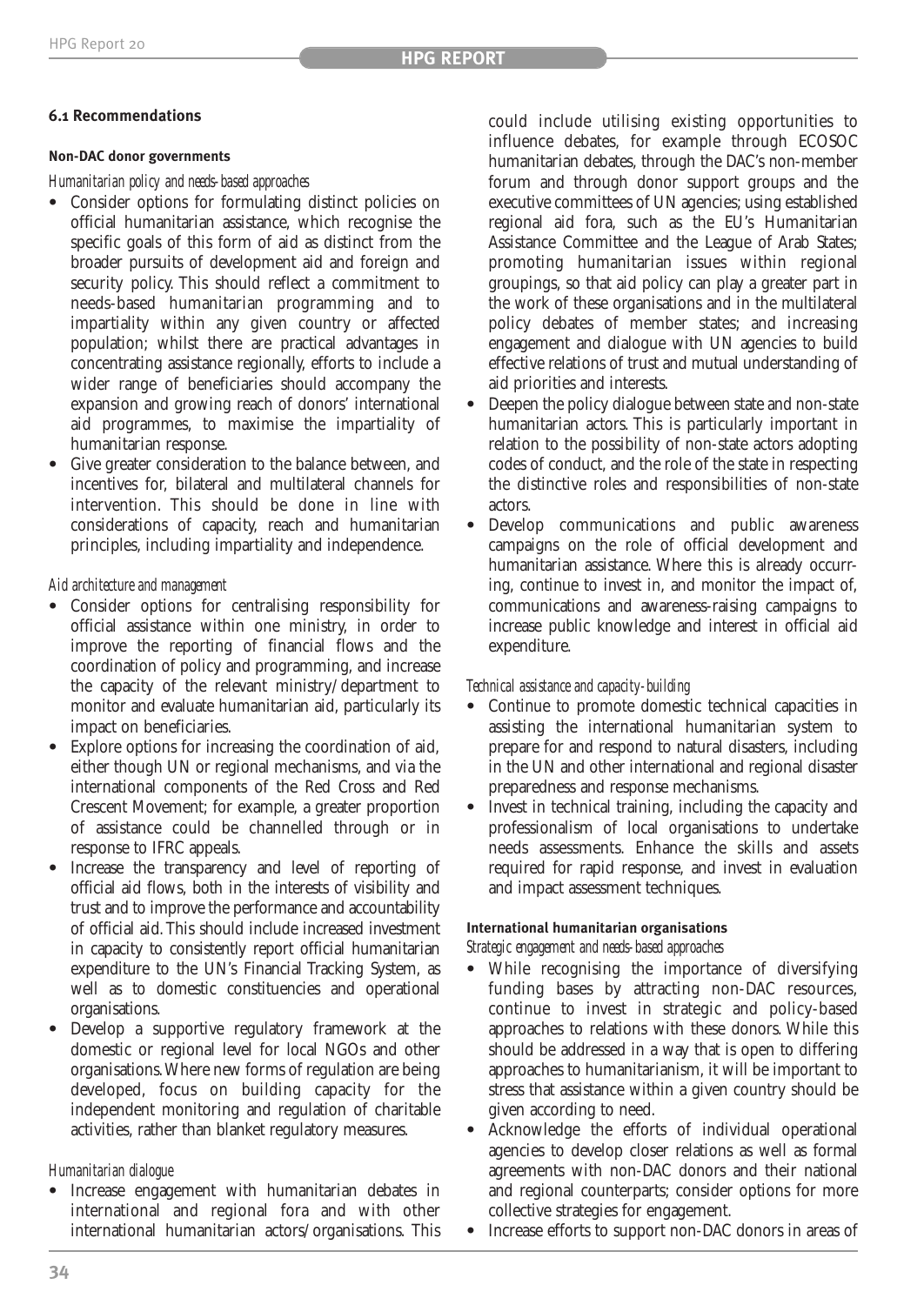South–South cooperation, share best practices and enhanced technical cooperation

#### *Dialogue and learning*

- **•** Explore opportunities for knowledge-sharing and harnessing non-DAC donor experience in responding to natural disasters, and how national responses and their experiences as aid recipients inform the development of contemporary humanitarian aid policy.
- **•** Actively share and debate policy and technical guidelines in areas such as needs assessment, civil–military relations, private-sector engagement and evaluation techniques, and support governmental and non-state learning on issues of mutual interest.
- **•** Consider options for ongoing analysis of non-DAC aid cultures and histories, structures and policies, as well as the administrative and resource constraints of non-DAC donors.
- **•** Invest in disseminating information on the role of the UN's Financial Tracking System, both to governments and to domestic interest groups/operational organisations in non-DAC donor countries, highlighting the benefits of FTS for donor governments themselves.

#### **DAC donor governments**

*Dialogue and learning*

- Increase dialogue with non-DAC donors on aid policy and humanitarian principles, recognising their differing policy perspectives and ambitions.
- **•** Support disaster preparedness/mitigation dialogue and

action as an important political contribution to an area of consistent concern among non-DAC donors.

- **•** Explore opportunities to engage in aid dialogue at the regional level, recognising the knowledge, networks and comparative advantage non-DAC donors have regarding crises that are proximate to their region.
- **•** Consider options for ongoing analysis of aid donorship in each region, including its history, politics and practice.

#### *Technical assistance and triangular cooperation*

- **Explore opportunities for providing technical assistance** in humanitarian aid management, particularly in increasing capacity for monitoring and reporting aid flows, and enhancing awareness of approaches to defining official aid, and humanitarian aid.
- Share experiences of monitoring and evaluating projects, and consider including administrators from non-DAC donors in DAC evaluations.
- **•** Consider options for twinning and cost-sharing of interventions with non-DAC donors in third countries, as well as triangular cooperation.
- **•** Increase the capacity of non-DAC domestic operational agencies by investing in local and regional channels for assistance at times of humanitarian crisis, including the national Red Cross/Red Crescent societies. Support the efforts of international organisations, particularly the IFRC and ICRC, to coordinate regional and international aid, and build the capacity of local organisations in developing countries.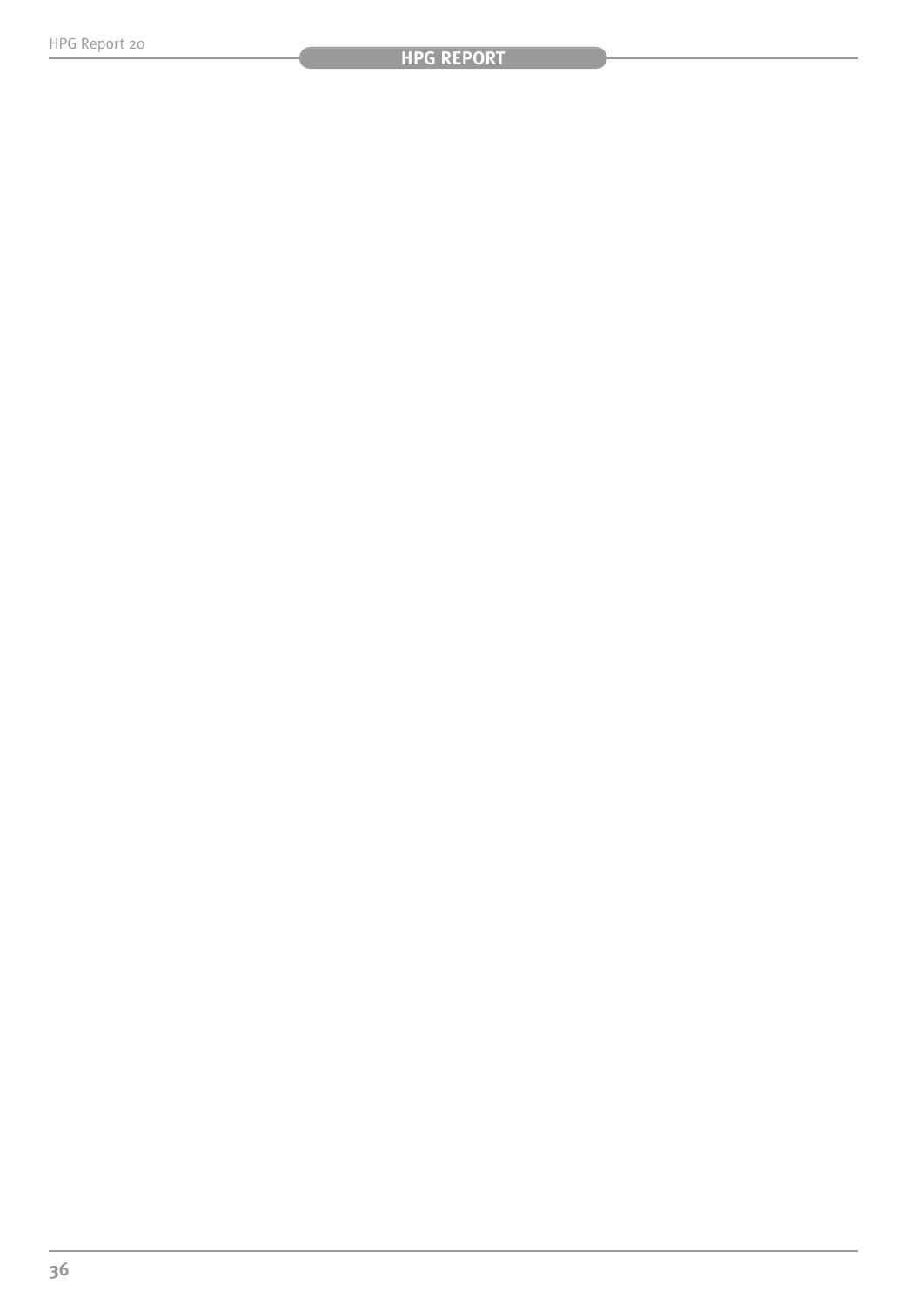### **Annex 1 List of interviewees**

#### **China**

| Toru Shibuichi                 | Asian Development Bank                                                                                                                 |
|--------------------------------|----------------------------------------------------------------------------------------------------------------------------------------|
| Chris Spohr                    | Asian Development Bank                                                                                                                 |
| Dong Hua Wei                   | China Charity Federation                                                                                                               |
| Nick Young                     | China Development Brief                                                                                                                |
| Xue Hong                       | Chinese Academy of International Trade and Economic Cooperation, Ministry of                                                           |
|                                | Commerce                                                                                                                               |
| Cao Jinli                      | Chinese Academy of International Trade and Economic Cooperation, Ministry of                                                           |
|                                | Commerce                                                                                                                               |
| Xiaohua Wang                   | <b>Chinese Red Cross</b>                                                                                                               |
| Hu Zhang                       | <b>Chinese Red Cross</b>                                                                                                               |
| Yu Ying Fu                     | Department for Aid to Foreign Countries, Ministry of Commerce                                                                          |
| Kebur Azbaha                   | UK Department for International Development                                                                                            |
| Holger Grundel                 | UK Department for International Development                                                                                            |
| <b>Andrew Watson</b>           | Ford Foundation, China                                                                                                                 |
| Wang Min                       | <b>Tsingua University</b>                                                                                                              |
| Andrew Claypole                | <b>UNICEF</b>                                                                                                                          |
| Lu Lei                         | <b>UNDP</b>                                                                                                                            |
| Bert Wu                        | <b>UNDP</b>                                                                                                                            |
| Marion Hoffmann                | <b>UNHCR</b>                                                                                                                           |
|                                |                                                                                                                                        |
| <b>South Korea</b>             |                                                                                                                                        |
| Yeong June Kim                 | Development Cooperation Division, Ministry of Finance and Economy<br>Development Cooperation Division, Ministry of Finance and Economy |
| Dohnson Yang<br>Kim Min-Sun    |                                                                                                                                        |
| Kim In Hee                     | Development Cooperation Division, Ministry of Foreign Affairs and Trade                                                                |
|                                | Good Neighbors International                                                                                                           |
| An Seung Jin                   | Good Neighbors International                                                                                                           |
| Sung-Ho Chung                  | Korea International Cooperation Agency                                                                                                 |
| Chang Hyung-sik<br>Claire Choi | Korea International Cooperation Agency                                                                                                 |
|                                | Korea International Foundation for Health and Development                                                                              |
| Cho Do-Yeon                    | Korea International Foundation for Health and Development                                                                              |
| Kong Han Chul                  | Korea International Foundation for Health and Development                                                                              |
| Kim Hyun Kyong                 | Korea International Foundation for Health and Development<br>Korean Red Cross                                                          |
| Juja Kim<br>Yong-Hoon Rheem    | Korean Red Cross                                                                                                                       |
|                                |                                                                                                                                        |
| Hwang Jay                      | Korean Sharing Movement                                                                                                                |
| Lee Jong Moo                   | <b>Korean Sharing Movement</b>                                                                                                         |
| Park Dong-Eun<br>Kang Nam Wook | <b>UNICEF</b><br><b>UNICEF</b>                                                                                                         |
|                                | <b>UNDP</b>                                                                                                                            |
| Anne-Isabelle Degryse-Blateau  |                                                                                                                                        |
| <b>Daland</b>                  |                                                                                                                                        |

#### **Poland**

| Pawel Baginski         | Ministry of Foreign Affairs                                |
|------------------------|------------------------------------------------------------|
| Jan Szczycinski        | <b>UNDP</b>                                                |
| Prof. Urszula Żuławska | Institute of Developing Countries, Warsaw University       |
| Dr Bogumila            | Institute of Developing Countries, Warsaw University       |
| Liocka-Jaegermann      |                                                            |
| Paulina Kaczmarek      | Institute of Political Studies, Polish Academy of Sciences |
| Janina Ochojska        | Polish Humanitarian Organisation                           |
| Jolanta Steciuk        | Polish Humanitarian Organisation                           |
|                        |                                                            |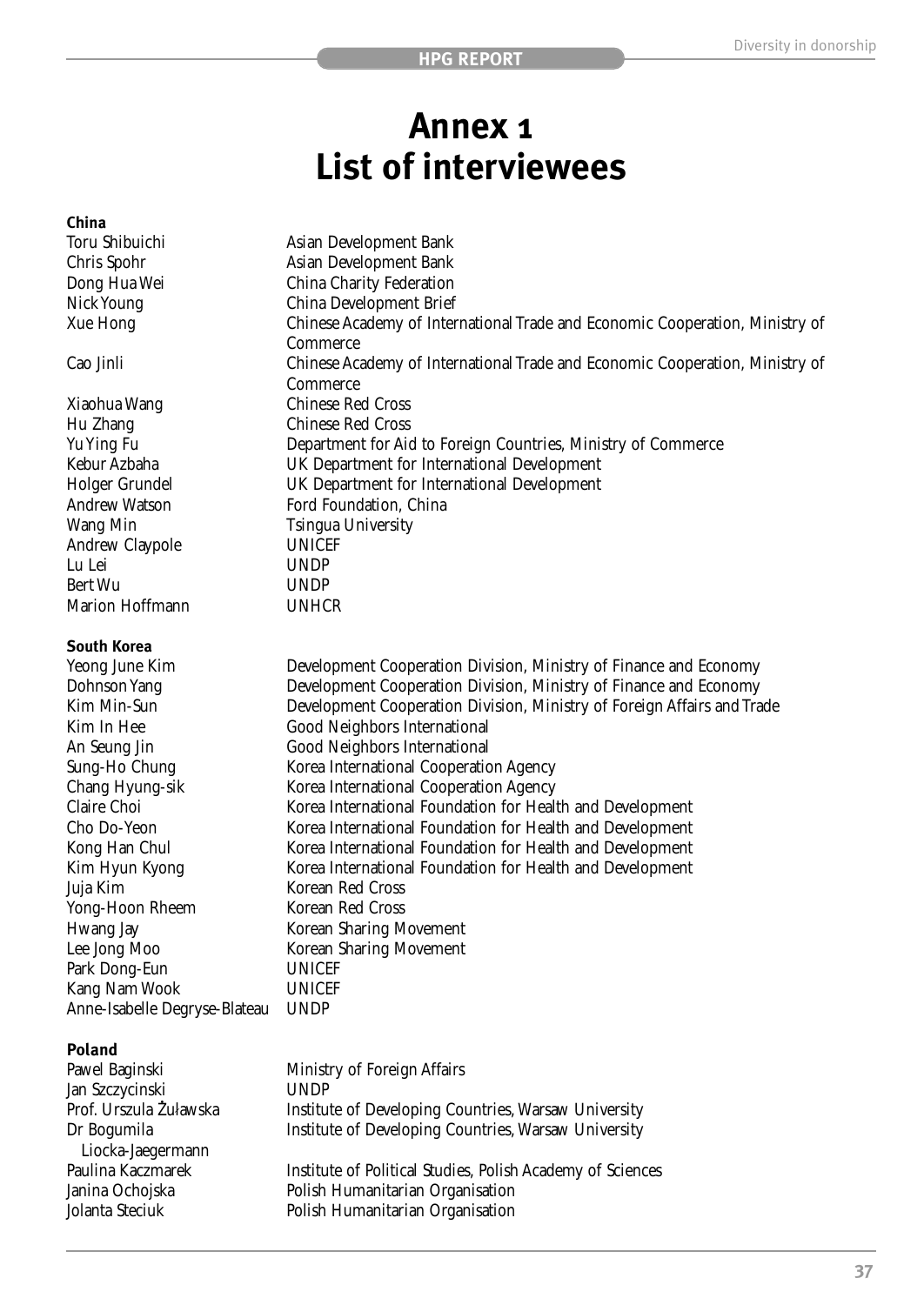#### **HPG REPORT**

| Zagranica Group (NGO umbrella group)                                          |
|-------------------------------------------------------------------------------|
| Polska Caritas                                                                |
|                                                                               |
|                                                                               |
| Head of Unit, Department for Development Cooperation and Humanitarian Aid,    |
| Ministry of Foreign Affairs                                                   |
| Deputy Director, Department for Development Cooperation and Humanitarian Aid, |
| Ministry of Foreign Affairs                                                   |
| Ministry of Interior                                                          |
| People in Need and Czech Forum for Development Cooperation                    |
| One World and People in Need                                                  |
| Head of Development Centre, Institute of International Relations              |
| Development Centre, Institute of International Relations                      |
| Caritas                                                                       |
|                                                                               |
|                                                                               |

#### **Slovenia**

| Ambassador Marjan Setinc | Head of Development Cooperation and Humanitarian Assistance, Ministry of Foreign |
|--------------------------|----------------------------------------------------------------------------------|
|                          | Affairs                                                                          |

|                       | мііан ә                                                                                  |
|-----------------------|------------------------------------------------------------------------------------------|
| Ana Kalin             | Ministry of Foreign Affairs                                                              |
| Gasper Jez            | International Finance Department, Ministry of Finance                                    |
| Srecko Zajc           | Secretary-General, Slovene Red Cross                                                     |
| Professor Mojmir Mrak | Faculty of Social Sciences, Centre for International Relations, University of Ljubljana, |
| Marjan Huc            | <b>CNVOS</b>                                                                             |
| Natasa Sukic          | <b>CNVOS</b>                                                                             |
| Alojzij Stefan        | Secretary-General, Caritas Slovenia                                                      |
| Tereza Novak          | Slovenska Filantropija                                                                   |
| Blaz Habjan           | <b>UNICEF</b>                                                                            |
| Lenka Vojnovic        | <b>UNICEF</b>                                                                            |
|                       |                                                                                          |

**Slovakia** 

UNDP Regional Office, Bratislava

#### **Dubia and Abu Dhabi, United Arab Emirates**

| Barbara Castek           | Dubai Aid City                              |
|--------------------------|---------------------------------------------|
| Nedal Juma               | Dubai Aid City                              |
| Roberto Kriete           | Dihad                                       |
| Nawal Ali Al Shamsy      | Red Crescent UAE                            |
| Saleh M Al Tai           | Red Crescent UAE                            |
| Omar Shehadeh            | <b>UNICEF</b>                               |
| Nadir Hadj-Hammou        | <b>UNDP</b>                                 |
| Fouad Ismael             | MSF                                         |
| Tarek Shayya             | WFP                                         |
| Sanaa Al-Kataby          | UAE Red Crescent                            |
| Khalifa Nasser           | <b>UAE Red Crescent</b>                     |
| <b>Kuwait</b>            |                                             |
| Colonel Sajed Al-Buaijan | Humanitarian Operations Centre, Kuwait Army |
| Colonel John Moskal      | Humanitarian Operations Centre, US Army     |

| COIOHEI Sajeu Al-Duaijan | <b>Humanital lati Operations Centre, Kuwait Army</b> |
|--------------------------|------------------------------------------------------|
| Colonel John Moskal      | Humanitarian Operations Centre, US Army              |
| Said Al-Shinnawi         | AFESD                                                |
| Khalifa Ali-Dau          | <b>AFESD</b>                                         |
| Chris Innes-Hopkins      | <b>British Embassy</b>                               |
| Michel Meyer             | <b>ICRC</b>                                          |
| Neriman Eweiss           | Red Crescent Kuwait                                  |
| El Tayeb Musa            | <b>UNDP</b>                                          |
| Mustapha Karkouti        | <b>UNRWA</b>                                         |
| Ibrahim Hassaballa       | IICO.                                                |
|                          |                                                      |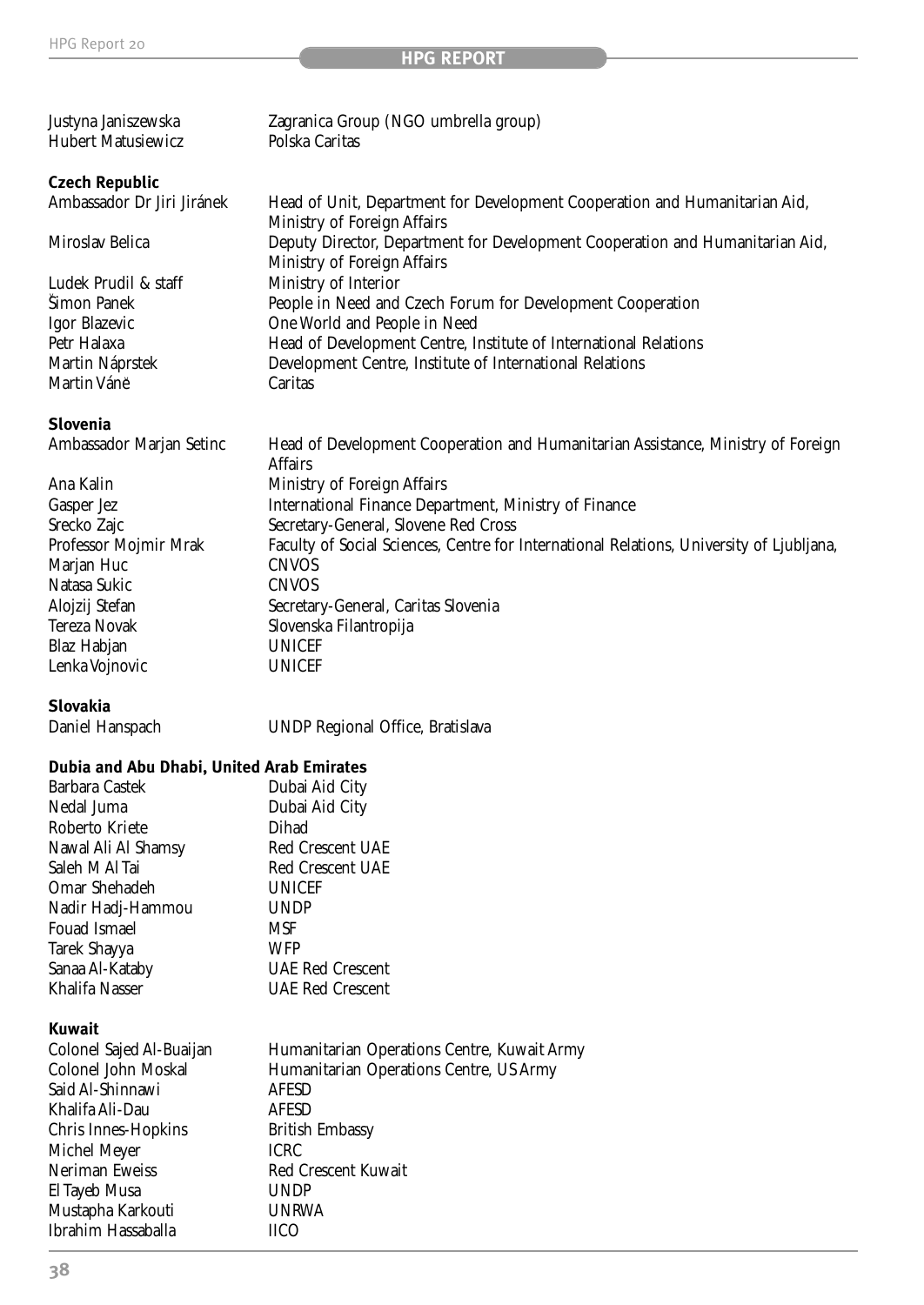| Fawzi Al-Hunaif           | <b>KFAED</b>                                                       |
|---------------------------|--------------------------------------------------------------------|
| Saad Hammad               | <b>KFAFD</b>                                                       |
| Ambassador Abdullah Murad | International Organisation Department, Ministry of Foreign Affairs |

#### **Egypt**

| Georgios Tsitsopoulos              | European Union        |
|------------------------------------|-----------------------|
| Ameur Zemmali                      | <b>ICRC</b>           |
| <b>Counsellor Ahmed Gamaleldin</b> | <b>MFA Egypt</b>      |
| Ibrahim Elsouri                    | League of Arab States |
| Ahmed Mohammed                     | Red Crescent Egypt    |
| <b>Fikry Mahmoud</b>               |                       |
| Mohammed Mohei                     | Red Crescent Egypt    |
| Mohamed Diab                       | WFP                   |
|                                    |                       |

### **UN Missions, New York**

Nawak Al Enezi Permanent Mission of the State of Kuwait<br>Abdullah M. Al-Rasheed Permanent Mission of the Kingdom of Sau Abdullah M. Al-Rasheed Permanent Mission of the Kingdom of Saudi Arabia<br>Hong-gi CHOI Permanent Mission of the Republic of Korea Hong-gi CHOI Permanent Mission of the Republic of Korea Li Tianwu Permanent Mission of the People's Republic of China

#### **International organisations and UN agencies**

| Hunter McGill                  | <b>OECD DAC</b>         |
|--------------------------------|-------------------------|
| Amjad Abbashar                 | OCHA, New York          |
| Kristina Koch                  | OCHA, New York          |
| Christelle Loupforest          | OCHA, New York          |
| Shoko Arakaki                  | OCHA, New York          |
| Robert Smith                   | OCHA, Geneva            |
| Andrew Whitley                 | UNRWA                   |
| Karin Hulshof                  | UNICEF, New York        |
| Stephen Jarret                 | <b>UNICEF, New York</b> |
| Johan Cels                     | <b>UNHCR, New York</b>  |
| Jean Noel                      | UNHCR, Geneva           |
| Radhouane Nouicer              | UNHCR, Geneva           |
| Alzira Ferreira                | WFP, Rome               |
| Allan Jury                     | WFP, Rome               |
| Tahir Nour                     | WFP, Rome               |
| George Simon                   | WFP, Rome               |
| Philip Ward                    | WFP, Rome               |
| Dr Ali Said Ali                | IFRC, Geneva            |
| Johan Schaar                   | IFRC, Geneva            |
| <b>Additional interviewees</b> |                         |
| Makki Abdelnabi Mohamed        | Islamic Relief          |
| 11 (a. 11)                     | יות יוז                 |

| Haroun Atallah     | Islamic Relief                                                |
|--------------------|---------------------------------------------------------------|
| Affan Cheema       | Islamic Relief                                                |
| Dr Hany El-Banna   | Islamic Relief                                                |
| Najat El Hamri     | Islamic Relief                                                |
| Atallah Fitzgibbon | Islamic Relief                                                |
| Dawud Price        | Islamic Relief                                                |
| Mohammad Rayyan    | Islamic Relief                                                |
| Jonathan Benthall  | Independent academic/consultant                               |
| Leo Barasi         | Independent academic/consultant                               |
| Dr Eric Neumayer   | <b>LSE</b>                                                    |
| Roger Thurow       | <b>Wall Street Journal</b>                                    |
| Neil Briscoe       | UK Representative to the UN Food and Agriculture Organisation |
| Major Jim Brown    | US Army Peacekeeping and Stability Operations Institute       |
|                    |                                                               |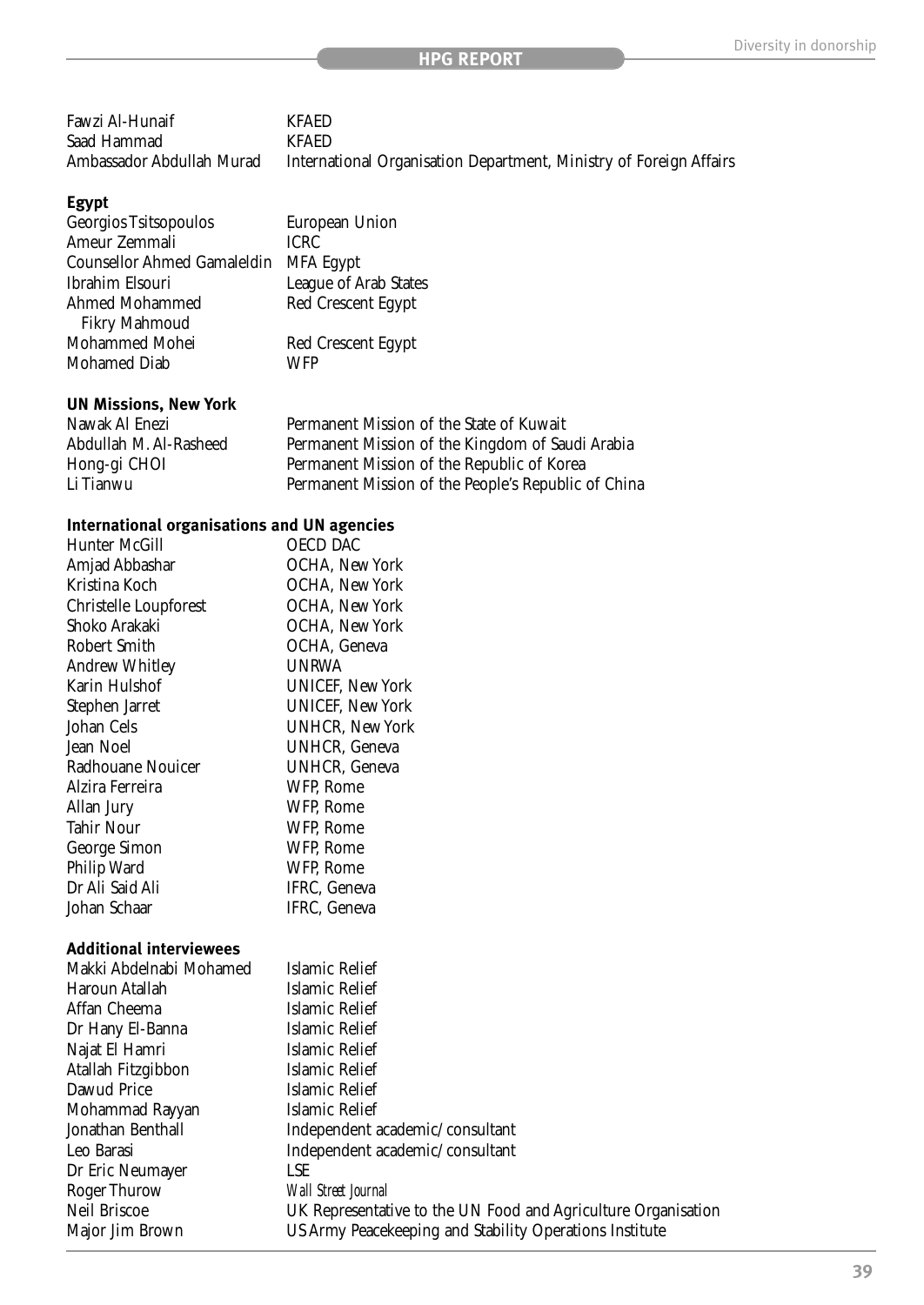### **Annex 2 OECD and OECD-DAC membership**

| <b>OECD members and their date of membership</b>                                                                                                                                                                                                                                                                                                                                                                                                                                                                                                                                                                                                                                                                                                                                                                                                          | <b>OECD-DAC</b> members and their date of membership                                                                                                                                                                                                                                                                                                                                                                                                                                                              |
|-----------------------------------------------------------------------------------------------------------------------------------------------------------------------------------------------------------------------------------------------------------------------------------------------------------------------------------------------------------------------------------------------------------------------------------------------------------------------------------------------------------------------------------------------------------------------------------------------------------------------------------------------------------------------------------------------------------------------------------------------------------------------------------------------------------------------------------------------------------|-------------------------------------------------------------------------------------------------------------------------------------------------------------------------------------------------------------------------------------------------------------------------------------------------------------------------------------------------------------------------------------------------------------------------------------------------------------------------------------------------------------------|
| Australia: 7 June 1971<br>Austria: 29 September 1961<br>Belgium: 13 September 1961<br>Canada: 10 April 1961<br>Czech Republic: 21 December 1995<br>Denmark: 30 May 1961<br>Finland: 28 January 1969<br>France: 7 August 1961<br>Germany: 27 September 1961<br>Greece: 27 September 1961<br>Hungary: 7 May 1996<br>Iceland: 5 June 1961<br>Ireland: 17 August 1961<br>Italy: 29 March 1962<br>Japan: 28 April 1964<br>Korea: 12 December 1996<br>Luxembourg: 7 December 1961<br>Mexico: 18 May 1994<br>Netherlands: 13 November 1961<br>New Zealand: 29 May 1973<br>Norway: 4 July 1961<br>Poland: 22 November 1996<br>Portugal: 4 August 1961<br>Slovakia: 14 December 2000<br>Spain: 3 August 1961<br>Sweden: 28 September 1961<br>Switzerland: 28 September 1961<br>Turkey: 2 August 1961<br>United Kingdom: 2 May 1961<br>United States: 12 April 1961 | Australia: 1966<br>Austria: 1965<br>Belgium: 1961<br>Canada: 1961<br>Denmark: 1963<br>Finland: 1975<br><b>France: 1961</b><br>Germany: 1961<br>Greece: 1999<br>Ireland: 1985<br>Italy: 1961<br>Japan: 1961<br>Luxembourg: 1992<br>Netherlands: 1961<br>New Zealand: 1973<br>Norway: 1962<br>Portugal: joined in 1961, withdrew in 1974 and<br>rejoined in 1991<br>Spain: 1991<br>Sweden: 1965<br>Switzerland: 1968<br>United Kingdom: 1961<br>United States: 1961<br>Commission of the European Communities: 1961 |
|                                                                                                                                                                                                                                                                                                                                                                                                                                                                                                                                                                                                                                                                                                                                                                                                                                                           |                                                                                                                                                                                                                                                                                                                                                                                                                                                                                                                   |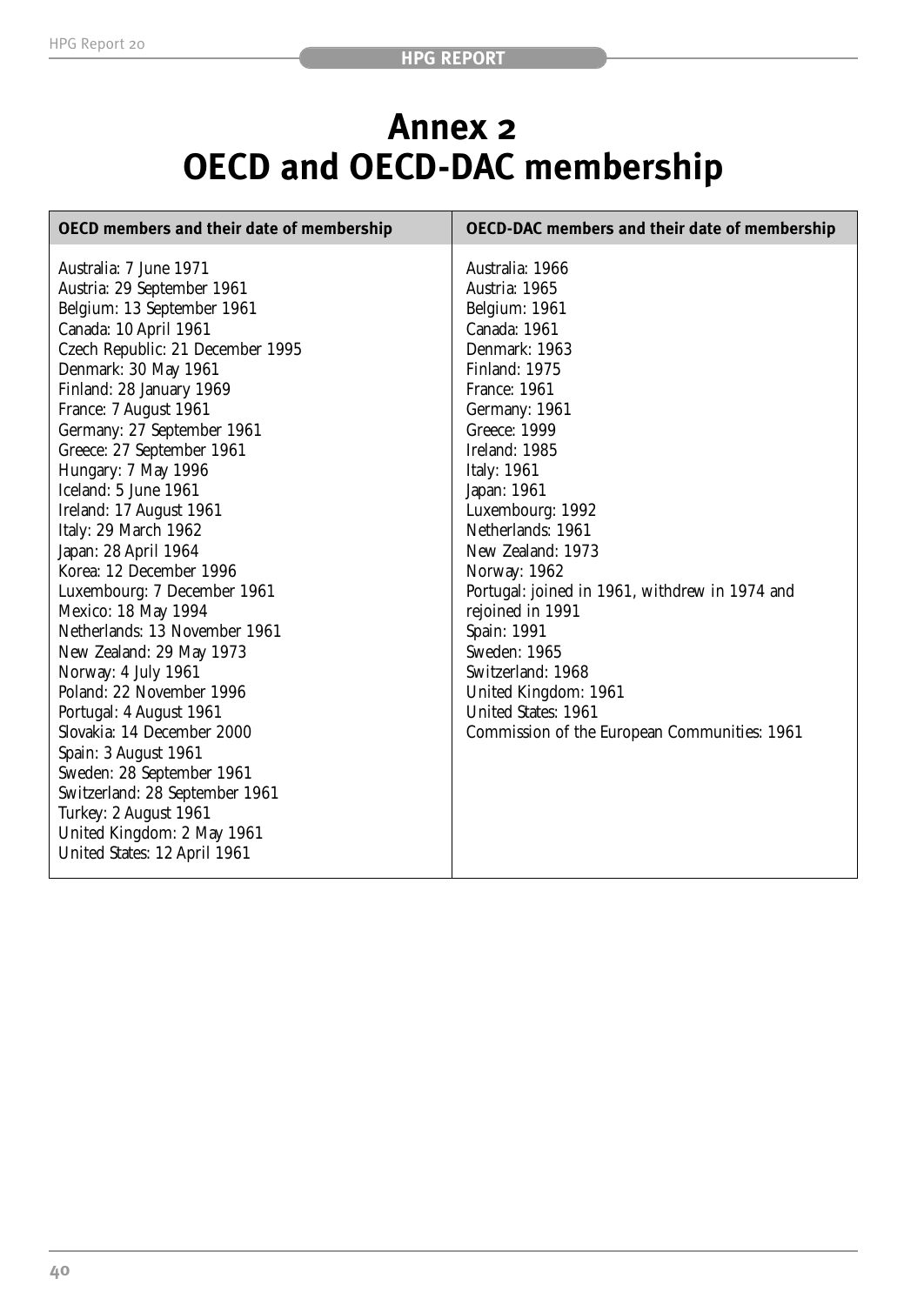### **Annex 3 Definitions of Official Development Assistance (ODA) and Official Humanitarian Assistance (OHA)**

According to the DAC, Official Development Assistance (ODA) is defined as flows to developing countries (countries on Part I of the DAC List) provided by official agencies, including state and local governments, or by their executive agencies. To count as ODA, funds must be in the form of grants or concessional loans with a grant element of at least 25%, and must have the promotion of economic development and the welfare of developing countries as their main objective (DAC Secretariat 2000).

Within ODA, Official Humanitarian Assistance (OHA) has to be calculated using a formula which comprises bilateral Emergency and Distress Relief (which itself includes all earmarked spending through UN agencies and international organisations), total multilateral aid allocated to UNHCR and the UN Relief and Works Agency (UNRWA) and the relief share of total multilateral aid allocated to WFP. This results in a rough and ready calculation which does not capture all spending on humanitarian work. It does, however, allow humanitarian assistance to be compared over time and between donors and recipient countries on a likewith-like basis. See www.globalhumanitarianassistance.org for more detail.

The achievement of a clear and consistent definition of humanitarian assistance is one of the objectives of the Good Humanitarian Donorship initiative, and work on this is being taken forward by the DAC's Working Party on Statistics. The form of words provisionally agreed at the Stockholm conference on Good Humanitarian Donorship in 2003, and which forms the basis for these discussions, defined humanitarian aid as 'the protection of civilians and those no longer taking part in hostilities, and the provision of food, water and sanitation, shelter, health services and other items of assistance, undertaken for the benefit of affected people and to facilitate the return to normal lives and livelihoods'.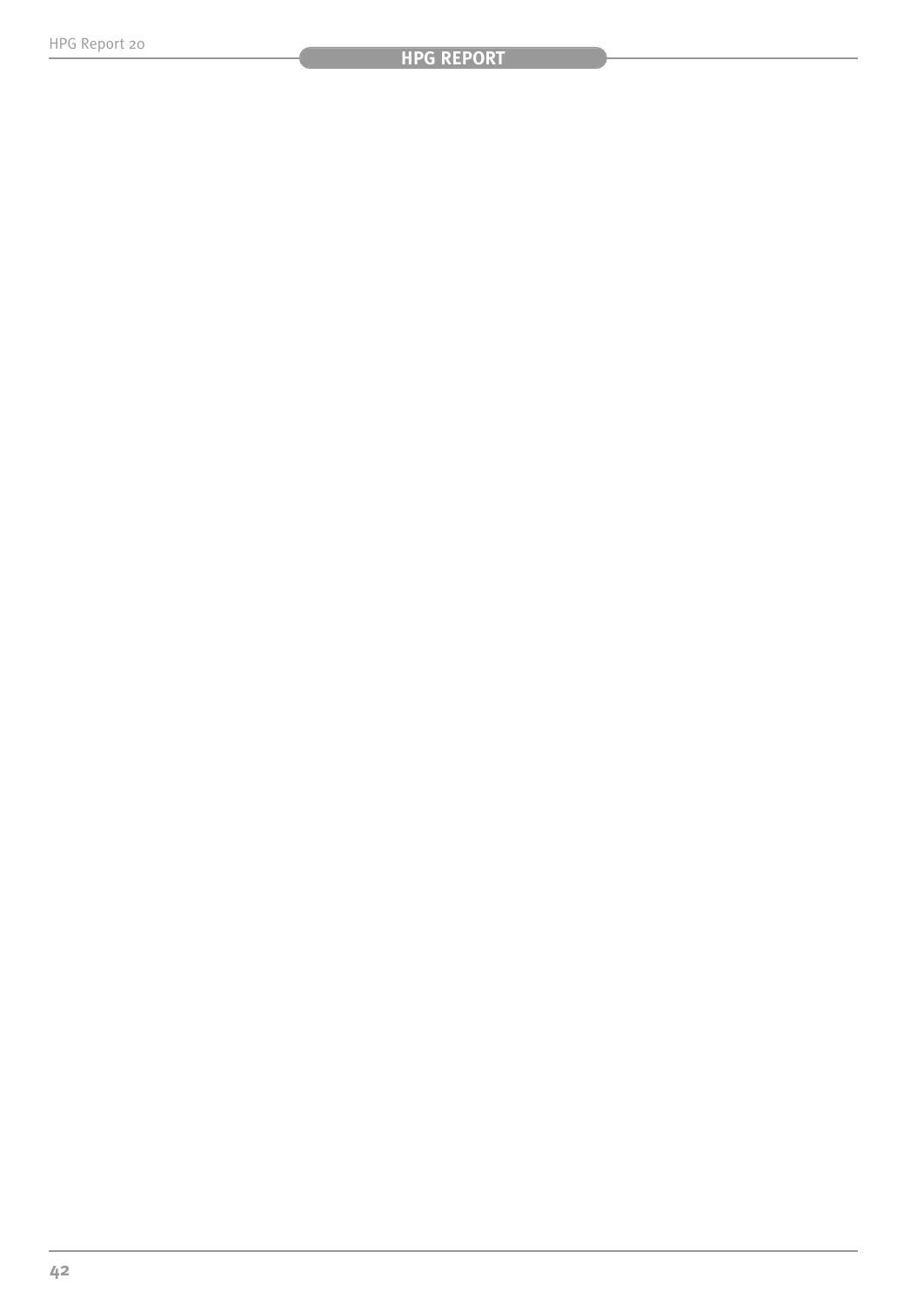### **References**

ADB (2005) *The ASEAN Leaders' Special Summit Earthquake and Tsunami Disaster*. Manila: ADB.

ADB (2004) *Key Indicators 2004: Poverty in Asia: Measurement, Estimates and Prospects*. Manila: ADB.

Anderson, F. (2004) 'Saudi Arabia, Enemy or Friend?', *Middle East Policy*, vol. 11.

Arab Fund for Economic and Social Development (2004) *Arab National and Regional Development Institutions: Financing Operations – Cumulative Summary at 31 December 2003*. Kuwait: Arab Fund for Economic and Social Development, Kuwait

Associated Press (2004) 'Saudi Government Moves To Tighten Control of Charities'.

Ayubi, N. (1993) *Political Islam*: *Religion and Politics in the Arab World*. London: Routledge.

Barasi, L. (2005) 'Saudi Arabia's Humanitarian Aid: A Political Takeover?', *Humanitarian Exchange*, no. 29.

Barasi, L. (2004) *The* H*istory and politics of Saudi Arabia's aid Background Paper*.

Benthall, J. and J. Bellion-Jourdan (2003) *The Charitable Crescent: The Politics of Aid in the Muslim World*. London: I. B.Tauris.

Benthall, J. (2003) 'Humanitarianism and Islam after 11 September' in Macrae, J. and A. Harmer (eds) *Humanitarian Action and the 'Global War on Terror':A Review of Trends and Issues*, HPG Report 14. London: ODI.

Bohnet, M. (2003) Informationsbesuch von Mitarbeitern der Außen- und Finanz-ministerien aus EU-Beitrittsländern vom 06.12.-18.12.2003 in Deutschland. Hintergrundinformationen über die Entwicklungspolitik und die Entwicklungs-zusammenarbeit der EU-Beitrittsländer.

Camroux, D. and Sunghee Park (2004) 'Korea and ASEM' in Wim Stockhof et al. (ed.) *The Eurasian Space:Far More than Two Continents*. Singapore: Institute of South Asian Studies.

China Development Brief (2004) 'Bilateral Donors Trim Budgets, Advance Governance, Policy Agendas', *China Development Brief*, vol 7, no. 1.

China Ministry of Foreign Affairs (2003) *China's Independent Foreign Policy of Peace*. Beijing: Chinese MFA.

Chinese Ministry of Commerce (2004) *Yearbook 1988–2004*. Beijing: Ministry of Commerce.

Collinson, S. and M. Buchanan-Smith (2002) *International Humanitarian Action and the Accountability of Official Donors*, HPG Briefing Paper 6. London: ODI.

Cotterrell, L. and A. Harmer (2005) *HPG Background Paper:The Gulf States as Humanitarian Donors*, http://www.odi.org.uk/ hpg/ndd.html.

Cimoszewicz, W. (2003) 'Strengthening Regional Solidarity' in *Poland Towards Sustainable Human Development*. Warsaw: UNDP Poland.

Czech Ministry of Foreign Affairs (2002a) *The Concept of the Czech Republic Foreign Aid Program for the 2002–2007 Period* (unofficial translation). Prague: Czech MFA.

Czech Ministry of Foreign Affairs (2002b) *Outline of Envisaged Rights and Obligations of the Czech Republic in the Field of Foreign Development Aid after Accession to the European Union*, submitted to the Czech government in January 2002.

Czech Ministry of Interior (2003) *Statistical Yearbook 2003 – Humanitarian Assistance*. http://www.mvcr.cz/2003/casopisy /112/0403/rocenka/strana29/info.html.

DAC Secretariat (2001) *Is It ODA? (Note by the Secretariat to the Meeting of the Working Party on Statistics for Comment and Decision)*, DCD/DAC/STAT(2001)8. Paris: DAC.

DAC Secretariat (2000) *DAC Statistical Reporting Directives*, DCD/DAC(2000)10. Paris: DAC.

Dadgar-nejad, A. (1998) 'ECO, ASEAN and the Prospect of Greater Regional Cooperation',*SOAS EconomicDigest*,vol.1, no. 2.

Department for International Development (2005) DFID's Country Assistance Plan in China, 2006–2011: Draft Consultation. London: DFID.

DI (2005) *Global Humanitarian Assistance Update 2004–05*.

Development Strategies (2003) *The Consequences of Enlargement for Development Policy'Volume 1*.

Egeland, J. (2003) 'Statement by Jan Egeland, Under-Secretary General for Humanitarian Affairs and Emergency Relief Coordinator, to the 28th International Conference of the Red Cross and Red Crescent, Geneva, 2–6 December 2003'.

Elster, J. and C. Offe (1998) *Institutional Design in Postcommunist Societies: Building the Ship at Sea*. Cambridge: Cambridge University Press.

EU Commission (2004) *Translating the Monterrey Consensus into Practice:The Contribution by the European Union*, COM (2004) 150 Final.

EU Official Journal (2000) *Council Regulation (EC, Euratom) No 99/2000 of 29 December Concerning the Provision of Assistance to the Partner States in Eastern Europe and Central Asia*, OJ L 12, 18 January.

Eurobarometer (2003) *Youth in the New Europe*.

Fawcett, L. (2004) 'Exploring Regional Domains: A Comparative History of Regionalism', *International Affairs*, vol. 80, no. 3.

First Asia–Africa Forum (1994) *Bandung Framework for Asia–Africa Cooperation: Working Together Towards the Twenty-First Century*.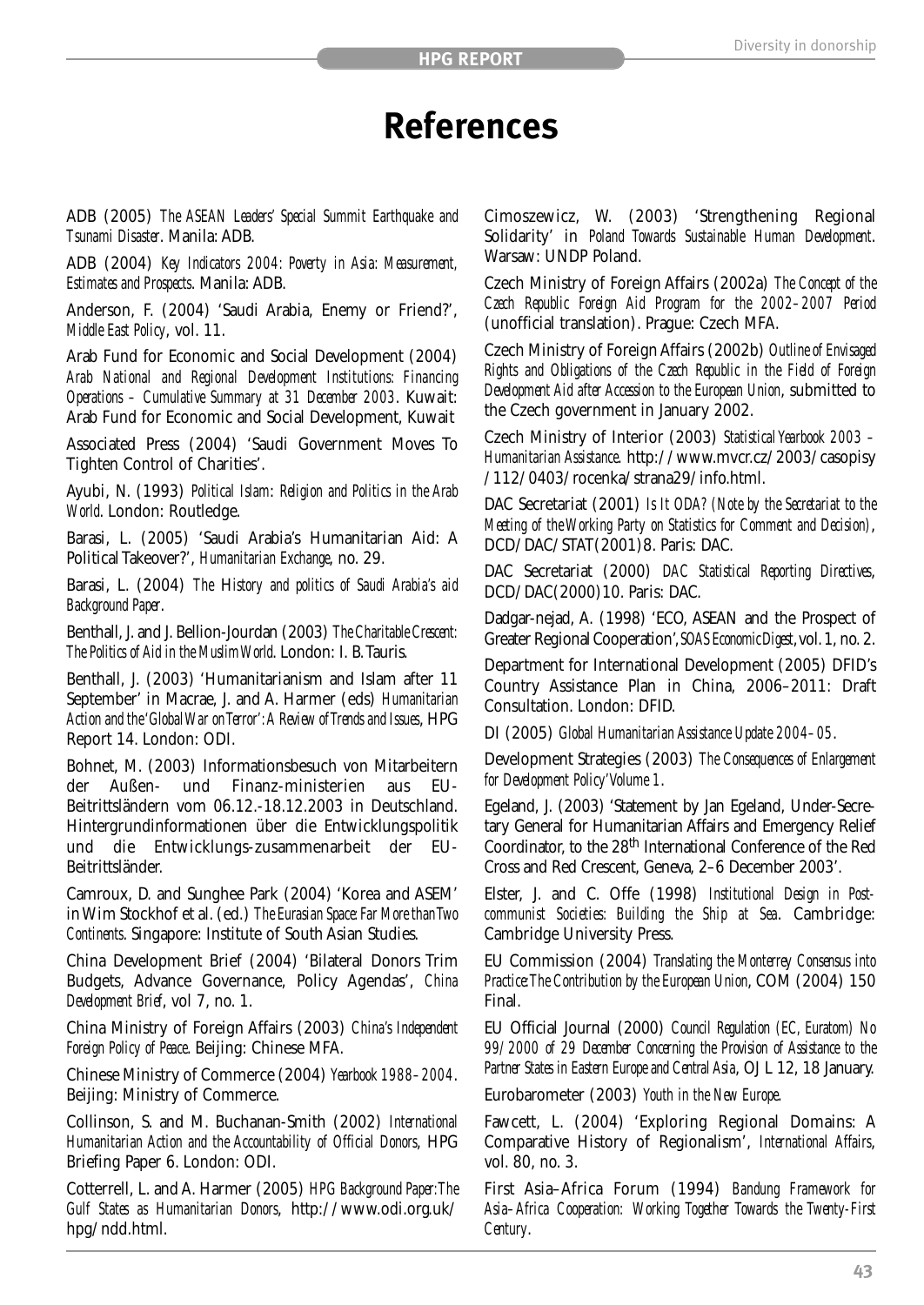Fuhrer, H. (1996) *The Story of Official Development Assistance: A History of the Development Assistance Committee and the Development Cooperation Directorate in Dates, Names and Figures*. Paris: OECD.

Garnaut, R. and P. Drysdale (1994) *Asia Pacific Regionalism: Readings in International Economic Relations*. Pymble, Australia: Harper Educational.

Grimm, S. (2004) *European Development Cooperation to 2010 – Aid Disbursement and Effectiveness*. London: ODI.

Grimm, S. and A. Harmer (2005) HPG *Background Paper: Humanitarian Aid Donorship in Central Europe*. http://www. odi.org.uk/hpg/ndd.html.

Hancilova, B. (2000) 'Czech Humanitarian Assistance, 1993–1998', *Journal of Humanitarian Assistance*, http://www. jha.ac/articles/a054.htm.

Hansen, P. (2001) *Conference of Supervisors of Palestinian Affairs in the Arab Host Governments – Address to the Opening Session by the Commissioner-General of the UN Relief and Works Agency for Palestinian Refugees*. Damascus: UNRWA.

Harmer, A. and L. Cotterrell (2004) *From Stockholm to Ottawa: A Progress Review of the Good Humanitarian Donorship Initiative*, HPG Research Briefing 18.

Harmer, A. and J. Macrae (eds) (2004) *Beyond the Continuum: The Changing Role of Aid Policy in Protracted Crises*, HPG Report 18. London: ODI.

Harmer, A. and L. Cotterrell (2005) *HPG Background Paper: Humanitarian Aid Donorship in Asia*. http://www.odi.org.uk/ hpg/ndd.html.

Harsch, E. (2004) 'Asia and Africa Forge Stronger Alliances', *Africa Renewal*, vol. 18, no. 1.

Hwee,Y. L. (2005) *Realism and Reactive Regionalism:Where is East Asian Regionalism Heading?*, UNISCI Discussion Paper. Singapore: Institute of International Affairs.

ICRC (2004) *The ICRC in Asia and the Pacific: Ambitious Goals*. Geneva: ICRC.

IFRC (1997) *Agreement on the Organisation of the International Activities of the Components of the International Red Cross and Red Crescent Movement*. Seville: IFRC.

IFRC (2003) *National Red Cross and Red Crescent Societies as Auxiliaries to the Public Authorities in the Humanitarian Field: Conclusions from the Study Undertaken by the International Federation of Red Cross and Red Crescent Societies*. Geneva: ICRC.

IFRC (2005) *Asia earthquake and tsunamis: regional strategy and operational framework for the Red Cross and Red Crescent Movement.* Geneva: ICRC.

Independent Task Force on Terrorist Financing (2004) *A Technical Assessment of Certain Saudi Arabia Laws, Regulations and Institutions*. NewYork: Council on Foreign Relations.

Indian Ministry of Finance (2003) *India To Discontinue Receiving Small Aid Packages To Prepay Bilateral Debt*, press release, 2 June.

International Crisis Group (2003) *Islamic Social Welfare Activism in the Occupied Palestinian Territories*. Brussels: ICG.

International Federation of the Red Cross and Red Crescent Societies (2003) *National Red Cross and Red Crescent Societies as Auxiliaries to the Public Authorities in the Humanitarian Field.*Geneva: IFRC

International Meeting on Good Humanitarian Donorship (2003) *Principles and Good Practice of Humanitarian Donorship*, Stockholm, 16–17 June 2003.

International Meeting on Good Humanitarian Donorship (2003), *Meeting Conclusions*, Stockholm, 16–17 June 2003.

KFAED (2000) *Kuwait Fund for Arab Economic Development – Basic Information*.

Kotz,A. and J. Sturm (2004) Entwicklungszusammenarbeit in der erweiterten Europäischen Union. Neue Grenzen – neue Horizonte?, http://www.edc2010.net/detail\_page. phtml?page=edc2010\_germany\_report3.

Lawrence, R. Z. (1996) *Regionalism, Multilateralism and Deeper Integration*. Washington DC: Brookings Institution.

Legrenzi, M. (2003) 'The Long Road Ahead: Economic Integration in the Gulf States', *Cooperation South Journal*, vol. 2.

Levitt, M. (2003) 'The Two Faces of Saudi Arabia', *Weekly Standard*.Washington DC:Washington Institute for Near East Policy.

Levitt, M. (2004) 'Charity Begins in Riyadh', *Weekly Standard*. Washington DC: Washington Institute for Near East Policy.

Lieberthal, K. (2002) 'The United States and Asia in 2001', *Asian Survey*, vol. 42, no. 1.

Lim, H. (2003) *Regional Economic Cooperation and Partnership in Northeast and Southeast Asia*. Singapore: Institute for International Affairs.

MacDonald, W. (2003) *Review of the International Federation's Management and Coordination of the Preparedness Phase, Iraq Crisis 2003 – Final Report*.

Macrae, J. (2002) *The Changing Role of Official Donors in Humanitarian Action: A Review of Trends and Issues*, HPG Research Briefing 5. London: ODI.

Macrae, J. and A. Harmer (2003) *Humanitarian Action and the 'Global War on Terror':A Review of Trends and Issues*, HPG Report 14. London: ODI.

Machácek, J. (2004) Traditional Experiences of the New Member *States*, presentation, Bonn, 26 May, http://www.edc2010. net.

Maniokas, K. (2004) 'The Method of the European Union's Enlargement to the East: A Critical Appraisal', in: A. L. Dimitrova (ed.) *Driven to Change – The European Union's Enlargement Viewed from the East*. Manchester: Manchester University Press.

McNamara, D. (2003) 'Aid Business Cannot Go On As Usual after Attacks', UNHCR Pre-Excom meeting, Geneva.

Minear, L. and I. Smillie (2003) *The Quality of Money: Donor Behavior in Humanitarian Financing*, Tufts University, Humanitarianism and War Project.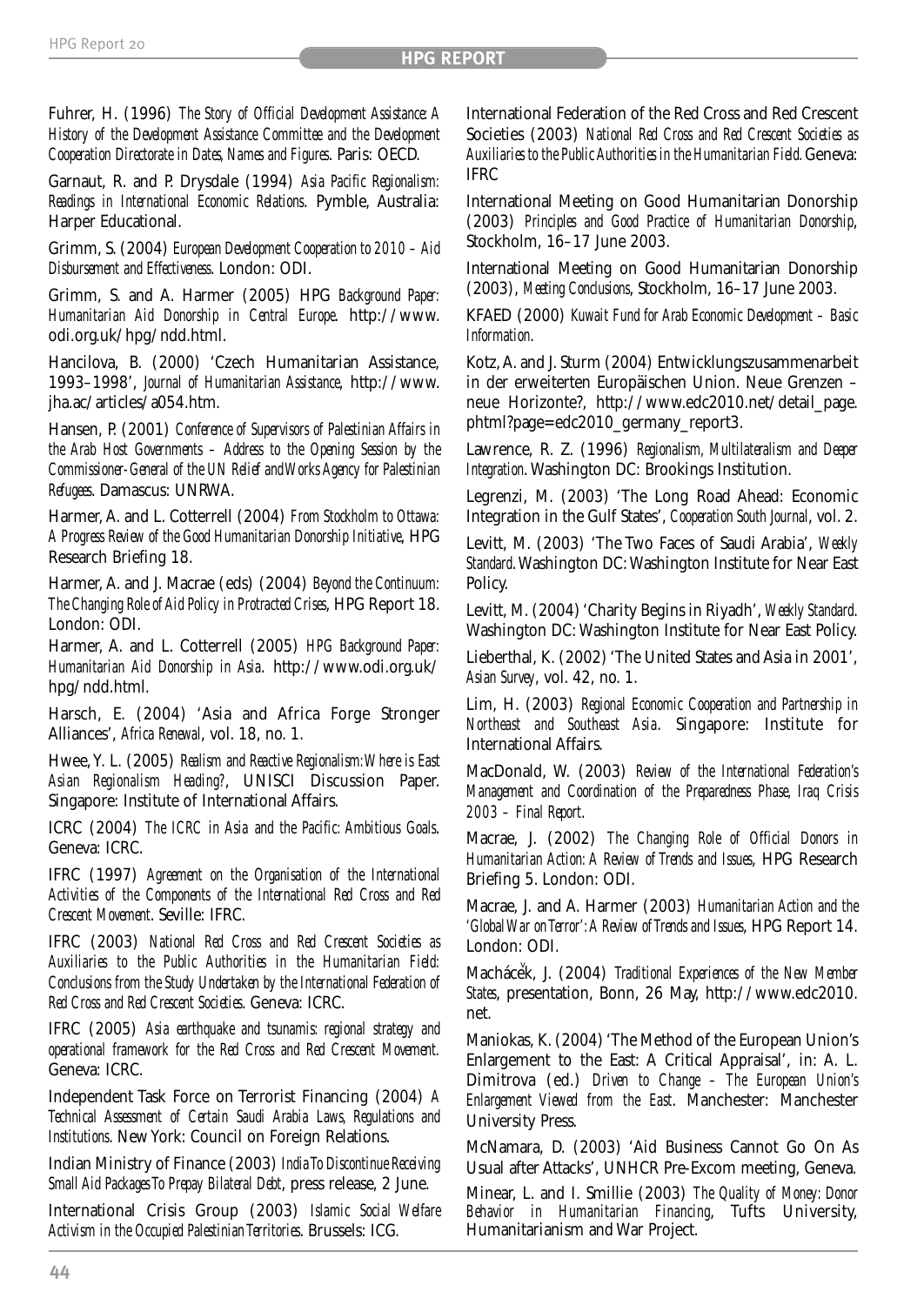Mrak, M. (2002) *Slovenia as a Donor Country:Where It Is and Where It Should Go*, paper presented at the EADI Conference, Ljubljana, August.

Muekalia, D. (2004) 'Africa and China's Strategic Partnership', African Security Review, vol. 13, no. 1.

Neumayer, E. (2004) 'Arab-Related Bilateral and Multilateral Sources of Development Finance: Issues, Trends and the Way Forward', *World Economy*, vol. 27, no. 2.

National Council on US–Arab Relations/US–GCC Corporate Cooperation Committee (2002) 'GCC Charitable Foundations Agree on Establishing Regional Center', *Gulfwire Digest*, no. 146.

Nye, J. S. (2004) *Soft Power:The Means to Success in World Politics*. New York: Public Affairs.

OECD-DAC (2004) *2004 Revision to the 1995 Aide Memoire on the Admission of New DAC Members*. Paris: OECD-DAC.

OECD-DAC (2004) *Managing Aid: Practices of the DAC Member Countries.* Paris: OECD-DAC.

OECD-DAC (2005) *Forum on Partnerships for More Effective Development Co-operation: Joint Chairs' Statement*, 1–2 February 2005. Paris: OECD-DAC.

OECD and UNDP (2005) *Forum on Partnerships for More Effective Development Co-operation, 1–2 February 2005 – Joint Chair's Statement*. Paris: OECD.

Ojendal, J. (2004) 'Back to the Future? Regionalism in South-East Asia Under Unilateral Pressure', *International Affairs*, vol. 80, no. 3.

OPEC Fund for International Development (2003) *Arab National and Regional Development Institutions 2003 – A Profile*.

Page, S. (2002) *EU Enlargement and Development Policy in a Changing World:The Triple Bridge*, speech at the EADI Conference, Ljubljana, August.

Page, S. (1999) *Regionalism among Developing Countries*. Basingstoke: Macmillan.

Parker, M. W. (2004) *Gulf Cooperation Council (GCC) Disaster Preparedness Executive Committee (Excom) Meeting*, CSL Issue Paper. Carlisle, PA: US Army War College.

Polish Ministry of Foreign Affairs (2003) *Strategy for Poland's Development Cooperation, Adopted by the Council of Ministers on 21 October 2003*. Warsaw: MFA.

Pollack, K. M. (2003) 'Securing the Gulf', *Foreign Affairs*, vol. 82, no. 4.

Price, Gareth (2005), *HPG Background Paper: India's official humanitarian aid programme*. Overseas Development Institute (ODI), London

Price, G. (2004) *India's Aid Dynamics: From Recipient to Donor?* London: Royal Institute of International Affairs.

Quant, W. B. (1981) *Saudi Arabia in the 1980s: Foreign Policy, Security and Oil*.

Ramachandran, S. (2005) 'Delhi Puts a Dent in Karzai's Dreams', *Asia Times Online*, 2 March.

Risse-Kappen, T. and K. Sikkink (1999) 'The Socialization of Human Rights Norms into Domestic Practices: Introduction', in T. Kappen, S. C. Ropp and K. Sikkink (eds) *The Power of Human Rights: International Norms and Domestic Change*. Cambridge: Cambridge University Press.

Round, J. I. and M. Odedokun (2003) *Aid Effort and Its Determinants*. Helsinki: United Nations University/World Institute for Development Economics Research.

Saudi Arabian Information Resource (2004) *Saudi Aid*.

Second Asia–Africa Forum (1997) *Bangkok Statement on Furthering Asia–Africa Cooperation*.

Skanderup, J. (2004) 'Towards a Stronger Foundation for United States, Japan and China Relations', *Issues & Insights*, vol. 4-06.

Smith, K. E. (1999) *The Making of EU Foreign Policy – The Case of Eastern Europe* London: Macmillan Press.

Stevenson, F. and J. Macrae (2002) 'Legislating for Humanitarian Aid', *Humanitarian Exchange*, July.

Thurow, R. (2004) 'Passing the Hat in Dubai Mall', *Wall Street Journal*.

Tian, R. (1988) *Special Articles: A Brief Review of Foreign Economic and Technical Assistance of Our Country in 1988*.

UN Economic and Social Commission for Asia and the Pacific (2004) *Meeting the Challenges in an Era of Globalisation By Strengthening Regional Development Cooperation*. New York: United Nations Publications.

UN General Assembly (2004) *Strengthening the Coordination of Emergency Humanitarian Assistance of the United Nations – Report of the Secretary General*, A/59. New York: UN.

UN General Assembly (2003) *State of South–South Cooperation – Report of the Secretary-General*, A/58/319. New York: UN.

UN General Assembly (1991) *Strengthening of the Coordination of Humanitarian Emergency Assistance of the United Nations*, A/RES/46/182. New York: UN.

UN (2005c) *Outcome Document for the World Summit*, http://www.un.org/summit2005/. New York: UN.

UN Office for the Coordination of Humanitarian Affairs (OCHA) (2005a) *Financial Tracking Service – Tracking Global Humanitarian Aid Flows*.

UN Office for the Coordination of Humanitarian Affairs (OCHA) (2005b) *Humanitarian Appeal 2005*.

UN Office for the Coordination of Humanitarian Affairs (OCHA) (2005c) *OCHA Donor Support Group Draft Workplan July 2005–June 2006*. NewYork: OCHA.

UN Office for the Coordination of Humanitarian Affairs (OCHA) (2005c) *Partnerships in International Humanitarian Action*. Abu Dhabi: OCHA.

UNCCD (1998) *Field Document of the Global Mechanism of the UNCDD*.

UNDP (2003) *UNDP/Japan Partnership Supporting South–South Cooperation*. NewYork: UNDP.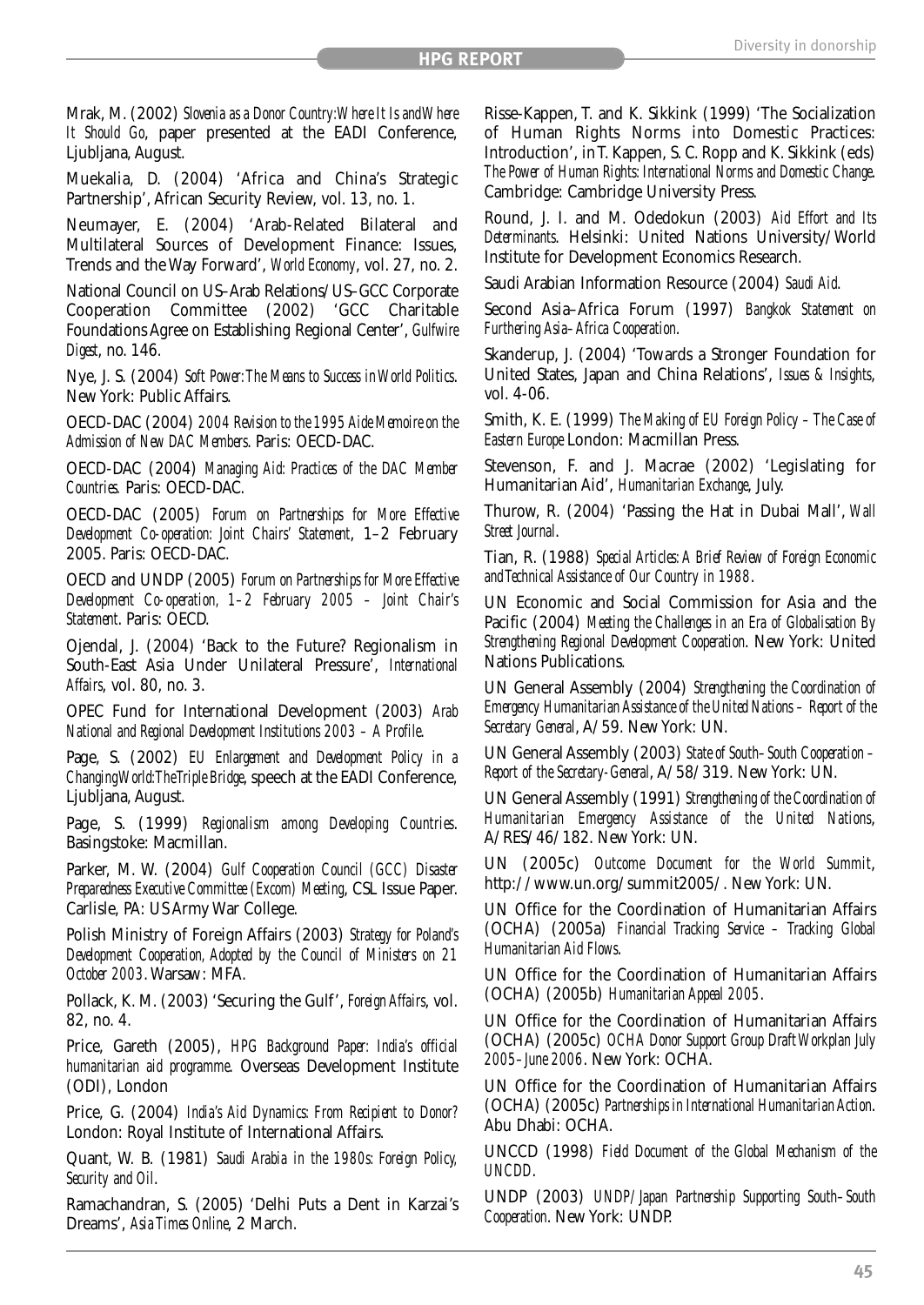UNDP (2003) *UNDP Strategy in European Union (EU) Accession Countries*: Information note. New York: UNDP

UNDP (2003) *Forging a Global South: 25 Years After the Buenos Aires Conference on Technical Cooperation Among Developing Countries*. New York: UNDP.

UNDP (2000) *UNDP Support to Legislatures in the Arab* States. Beirut: Arab Parliamentary Development Symposium.

UNDP and Polish Ministry of Foreign Affairs (2004) *Results of a Poll on Public Support for Development Assistance*, http://www. un.org.pl/rozwoj/doc/eng\_poll\_MDG.pdf.

UNHCR Donor Relations and Resource Mobilisation Service (2003) *Guide for UNHCR Field Offices on Donor Relations and Resource Mobilisation*.

World Food Programme (2004) 'Saudi Committee Donates Six Million Dollars for Food Aid to Palestinians', *Reliefweb*.

World Food Programme (2004) *New Partnerships to Meet Rising Needs: Expanding the WFP Donor Base:A Paper for Informal Consultation with WFP Membership*. Rome: WFP.

Xiufen, X. (1995) 'TCDC/ECDC in China: A Country Level Overview', *Cooperation South Journal*.

Zaitz, L. (2004) 'Terror-linked Charity Cut Off – US Officials Say the Al-Haramain Islamic Foundation's Operations in Oregon Will Be Designated a Terrorist Supporter', *The Oregonian*.

Zayed Bin Sultan Al Nahayan Charitable and Humanitarian Foundation (2005) *About the Foundation*.